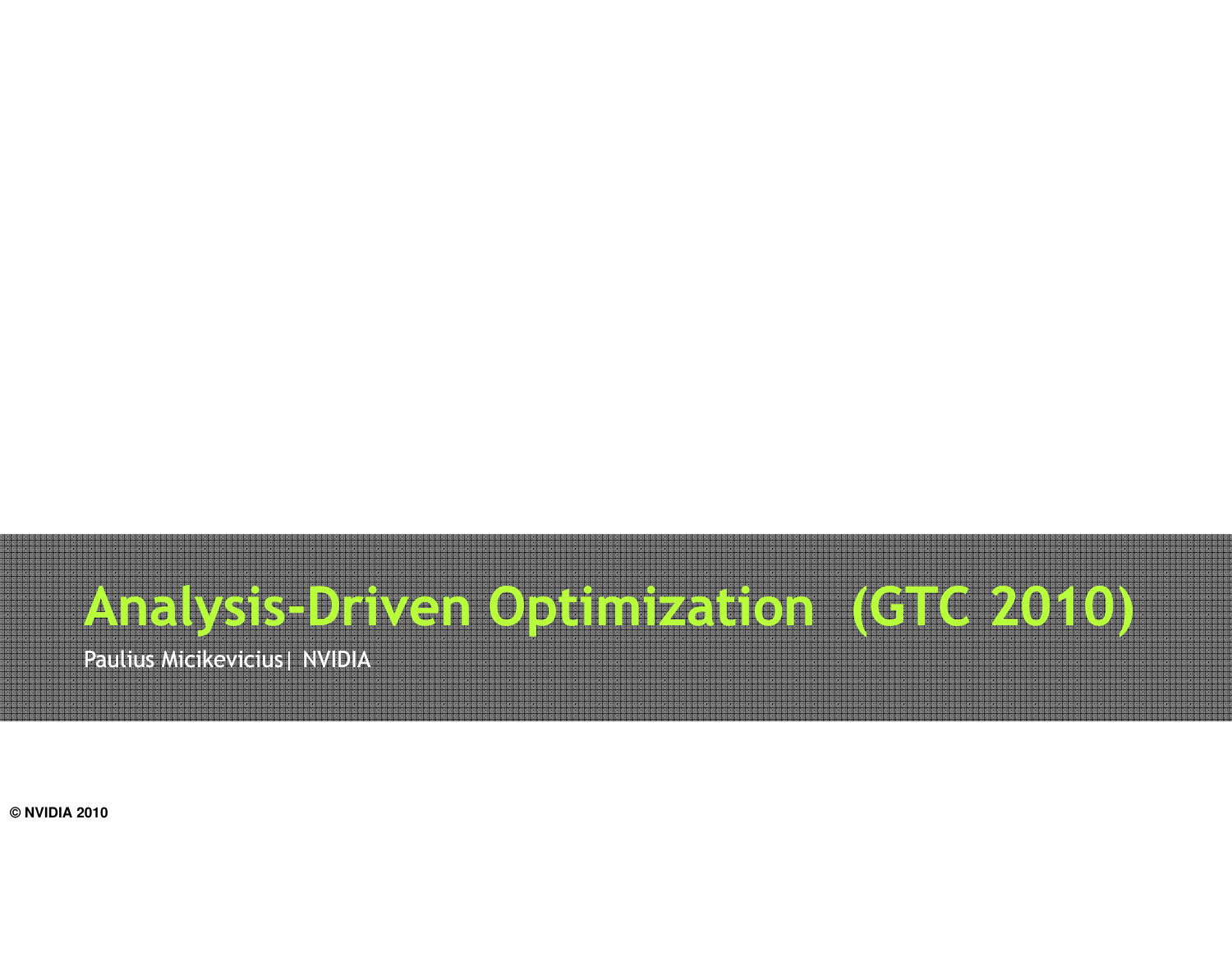## Performance Optimization Process

- Use appropriate performance metric for each kernel
	- For example, Gflops/s don't make sense for a bandwidth-bound kernel
- Determine what limits kernel performance
	- Memory throughput
	- Instruction throughput
	- Latency
	- Combination of the above
- Address the limiters in the order of importance
	- Determine how close to the HW limits the resource is being used
	- Analyze for possible inefficiencies
	- Apply optimizations
		- Often these will just fall out from how HW operates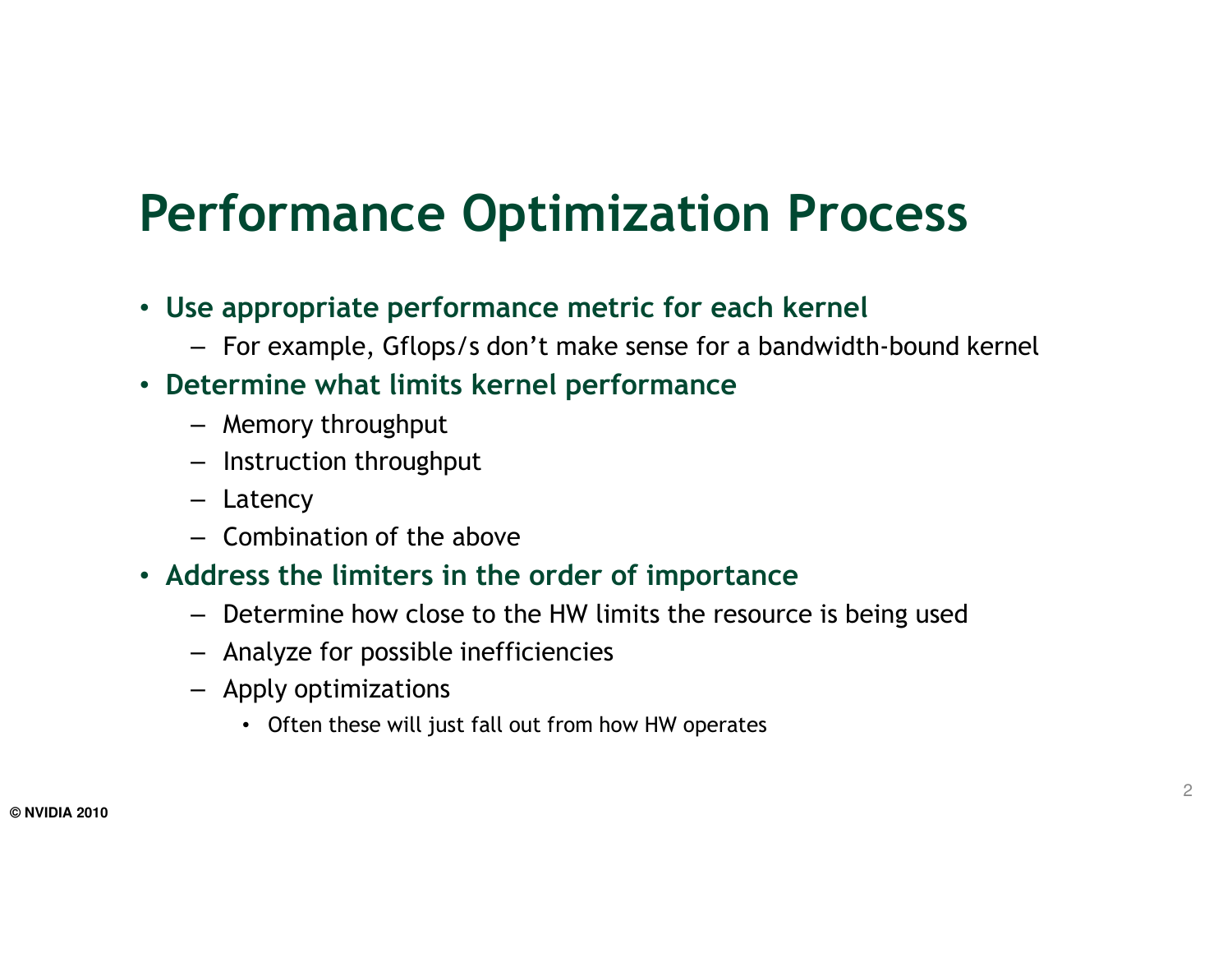#### Presentation Outline

- Identifying performance limiters
- Analyzing and optimizing :
	- Memory-bound kernels
	- Instruction (math) bound kernels
	- Kernels with poor latency hiding
	- Register spilling

#### • For each:

- Brief background
- How to analyze
- How to judge whether particular issue is problemati c
- How to optimize
- Some cases studies based on "real-life" application kernels

#### • Most information is for Fermi GPUs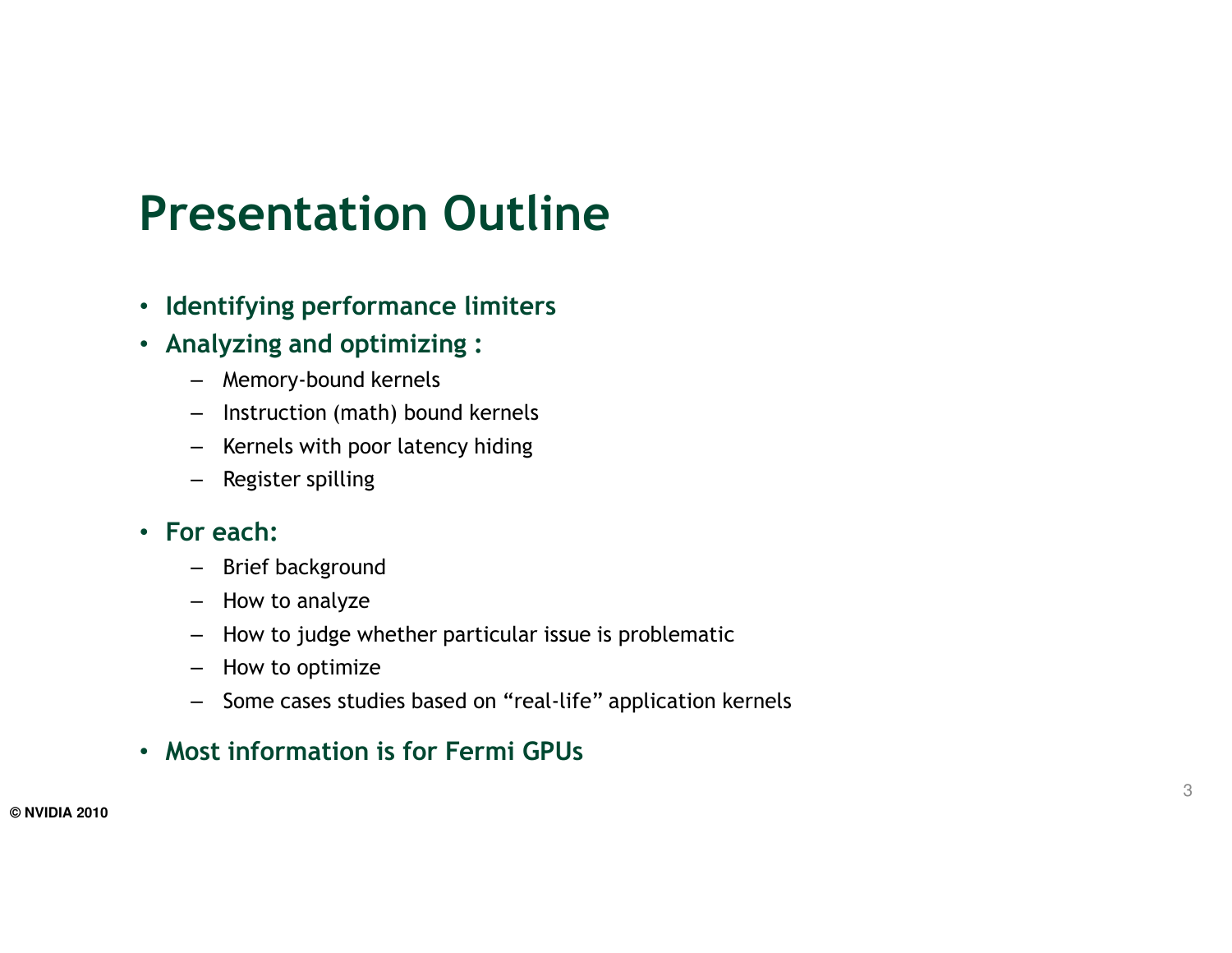### Notes on profiler

- Most counters are reported per Streaming Multiprocessor (SM)
	- Not entire GPU
- A single run can collect a few counters
	- Multiple runs are needed when profiling more counters
		- Done automatically by the Visual Profiler
		- Have to be done manually using command-line profiler
- Counter values may not be exactly the same for repeated runs
	- Threadblocks and warps are scheduled at run-time
	- So, "two counters being equal" usually means "two counters within a small delta"
- See the profiler documentation for more information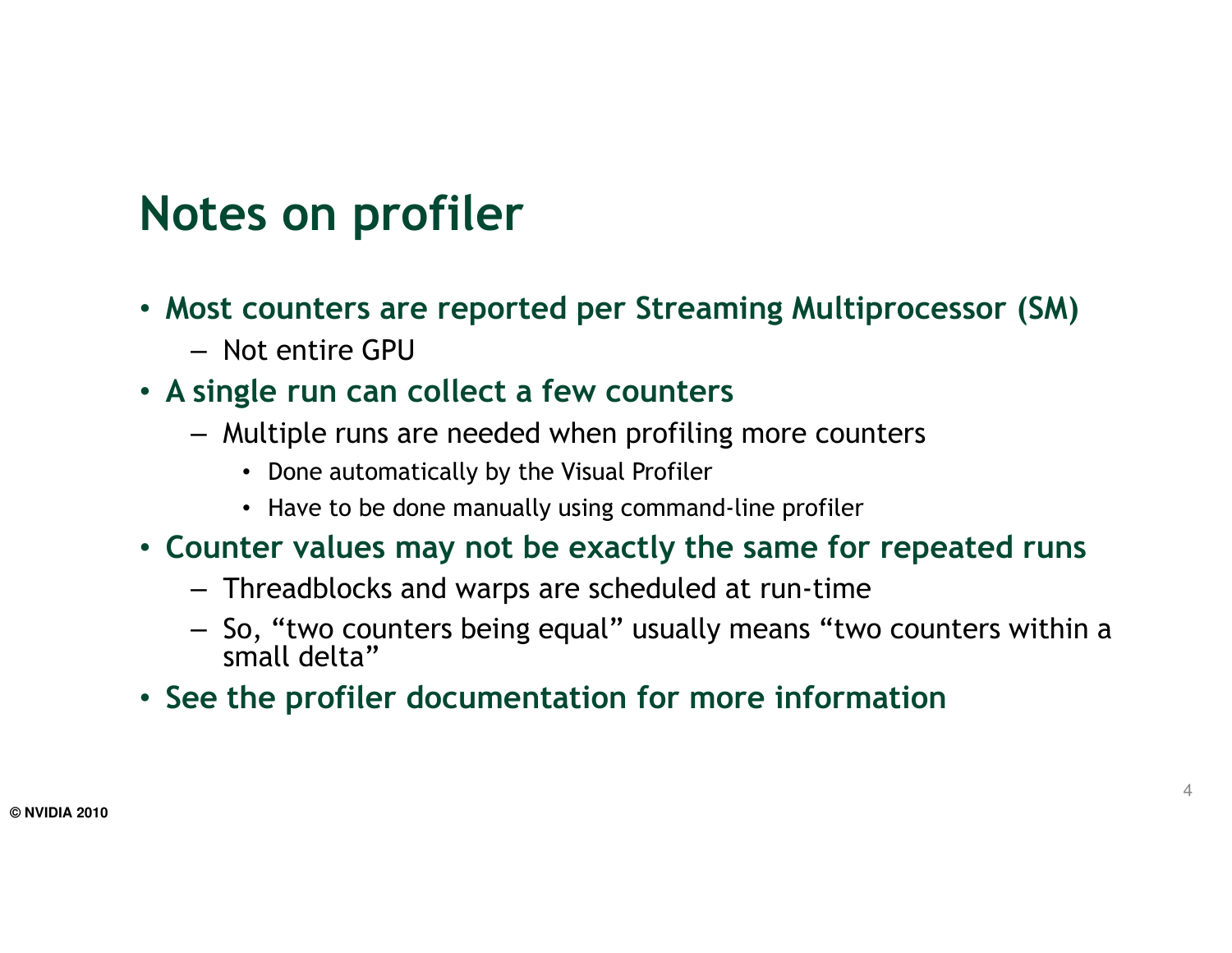# Identifying Performance Limiters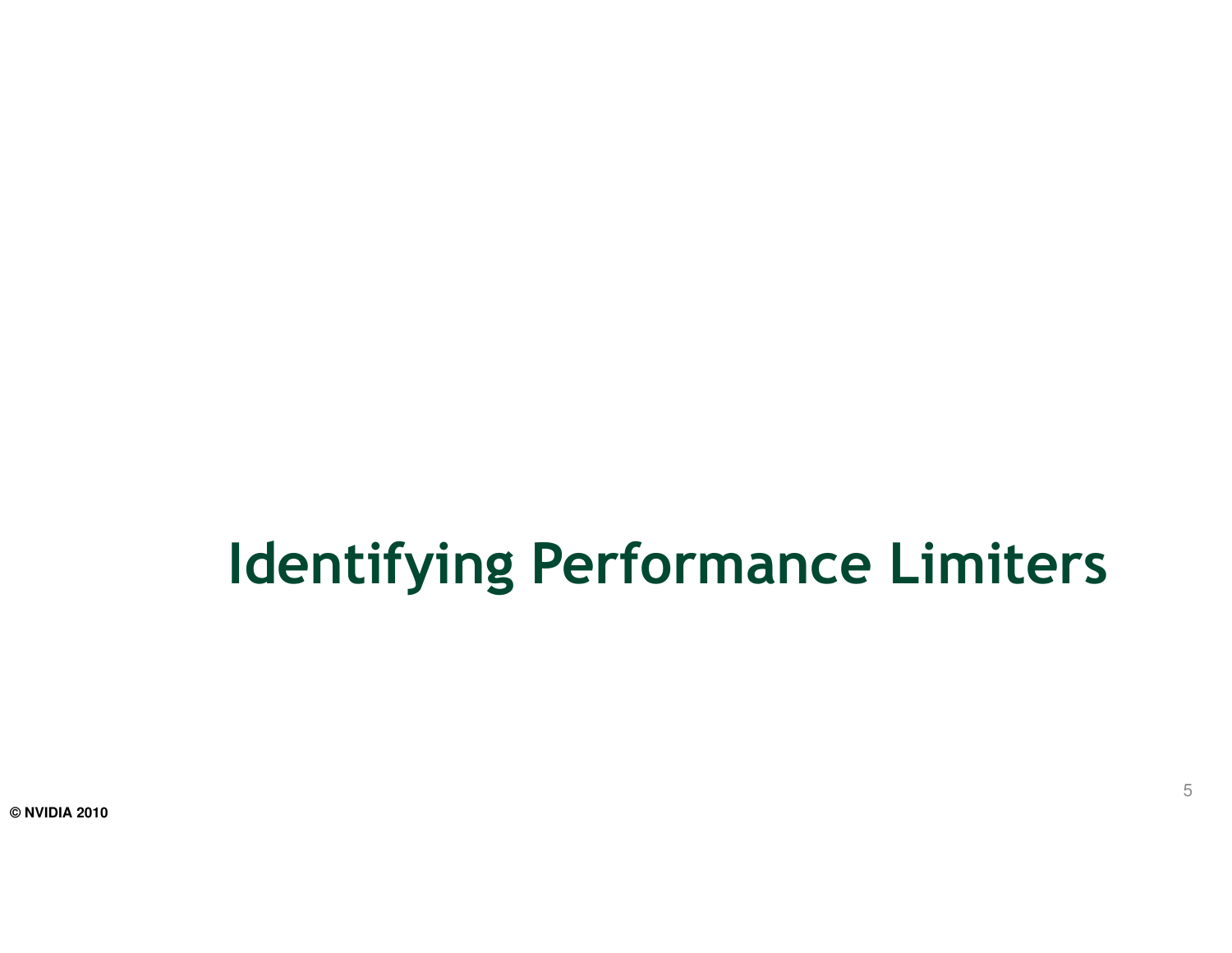### Limited by Bandwidth or Arithmetic?

- Perfect instructions:bytes ratio for Fermi C2050:
	- $\sim$ 3.6 : 1 with ECC on
	- $-4.5$  : 1 with ECC off
	- These assume fp32 instructions, throughput for other instructions varies
- Algorithmic analysis:
	- Rough estimate of arithmetic to bytes ratio
- Code likely uses more instructions and bytes than algorithm analysis suggests:
	- Instructions for loop control, pointer math, etc.
	- Address pattern may result in more memory fetches
	- Two ways to investigate:
		- Use the profiler (quick, but approximate)
		- Use source code modification (more accurate, more work intensive)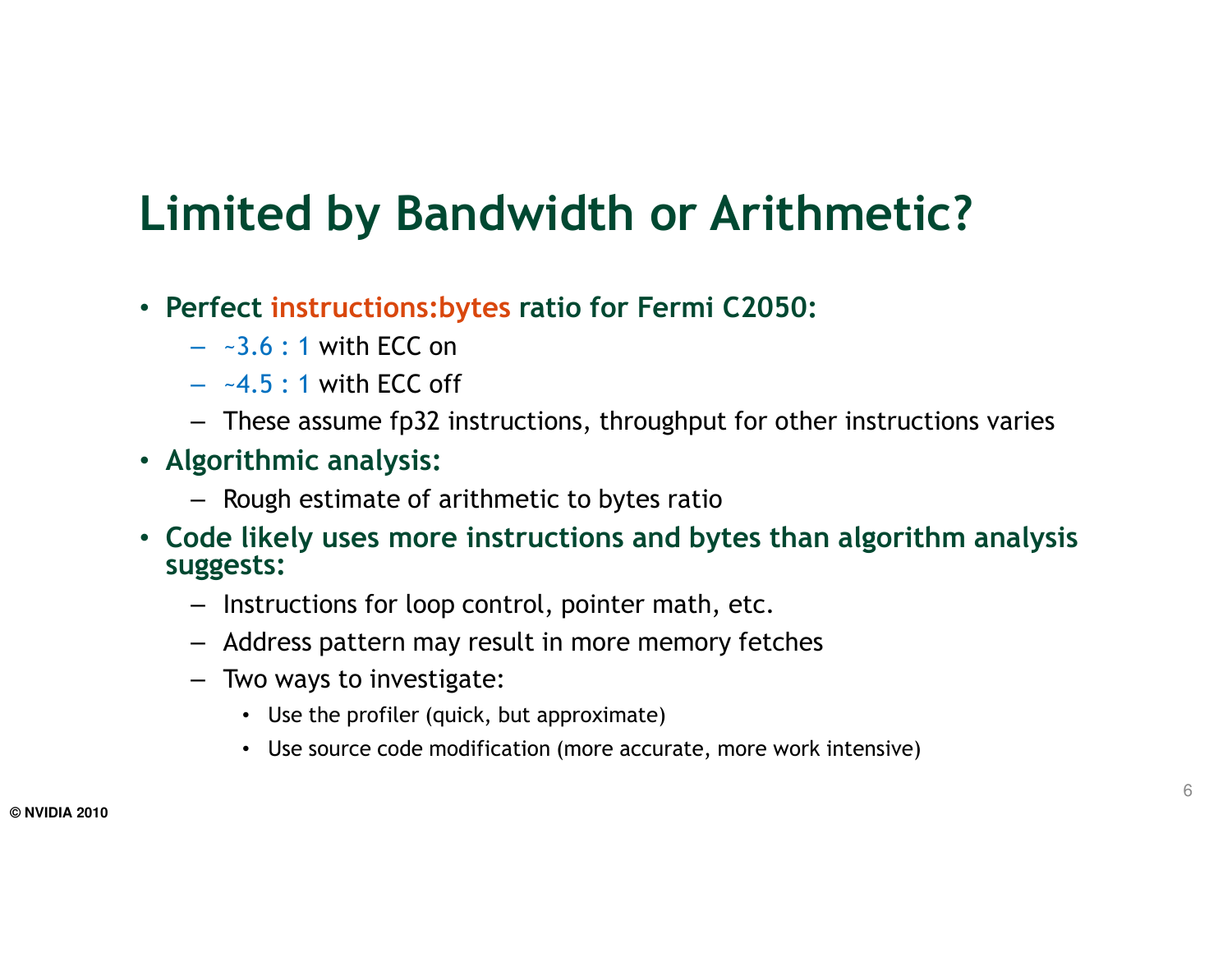### Analysis with Profiler

#### • Profiler counters:

- instructions\_issued, instructions\_executed
	- Both incremented by 1 per warp
	- "issued" includes replays, "executed" does not
- gld\_request, gst\_request
	- Incremented by 1 per warp for each load/store <u>instruction</u>
	- Instruction may be counted if it is "predicated out"
- l1\_global\_load\_miss, l1\_global\_load\_hit, global\_store\_transaction
	- Incremented by 1 per <u>L1 line</u> (line is 128B)
- uncached\_global\_load\_transaction
	- Incremented by 1 per gropu of 1, 2, 3, or 4 transactions
- Compare:
	- $32$  \* instructions\_issued  $4 \times 32 = \text{warp size}$  \*/
	- 128B \* (global\_store\_transaction + l1\_global\_load\_miss)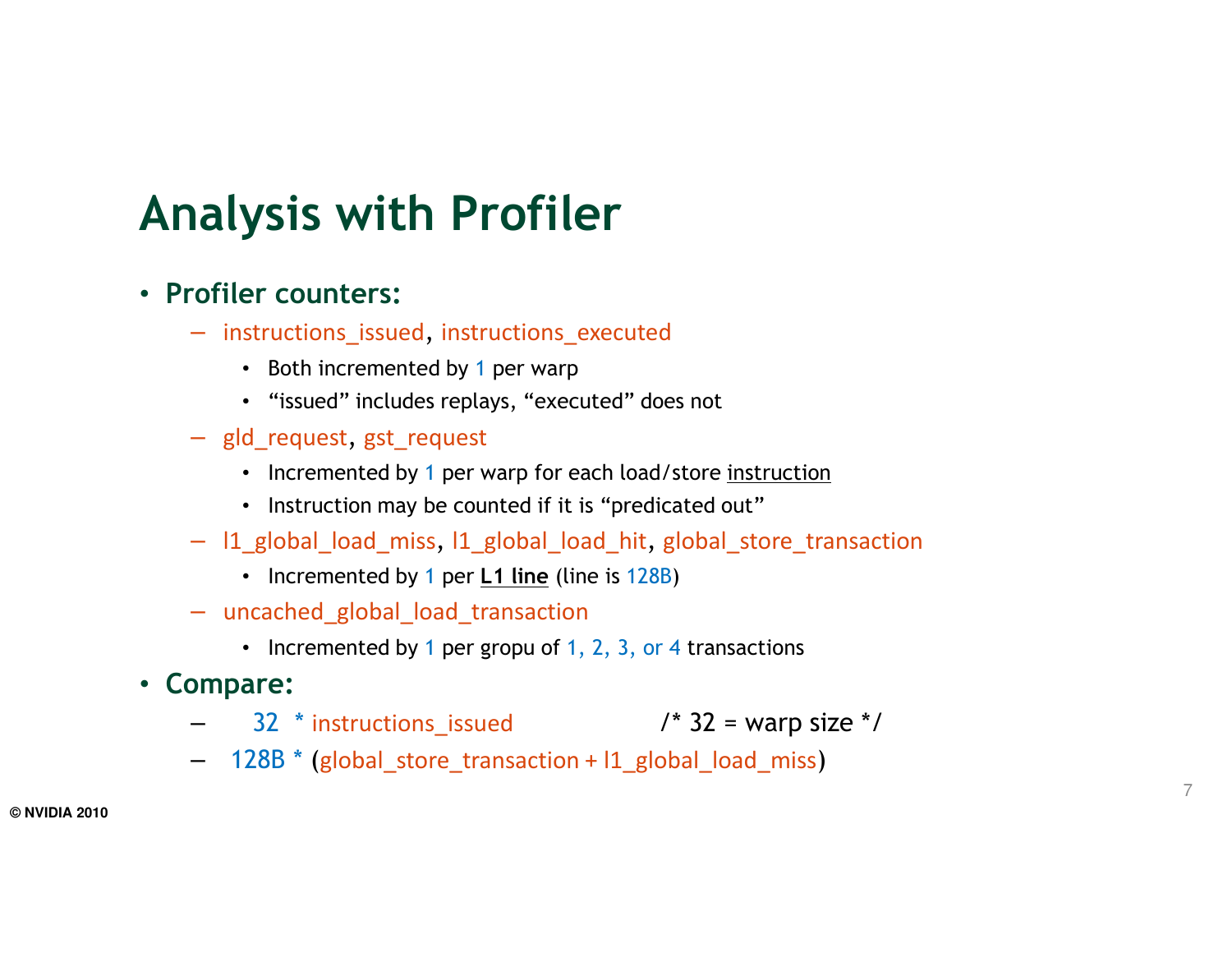#### A Note on Counting Global Memory Accesses

- Load/store instruction count can be lower than the number of actual memory transactions
	- Address pattern, different word sizes
- Counting requests from L1 to the rest of the memory system makes the most sense
	- Caching-loads: count L1 misses
	- Non-caching loads and stores: derive from bus signals (coming soon)
		- L1 counters report the transactions (size can vary), so not always ideal
- Some shortcuts, assuming "coalesced" address patterns:
	- One 32-bit access instruction
	- One 64-bit access instruction
	- One 128-bit access instruction
- $\rightarrow$  one 128-byte transaction per warp
- -> two 128-byte transactions per warp
- -> four 128-byte transactions per warp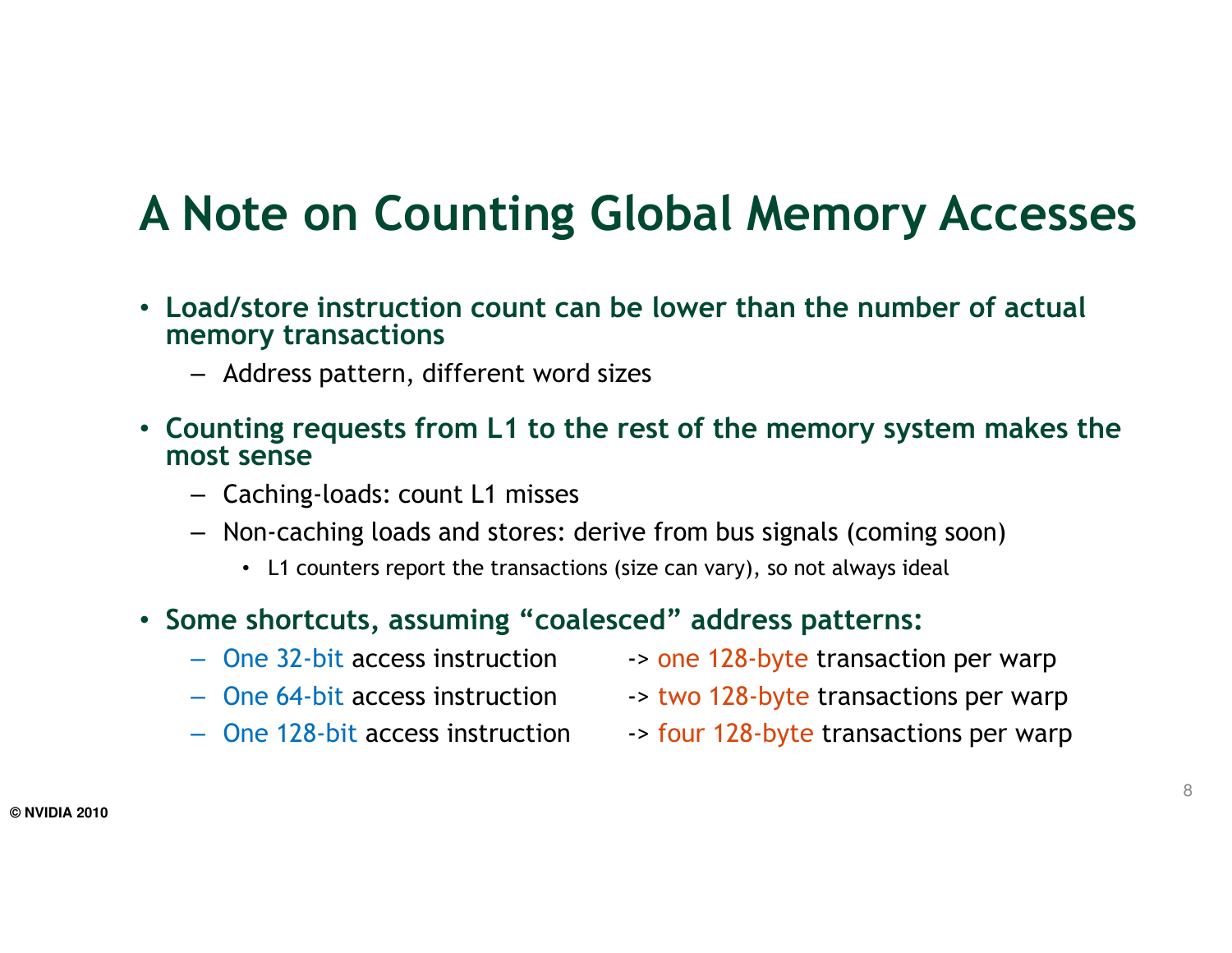### Analysis with Modified Source Code

- Time memory-only and math-only versions of the kernel
	- Easier for codes that don't have data-dependent control-flow or<br>addressing addressing
	- $-$  Gives you good estimates for:
		- Time spent accessing memory
		- Time spent in executing instructions

#### • Comparing the times for modified kernels

- $-$  Helps decide whether the kernel is mem or math bound
- $-$  Shows how well memory operations are overlapped with arithmetic
	- Compare the sum of mem-only and math-only times to full-kernel time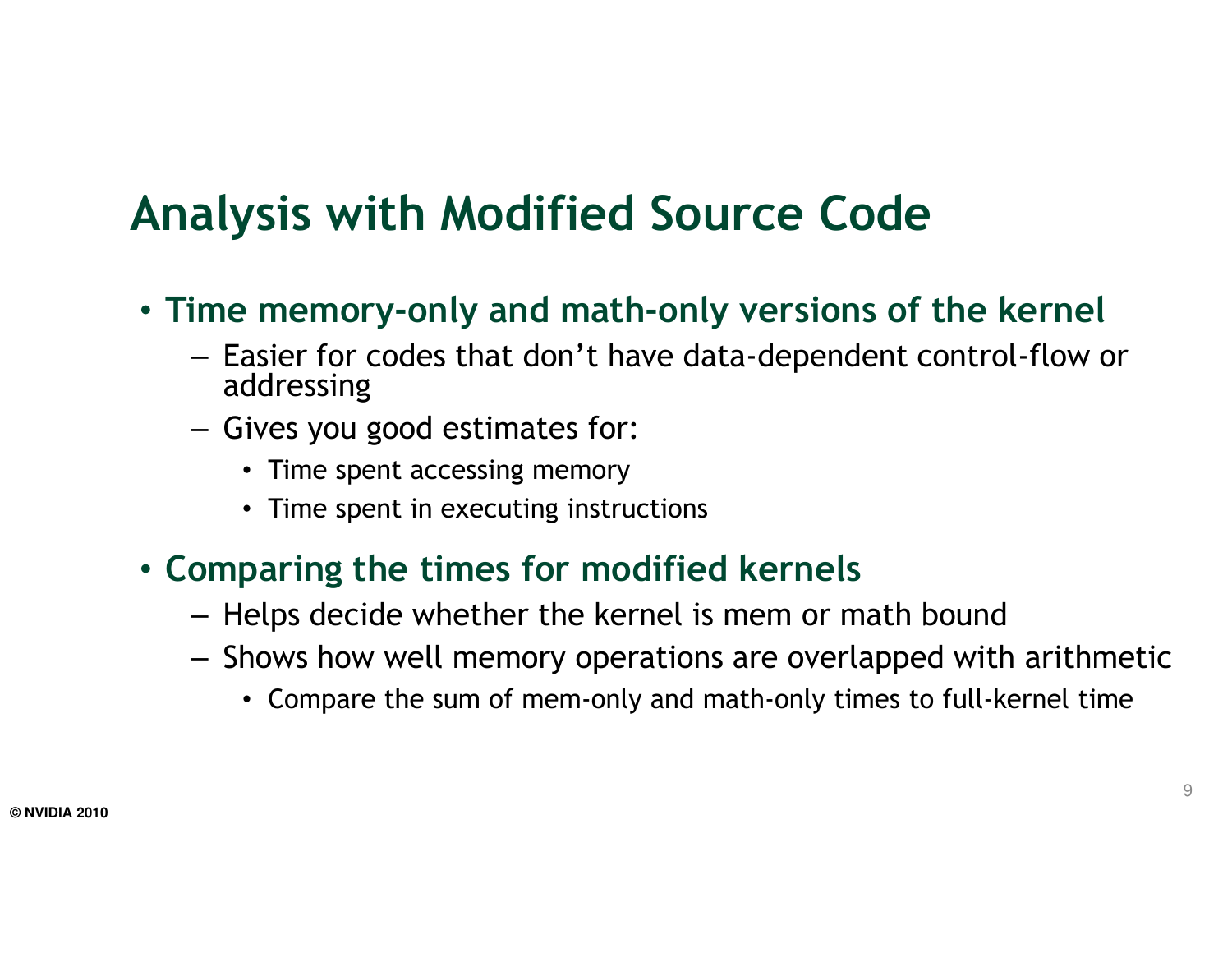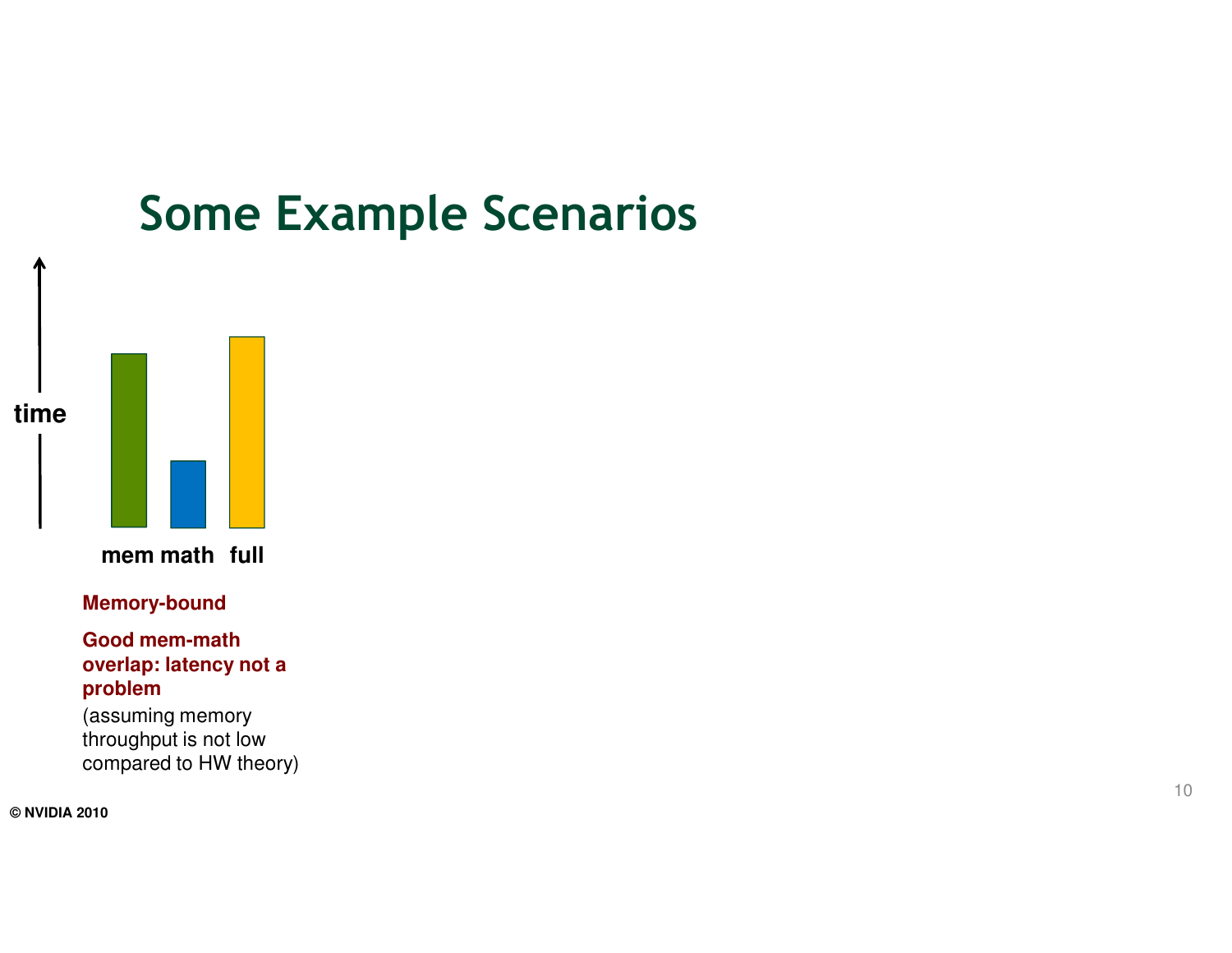

#### **overlap: latency not a problem**

 (assuming memory throughput is not low compared to HW theory)

#### **overlap: latency not a problem**

 (assuming instruction throughput is not low compared to HW theory)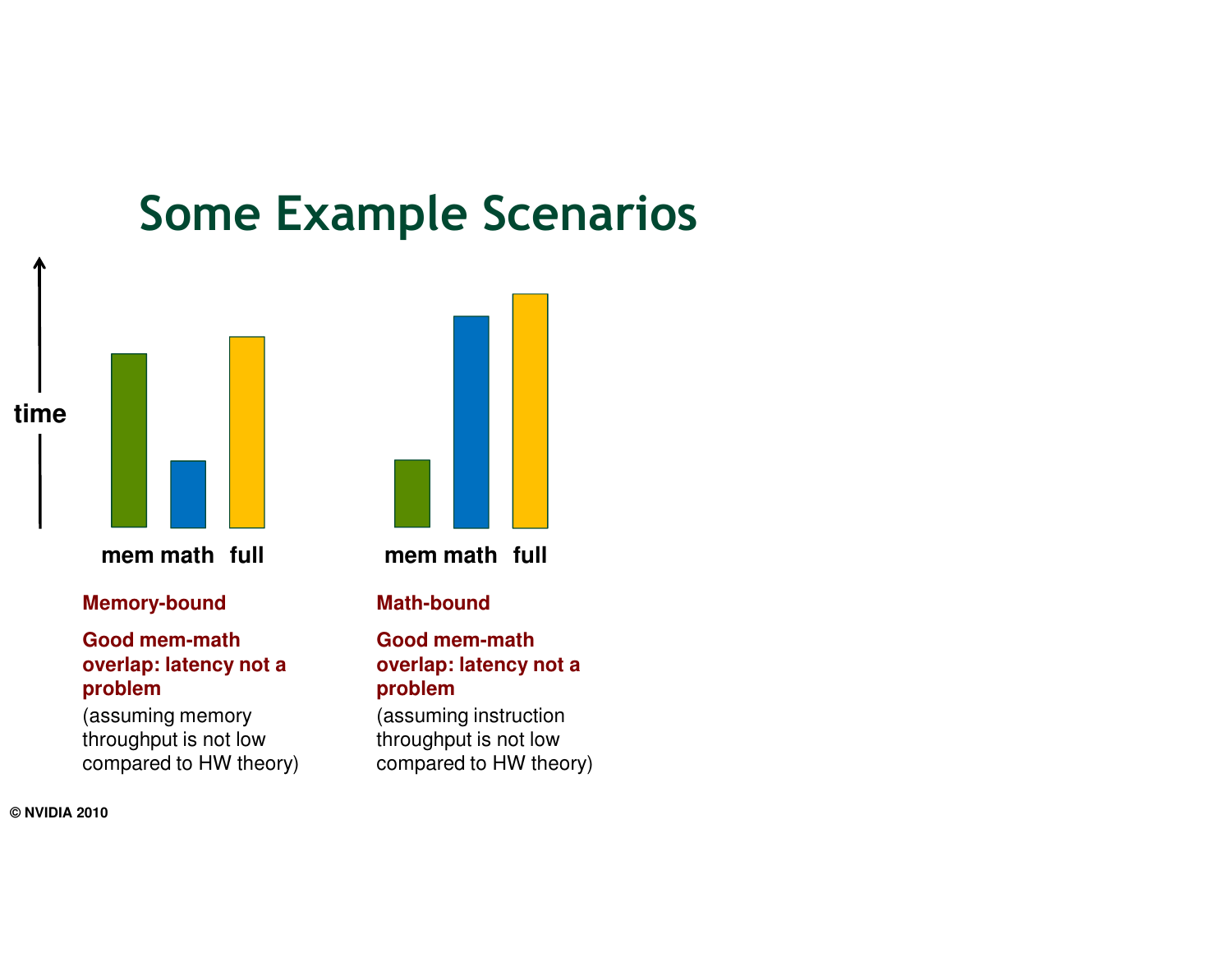

#### **Good mem-math overlap: latency not a problem**

 (assuming memory throughput is not low compared to HW theory)



**Math-bound**

#### **Good mem-math overlap: latency not a problem**

 (assuming instruction throughput is not low compared to HW theory)



**math full mem math full**

#### **Balanced**

#### **Good mem-math overlap: latency not a problem**

 (assuming memory/instrthroughput is not low compared to HW theory)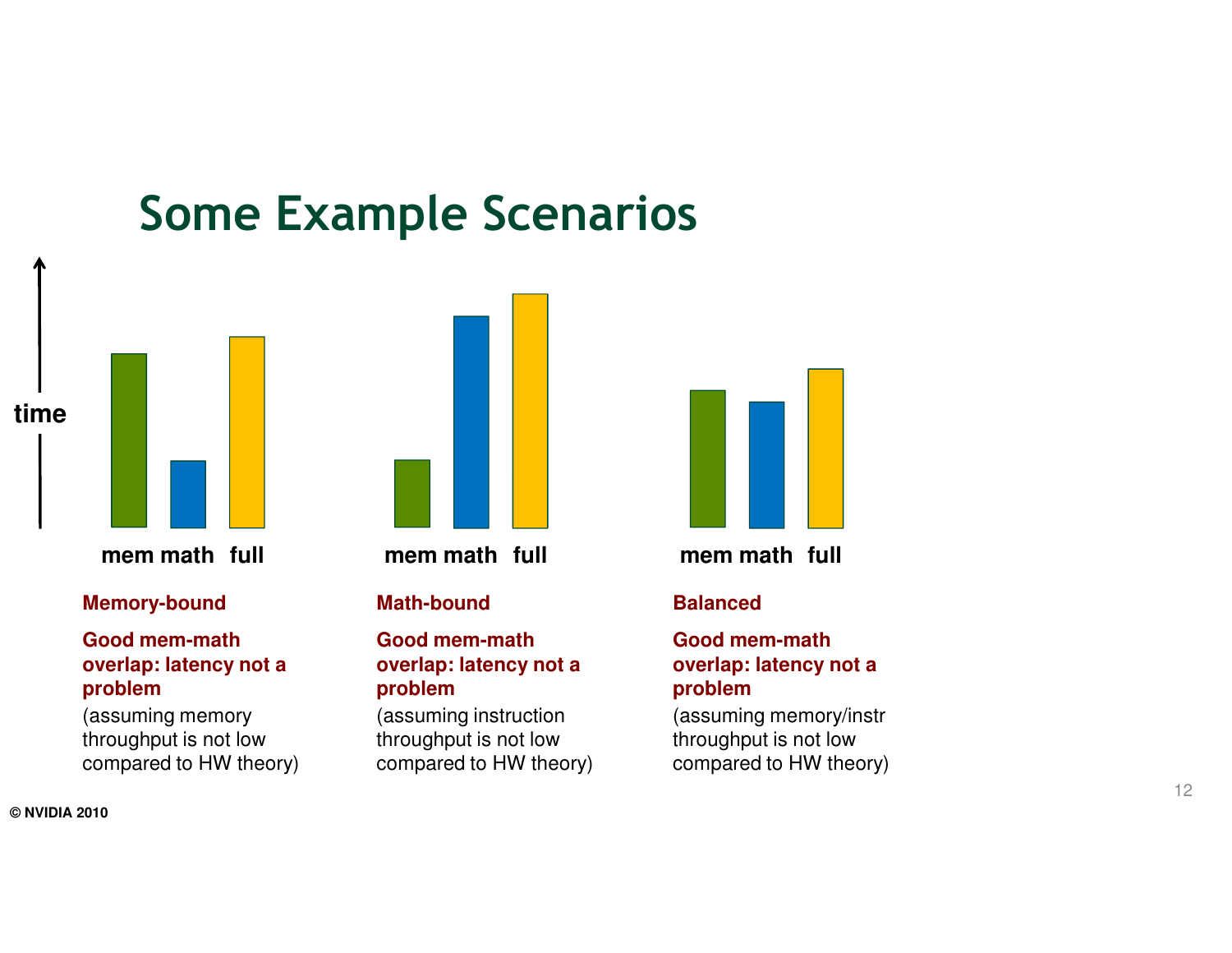

#### **Good mem-math overlap: latency not a problem**

 (assuming memory throughput is not low compared to HW theory)



#### **Math-bound**

#### **Good mem-math overlap: latency not a problem**

 (assuming instruction throughput is not low compared to HW theory)



**math full mem math full mem**

#### **Balanced**

#### **Good mem-math overlap: latency not a problem**

 (assuming memory/instrthroughput is not low compared to HW theory)



**math full**

**Memory and latency bound**

**Poor mem-math overlap: latency is a problem**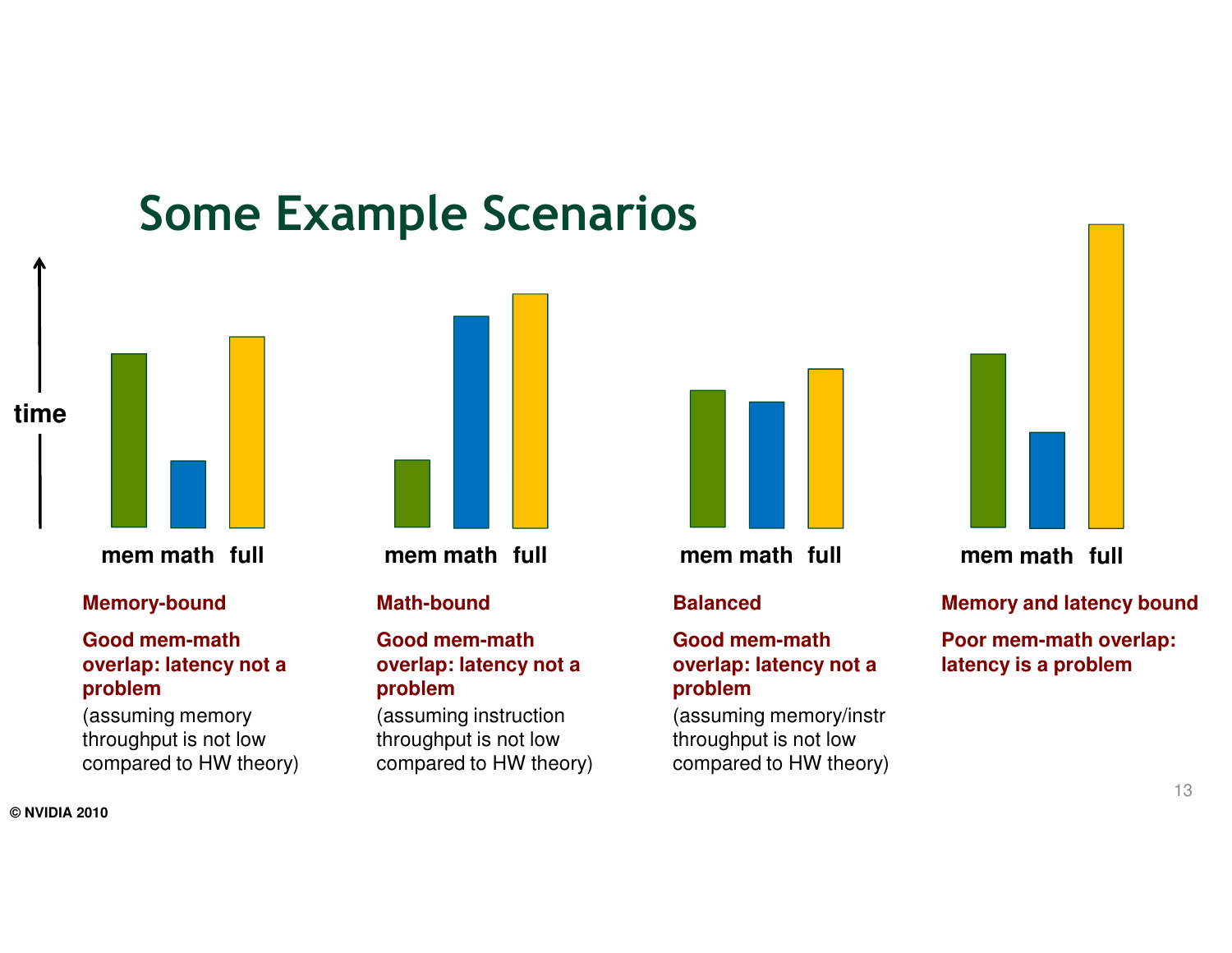### Source Modification

#### • Memory-only:

- Remove as much arithmetic as possible
	- Without changing access pattern
	- Use the profiler to verify that load/store instruction count is the same
- Store-only:
	- Also remove the loads
- -
	-
- Also Ferriove trie toads<br>
**Math-only:**<br>
Remove global memory accesses<br>
Need to trick the compiler:<br>
Compiler throws away all code that it detects as not contributing to stores<br>
Put stores inside conditionals t
	- -
		-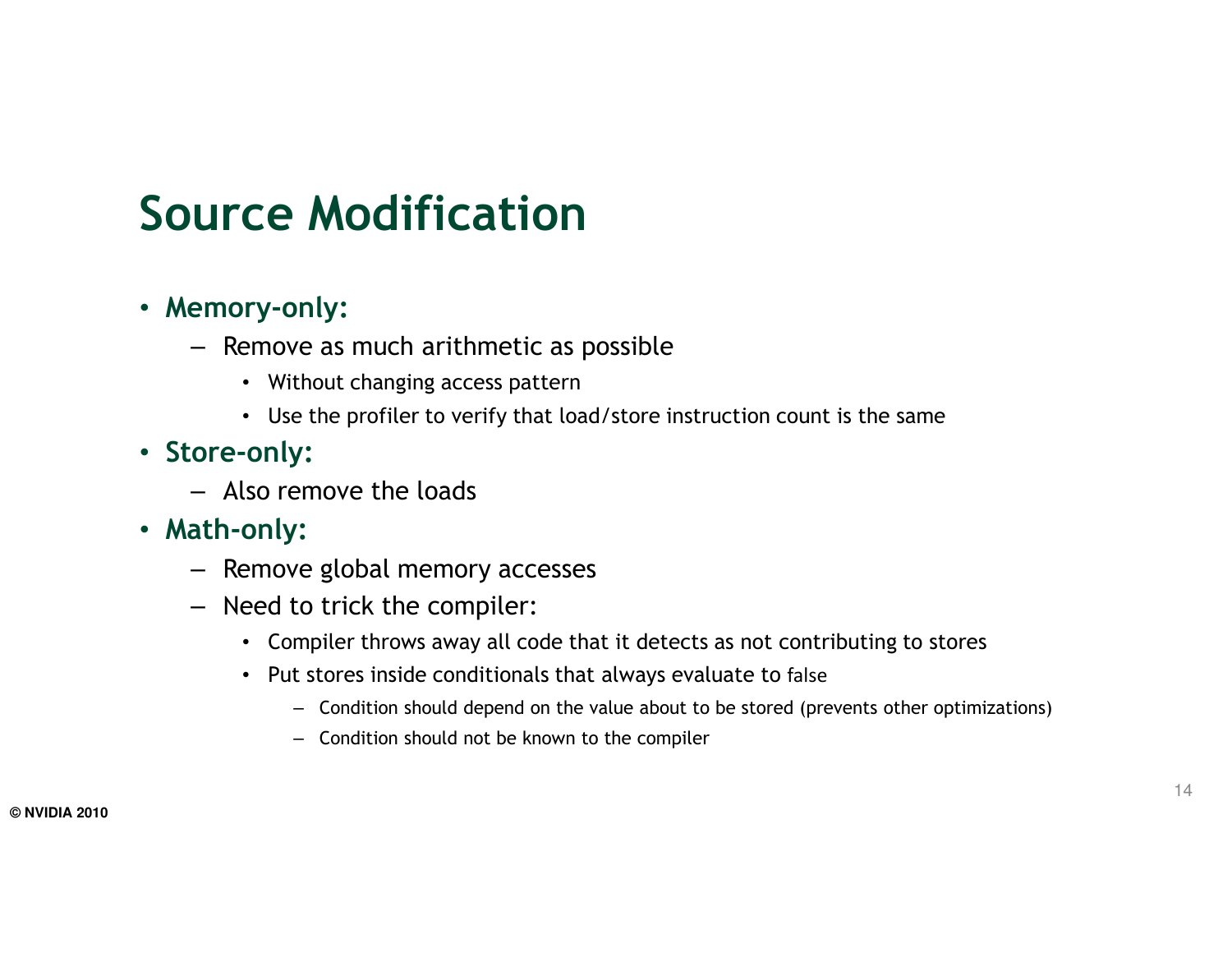#### Source Modification for Math-only

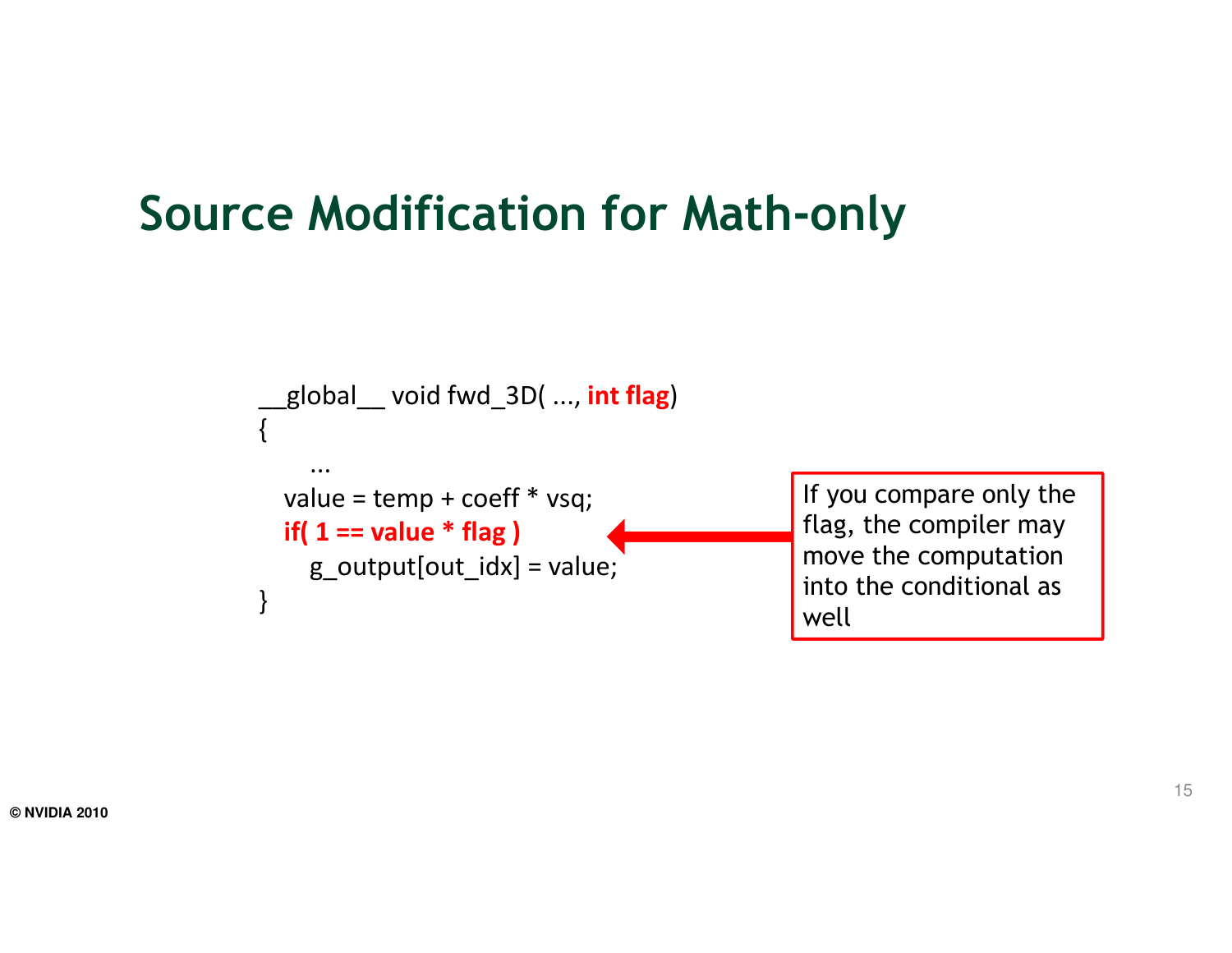### Source Modification and Occupancy

- Removing pieces of code is likely to affect register count
	- This could increase occupancy, skewing the results
	- – $-$  See slide 27 to see how that could affect throughput
- Make sure to keep the same occupancy
	- – $-$  Check the occupancy with profiler before modifications
	- After modifications, if necessary add shared memory to motor that up model is also assumed to motor that the match the unmodified kernel's occupancy

```
kernel<<< grid, block, smem, ...>>>(...)
```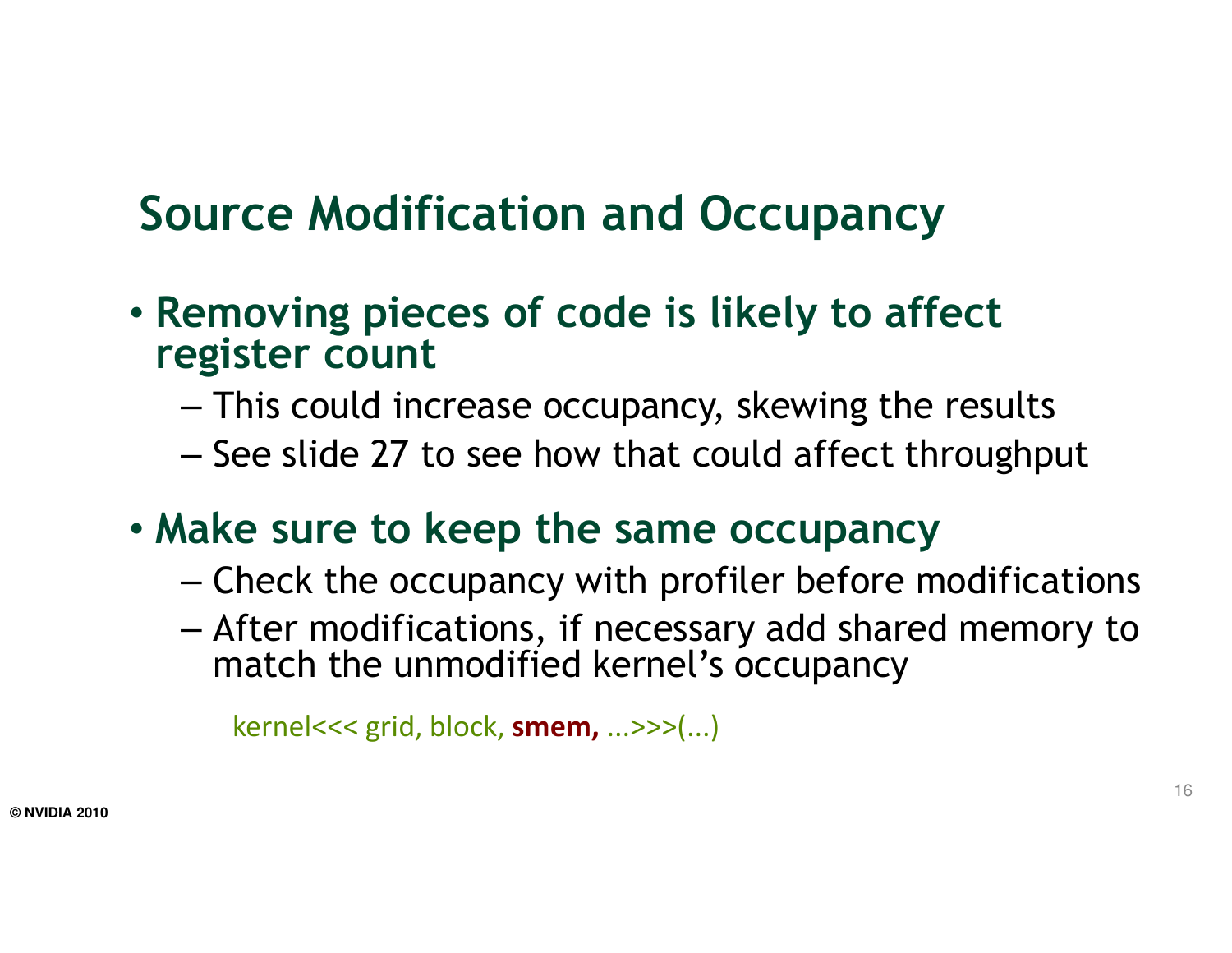#### Case Study: Limiter Analysis

- 3DFD of the wave equation, fp32
- Time (ms):
	- Full-kernel: 35.39
	- Mem-only: 33.27
	- Math-only: 16.25
- Instructions issued:
	- Full-kernel: 18,194,139
	- Mem-only: 7,497,296
	- Math-only: 16,839,792
- Memory access transactions:
	- Full-kernel: 1,708,032
	- Mem-only: 1,708,032
	- Math-only: 0
- Analysis:
	- $-$  Instr:byte ratio =  $-2.66$
	- Good overlap between math and mem:
		- 2.12 ms of math-only time (13%) are not overlapped with mem
	- App memory throughput: 62 GB/s
		- HW theory is 114 GB/s, so we're off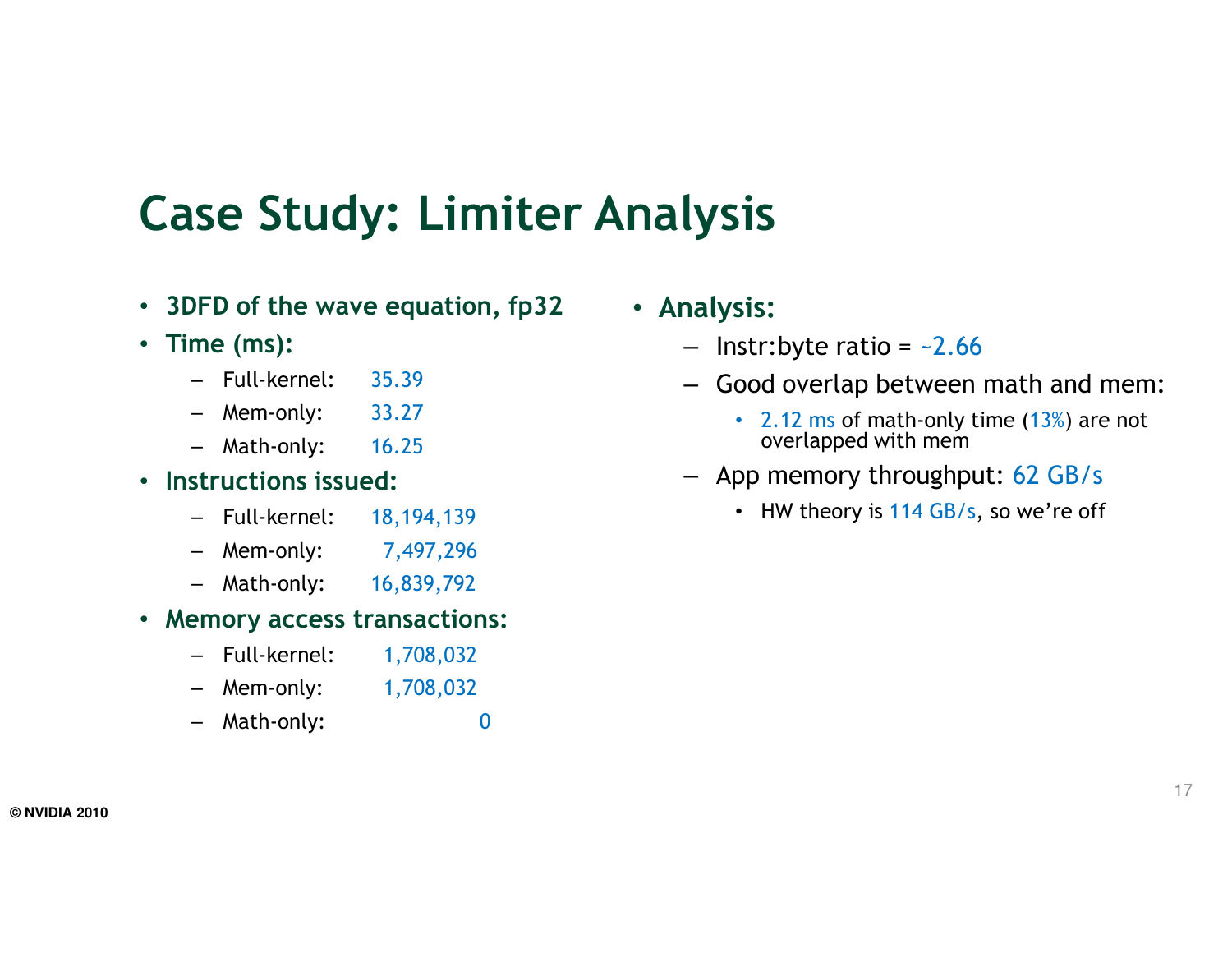### Case Study: Limiter Analysis

0

- 3DFD of the wave equation, fp32
- Time (ms):
	- Full-kernel: 35.39
	- Mem-only: 33.27
	- Math-only: 16.25
- Instructions issued:
	- Full-kernel: 18,194,139
	- Mem-only: 7,497,296
	- Math-only: 16,839,792
- Memory access transactions:
	- Full-kernel: 1,708,032
	- Mem-only: 1,708,032
	- Math-only:
- Analysis:
	- $-$  Instr:byte ratio =  $-2.66$
	- Good overlap between math and mem:
		- 2.12 ms of math-only time (13%) are not overlapped with mem
	- App memory throughput: 62 GB/s
		- HW theory is 114 GB/s, so we're off
- Conclusion:
	- Code is memory-bound
	- Latency could be an issue too
	- – Optimizations should focus on memory throughput first
		- math contributes very little to total time (2.12 out of 35.39ms)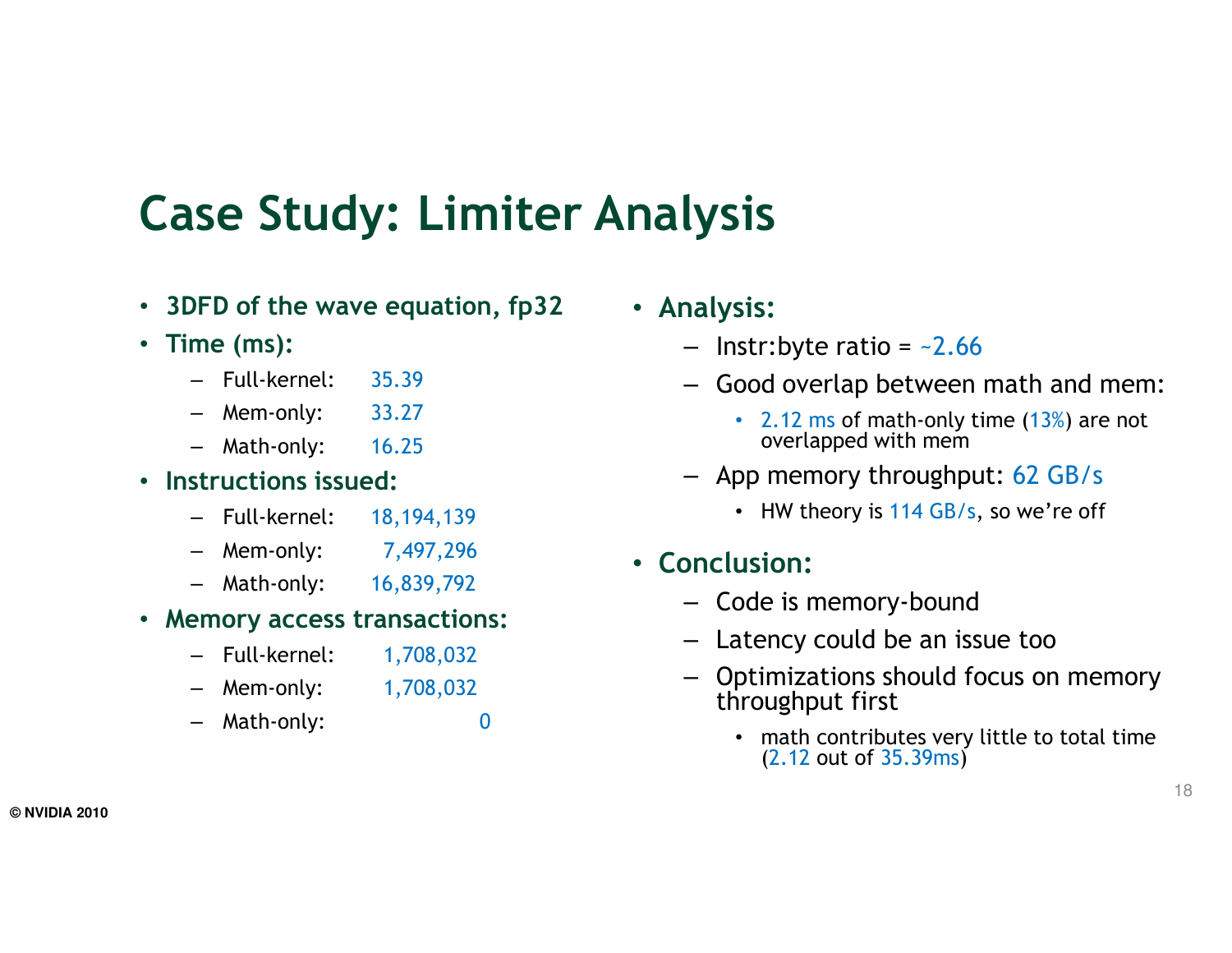## Summary: Limiter Analysis

- Rough algorithmic analysis:
	- $-$  How many bytes needed, how many instructions
- Profiler analysis:
	- $-$  Instruction count, memory request/transaction count
- Analysis with source modification:
	- $-$  Memory-only version of the kernel
	- $-$  Math-only version of the kernel
	- $-$  Examine how these times relate and overlap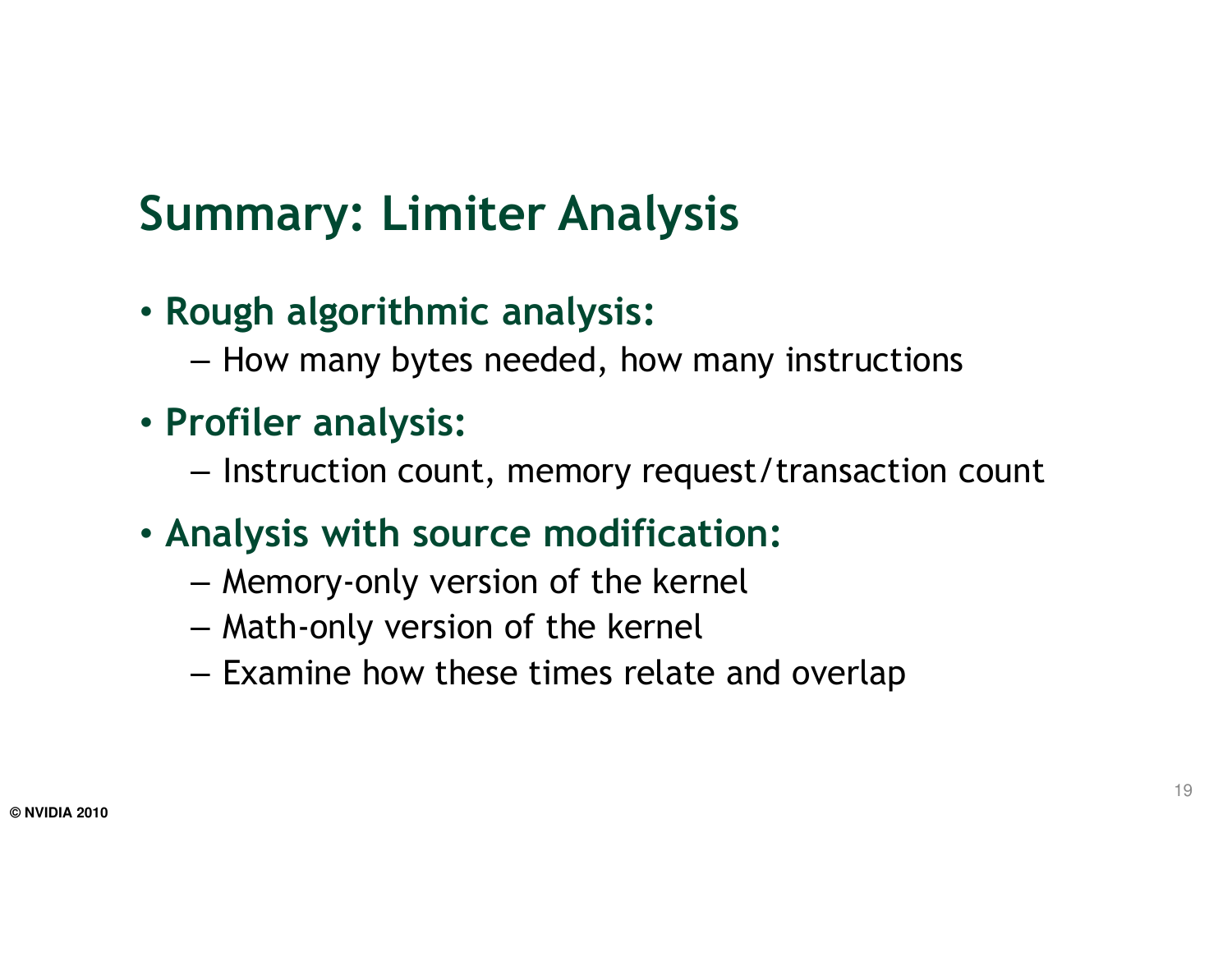## Optimizations for Global Memory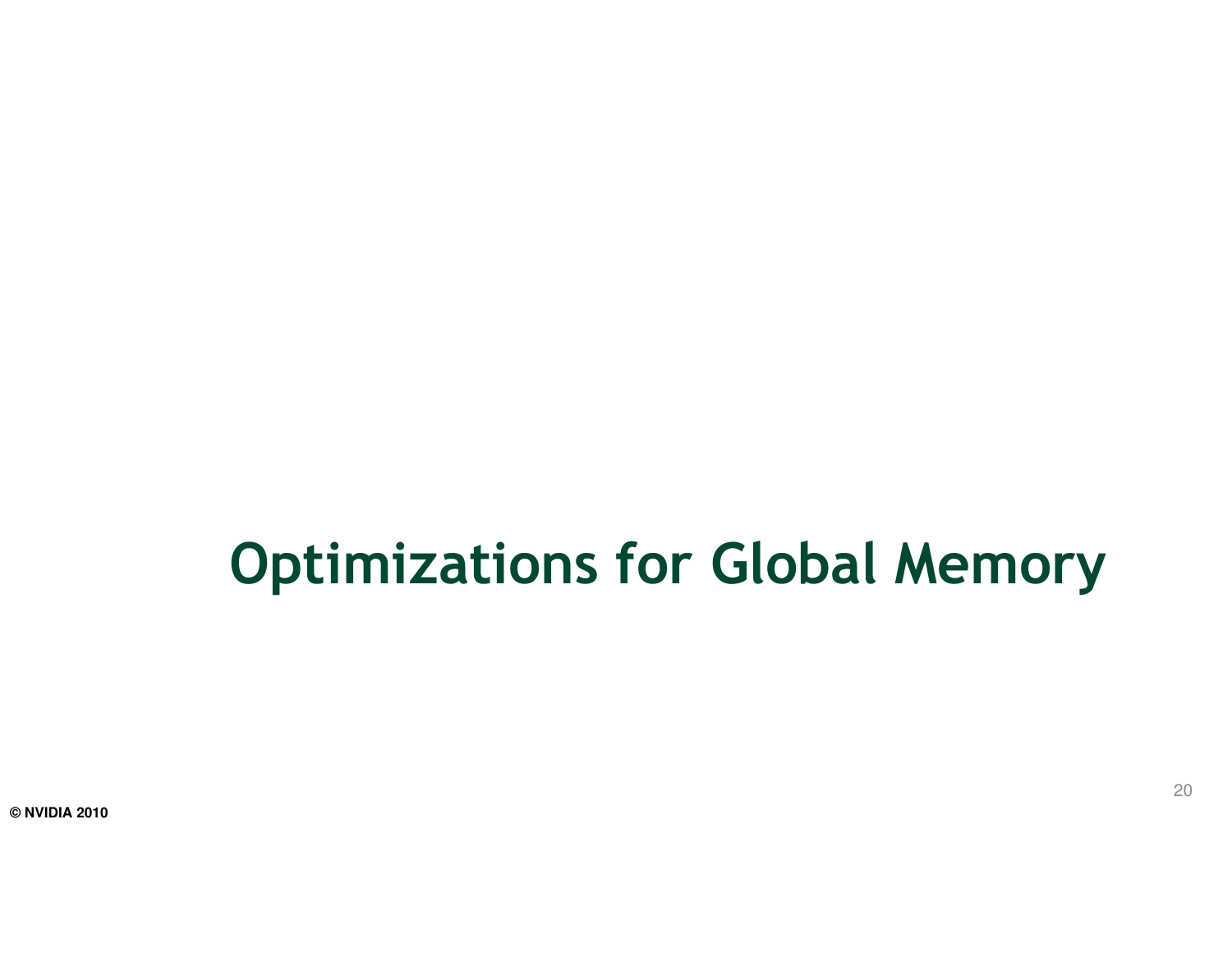#### Background: Fermi Memory Hierarchy

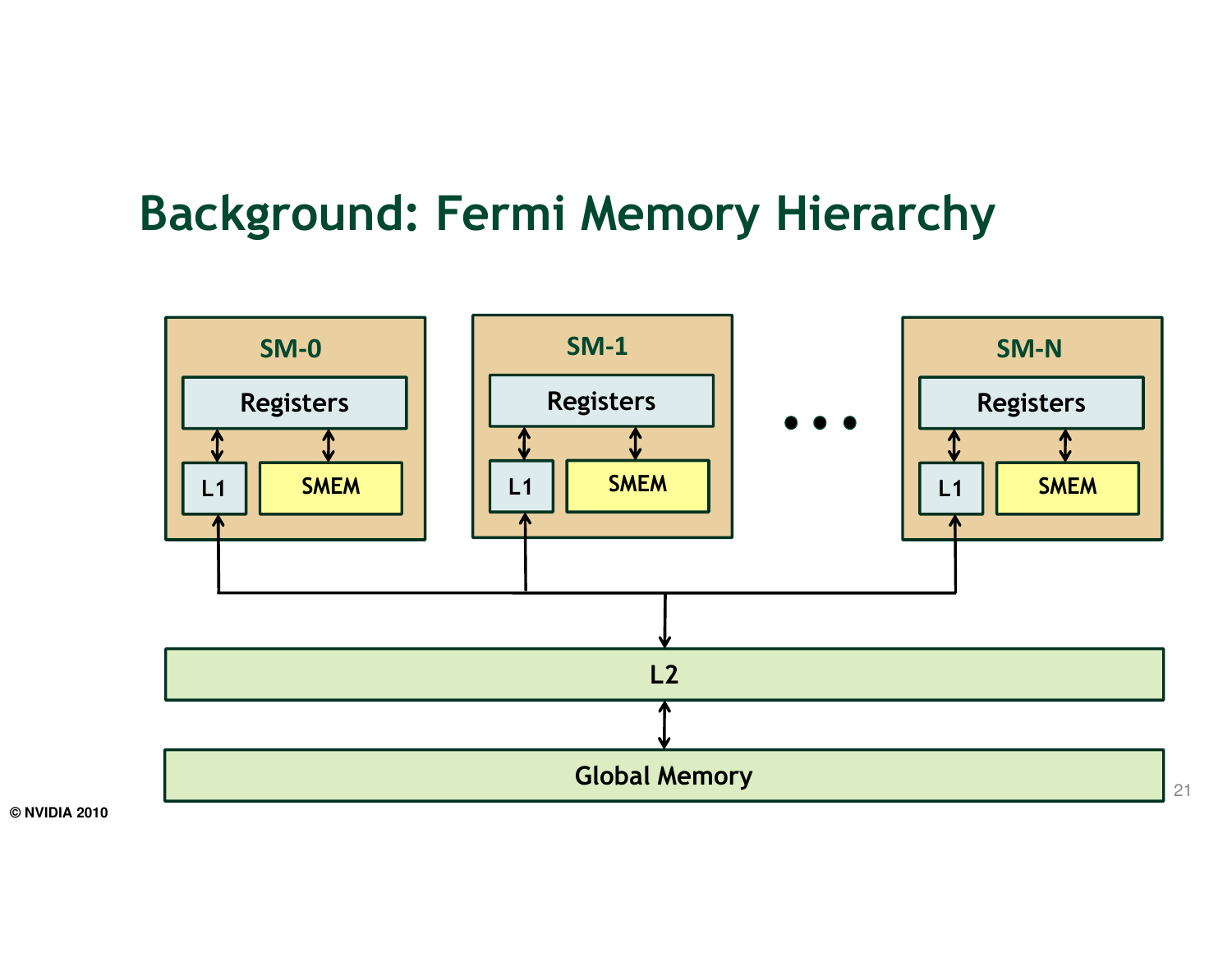### Background: Programming for L1 and L2

#### • Short answer: DON'T

- GPU caches are not intended for the same use as CPU caches
	- Smaller size (especially per thread), so not aimed at temporal reuse
	- Intended to smooth out some access patterns, help with spilled registers, etc.
- Don't try to block for L1/L2 like you would on CPU
	- You have 100s to 1,000s of run-time scheduled threads hitting the caches
	- If it is possible to block for L1 then block for SMEM
		- Same size, same bandwidth, hw will not evict behind your back

#### • Optimize as if no caches were there

- No Fermi-only techniques to learn per se (so, all you know is still good)
- Some cases will just run faster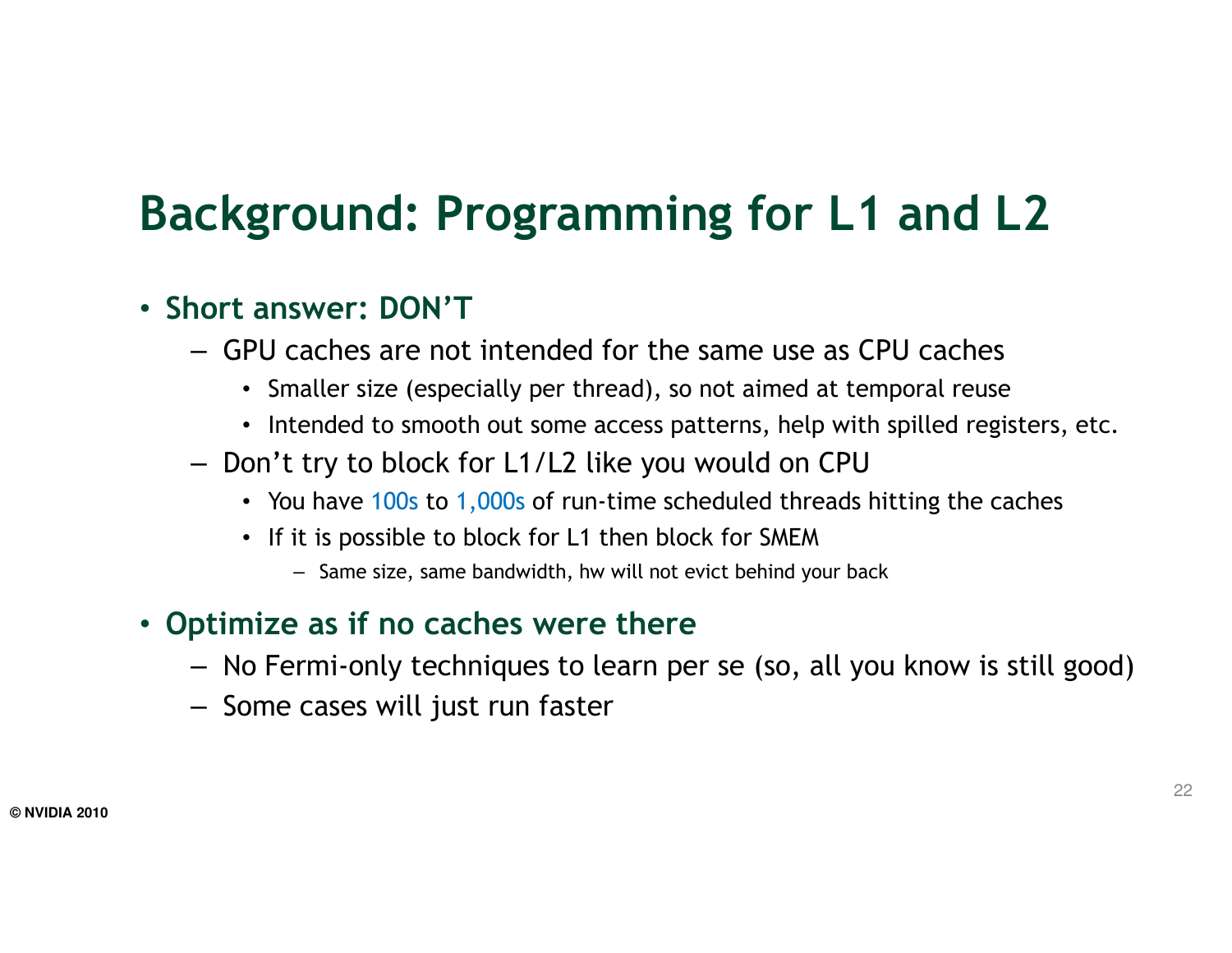### Background: Load Caching and L1 Size

#### • Two types of loads

- Caching
	- compiler default (option: -Xptxas –dlcm=ca)
	- Attempt to hit in L1
	- Memory transaction is a 128-byte line
- Non-caching
	- compiler option: -Xptxas –dlcm=cg
	- Do not attempt to hit in L1 (invalidate the line if it's there)
	- Memory transaction is a 32-byte segment
- Choosing L1 / SMEM size
	- 16-KB L1 / 48-KB smem OR 48-KB L1 / 16-KB smem
	- CUDA call, can be set for the app or per-kernel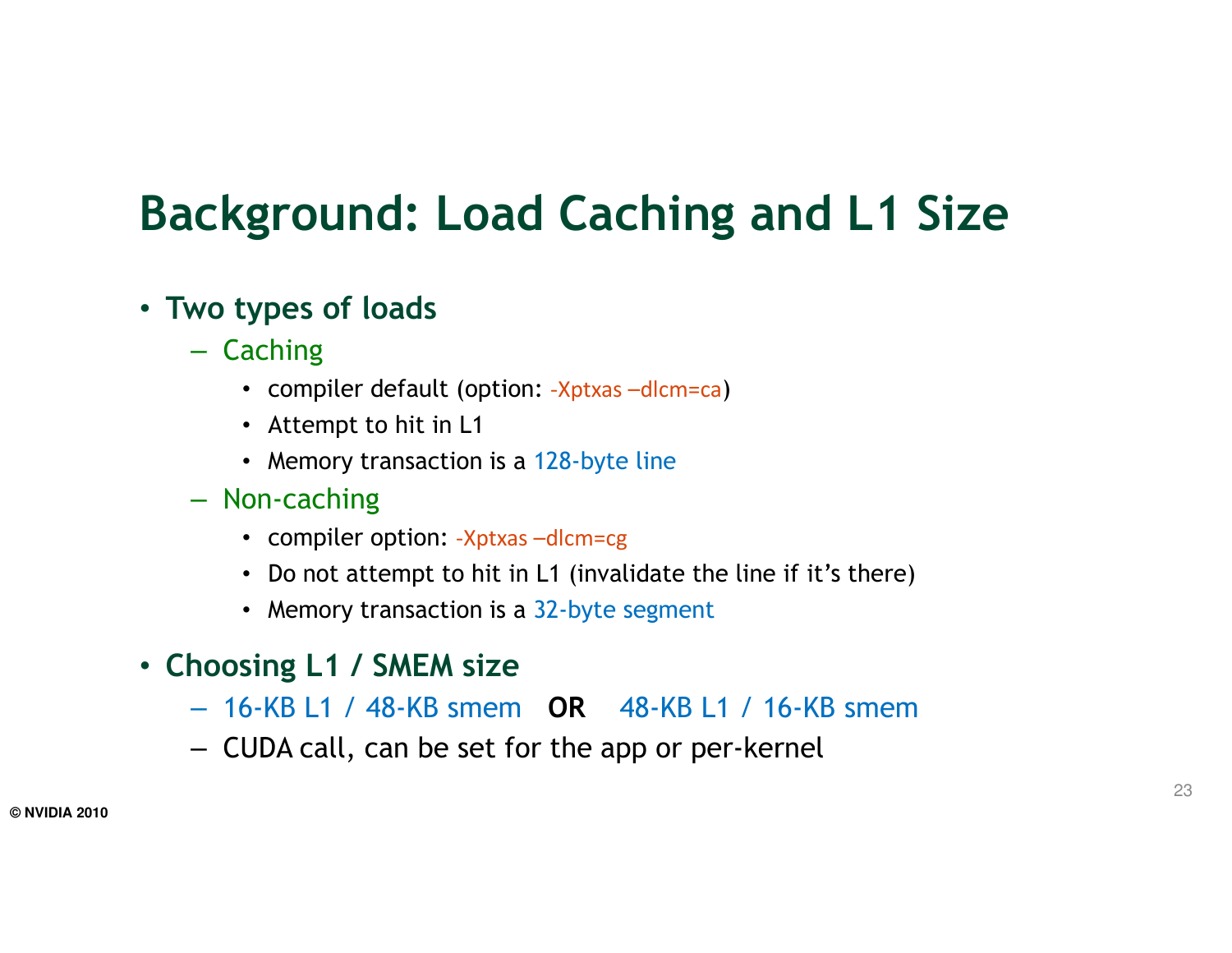## Background: Load Caching and L1 Size

- Non-caching loads can improve perf when:
	- Loading scattered words or only part of a warp issues a load
		- Benefit: transaction is smaller, so useful payload is a larger percentage
		- Loading halos, for example
	- Spilling registers (reduce line fighting with spillage)
- Large L1 can improve perf when:
	- Spilling registers (more lines so fewer evictions)
	- Some misaligned, strided access patterns
- How to use:
	- $-$  Just try a 2x2 experiment matrix:  $\{CA, CG\}$  x  $\{48$ -L1, 16-L1 $\}$ 
		- Keep the best combination same as you would with any HW managed cache, including CPUs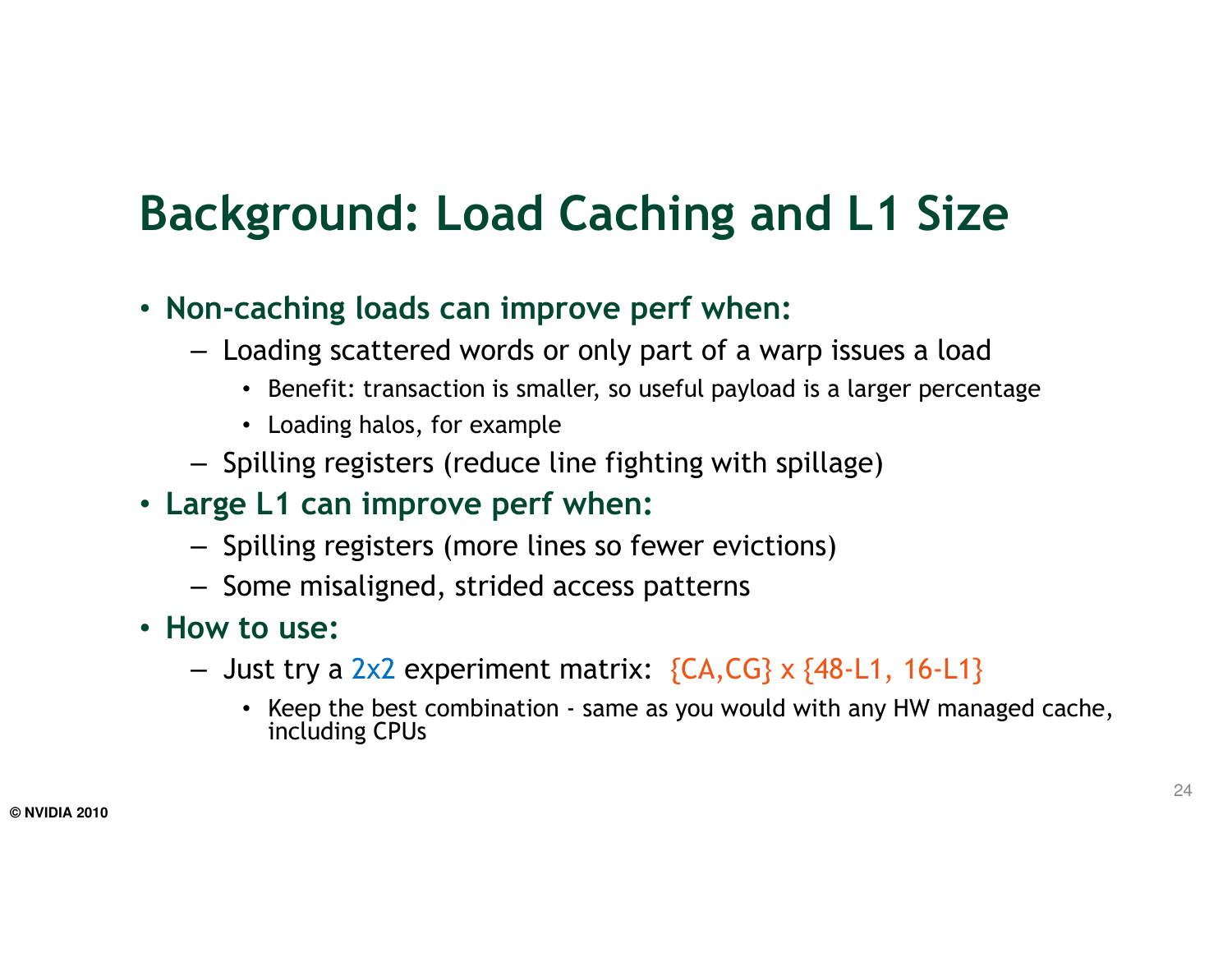### Memory Throughput Analysis

- Throughput: from application point of view
	- From app point of view: count bytes requested by the application
	- From HW point of view: count bytes moved by the hardware
	- The two can be different
		- Scattered/misaligned pattern: not all transaction bytes are utilized
		- Broadcast: the same small transaction serves many requests
- Two aspects to analyze for performance impact:
	- Addressing pattern
	- Number of concurrent accesses in flight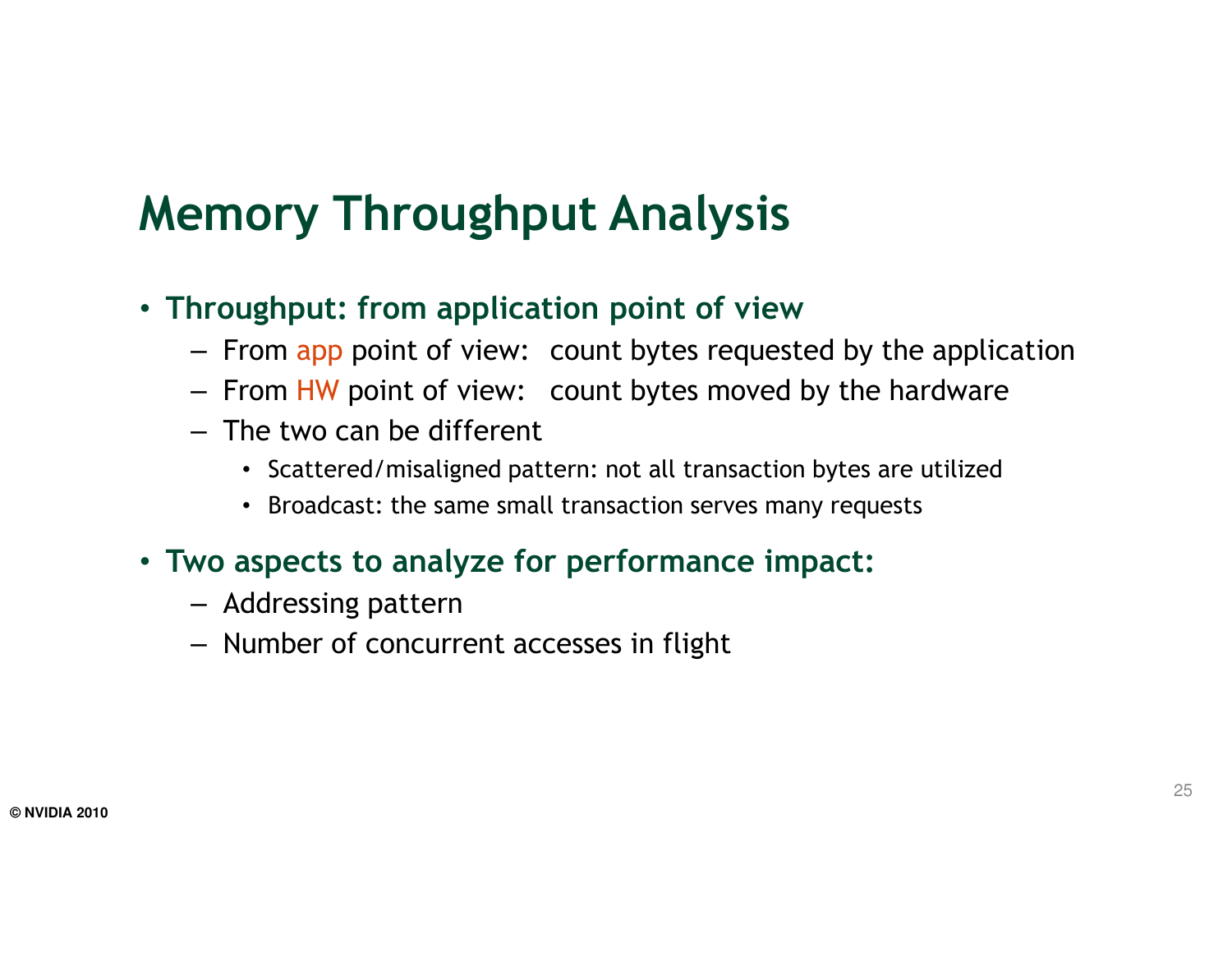### Memory Throughput Analysis

- Determining that access pattern is problematic:
	- Profiler counters: access instruction count is <u>significantly</u> smaller than transaction count
		- gld\_request < ( l1\_global\_load\_miss <sup>+</sup>l1\_global\_load\_hit) \* ( word\_size / 4B )
		- gst\_request < global\_store\_transaction \* ( word\_size / 4B )
		- Make sure to adjust the transaction counters for word size (see slide 8)
	- App throughput is much smaller than HW throughput
		- Use profiler to get HW throughput
- Determining that the number of concurrent accesses is insufficient:
	- Throughput from HW point of view is much lower than theoretical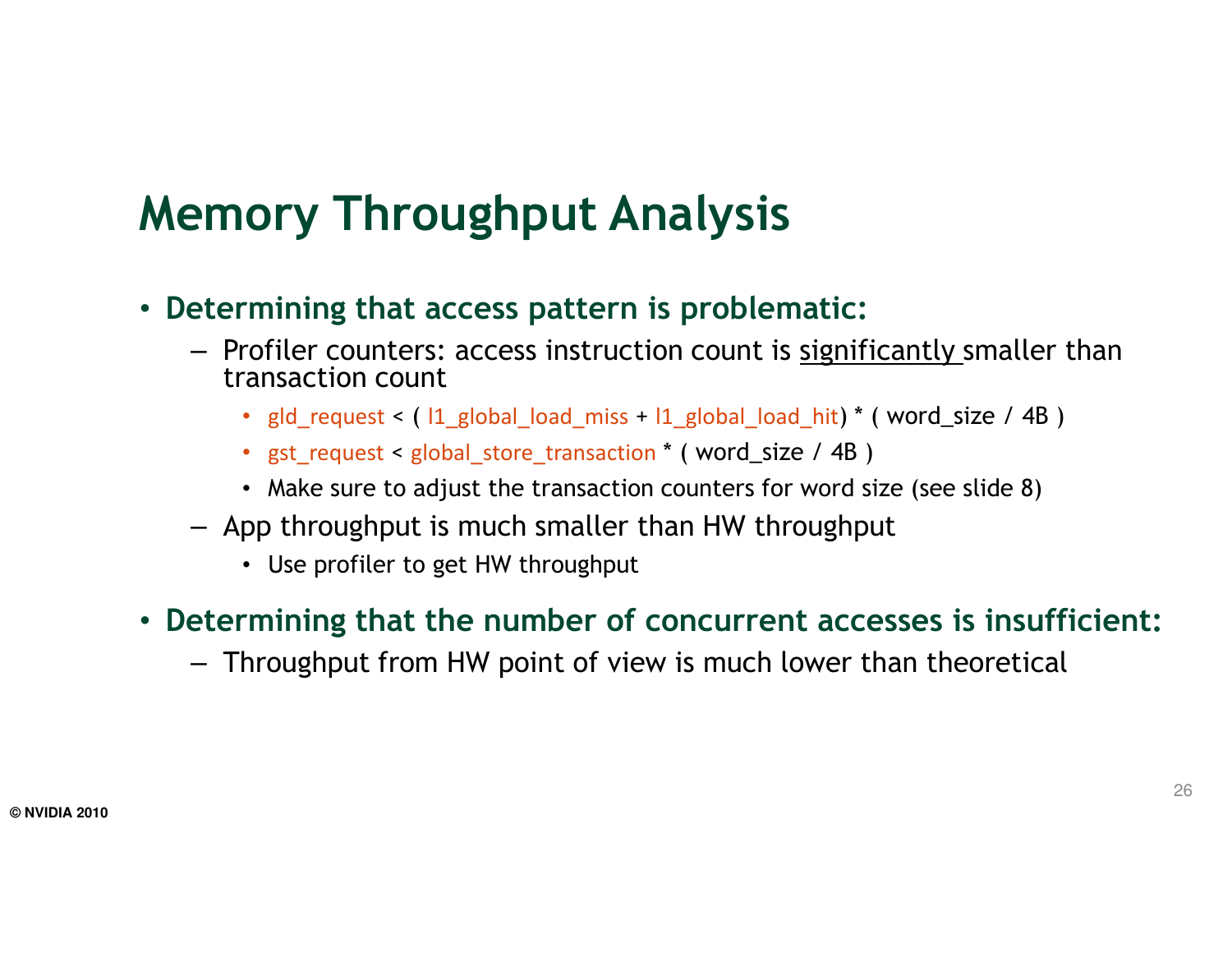#### Concurrent Accesses and Performance

#### • Increment a 64M element array

- Two accesses per thread (load then store, but they are dependent)
	- Thus, each warp (32 threads) has one outstanding transaction at a time
- Tesla C2050, ECC on, theoretical bandwidth: ~120 GB/s



Several independent smaller accesses have the same effect as one larger one.

For example:

Four  $32$ -bit  $\leq$  one 128-bit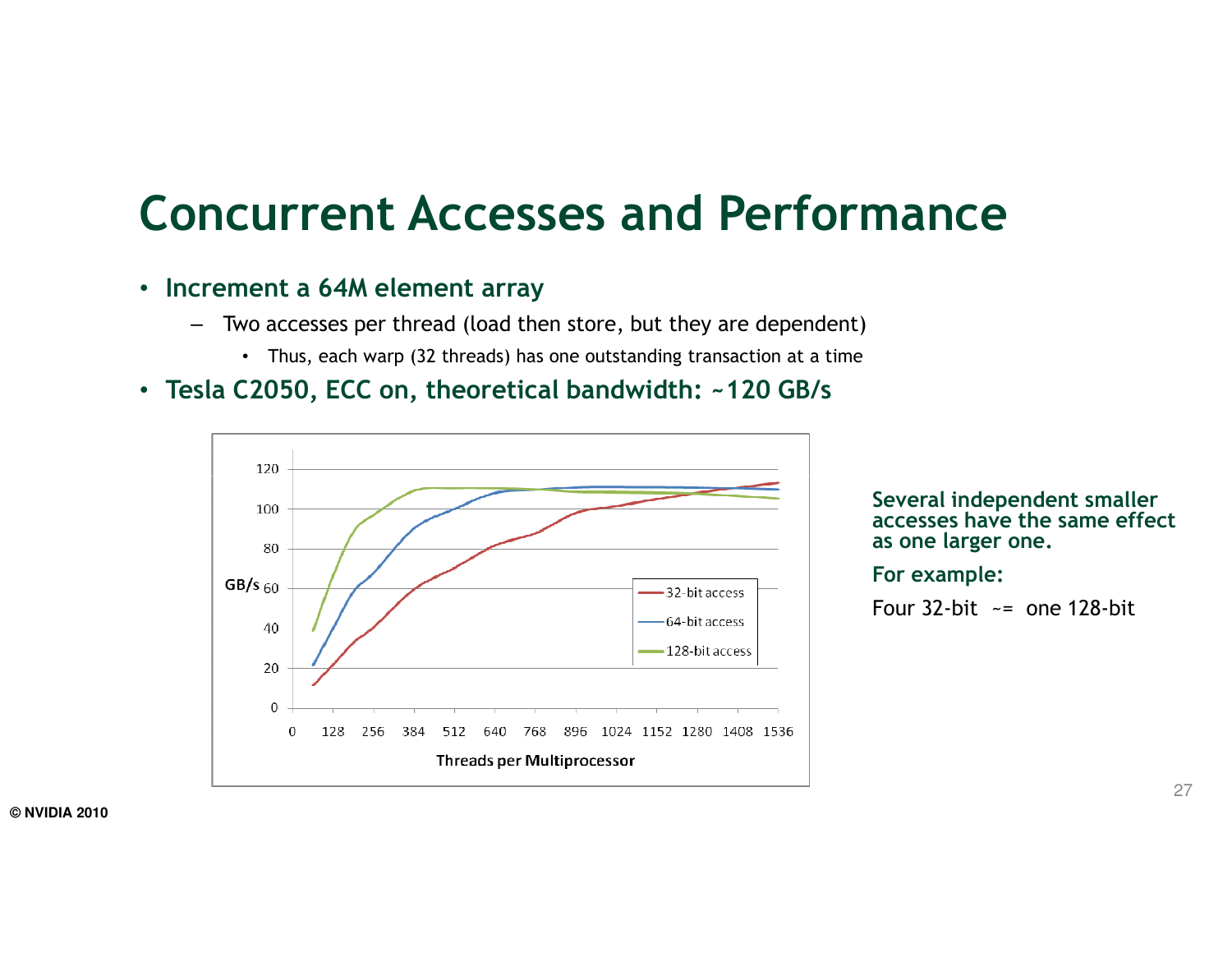### Optimization: Address Pattern

#### • Coalesce the address pattern

- 128-byte lines for caching loads
- 32-byte segments for non-caching loads, stores
- A warp's address pattern is converted to transactions
	- Coalesce to maximize utilization of bus transactions
	- Refer to CUDA Programming Guide / Best Practices Guide / Fundamental Opt. talk

#### • Try using non-caching loads

- Smaller transactions (32B instead of 128B)
	- more efficient for scattered or partially-filled patterns
- Try fetching data from texture
	- Smaller transactions and different caching
	- Cache not polluted by other gmem loads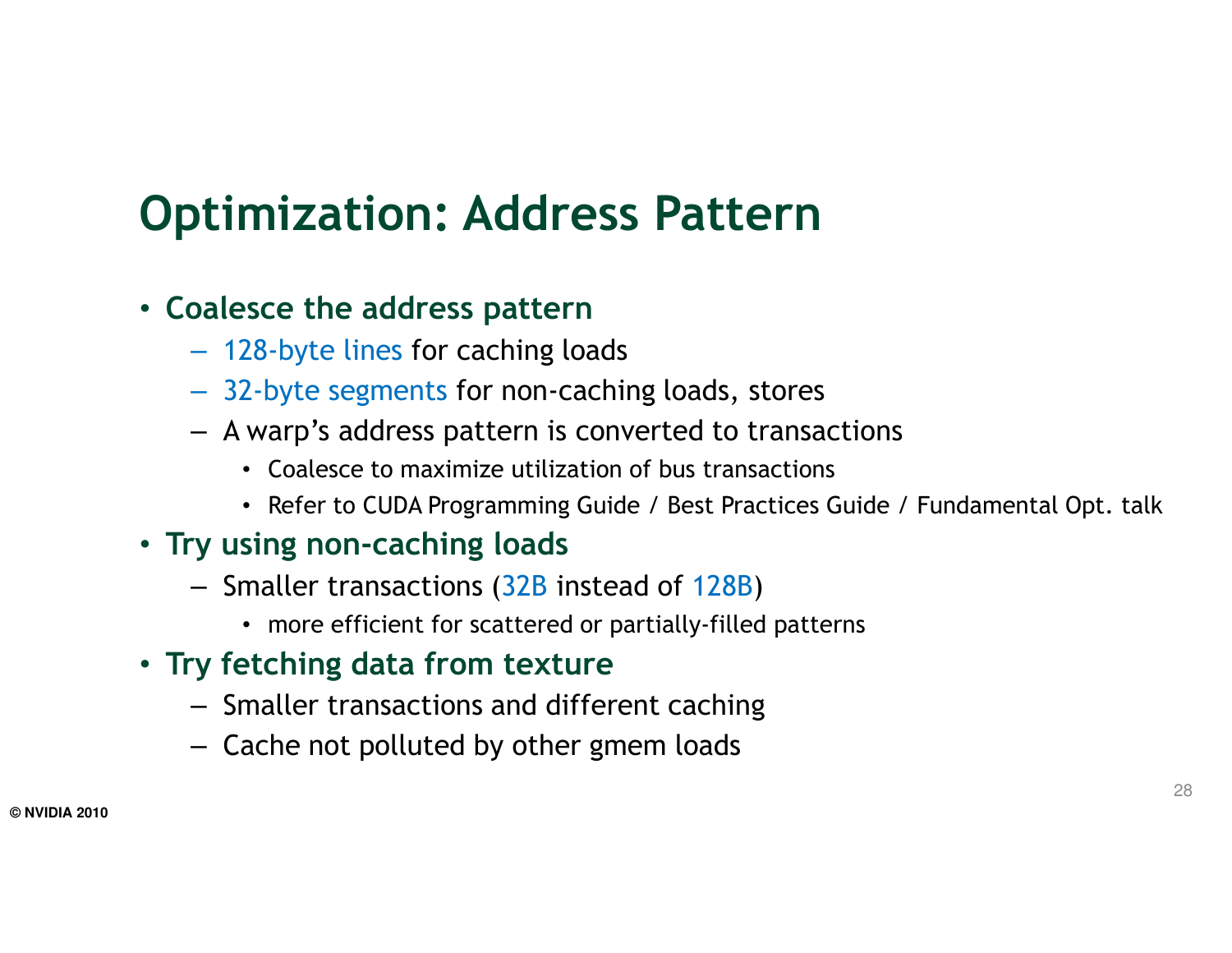### Optimizing Access Concurrency

- Have enough concurrent accesses to saturate the bus
	- Need (mem\_latency)x(bandwidth) bytes in flight (Little's law)
	- Fermi C2050 global memory:
		- 400-800 cycle latency, 1.15 GHz clock, 144 GB/s bandwidth, 14 SMs
		- Need 30-50 128-byte transactions in flight per SM
- Ways to increase concurrent accesses:
	- Increase occupancy
		- Adjust threadblock dimensions
			- To maximize occupancy at given register and smem requirements
		- Reduce register count (-maxrregcount option, or \_\_launch\_bounds\_\_)
	- Modify code to process several elements per thread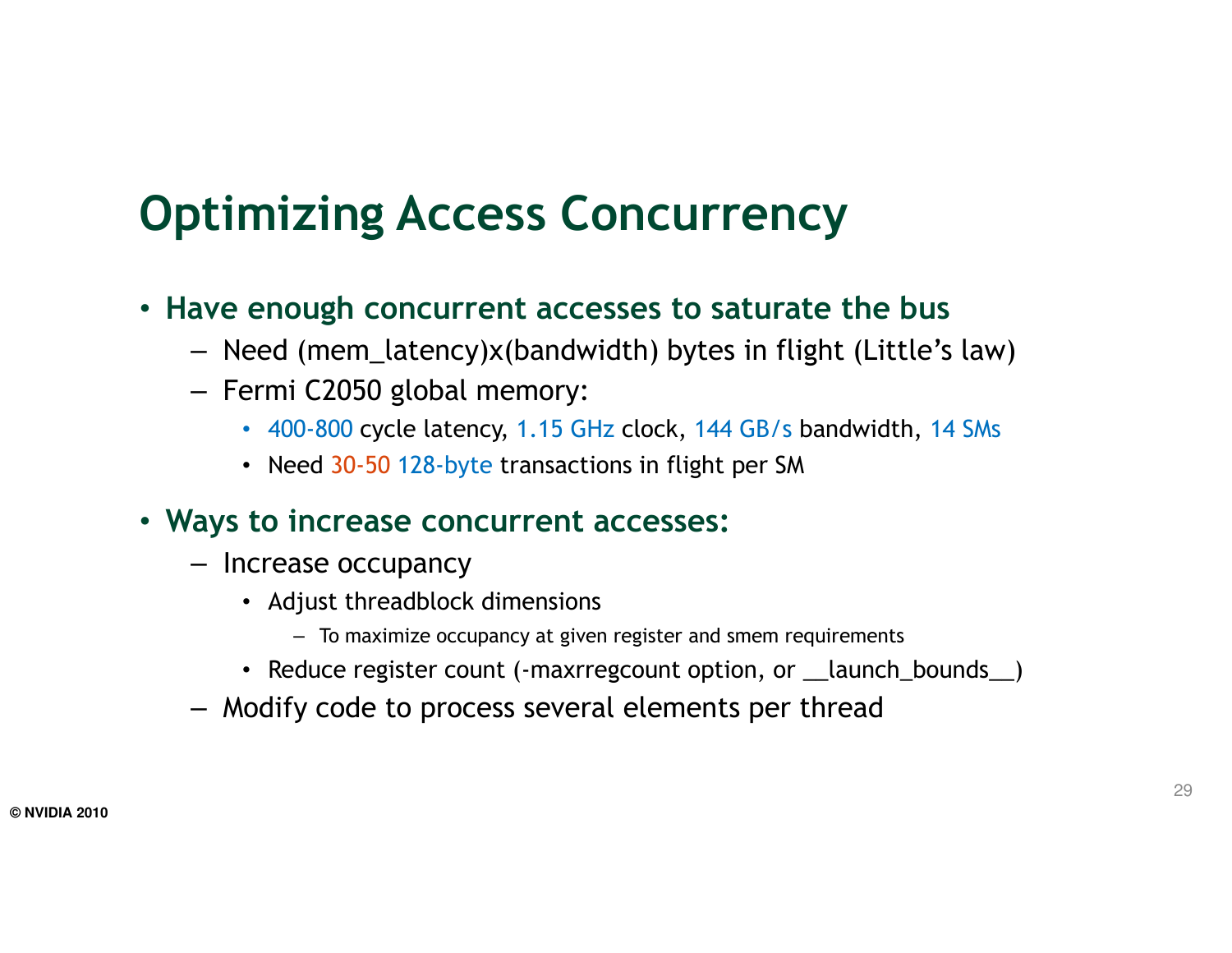#### Case Study: Access Pattern 1

- Same 3DFD code as in the previous study
- Using caching loads (compiler default):
	- Memory throughput: 62 / 74 GB/s for app / hw
	- Different enough to be interesting
- Loads are coalesced:
	- gld\_request == ( l1\_global\_load\_miss + l1\_global\_load\_hit )
- There are halo loads that use only 4 threads out of 32
	- For these transactions only 16 bytes out of 128 are useful
- Solution: try non-caching loads (-Xptxas –dlcm=cg compiler option)
	- Memory throughput: 66 / 67 GB/s for app / hw
	- $-$  Performance increase of  $7\%$ 
		- Not bad for just trying a compiler flag, no code change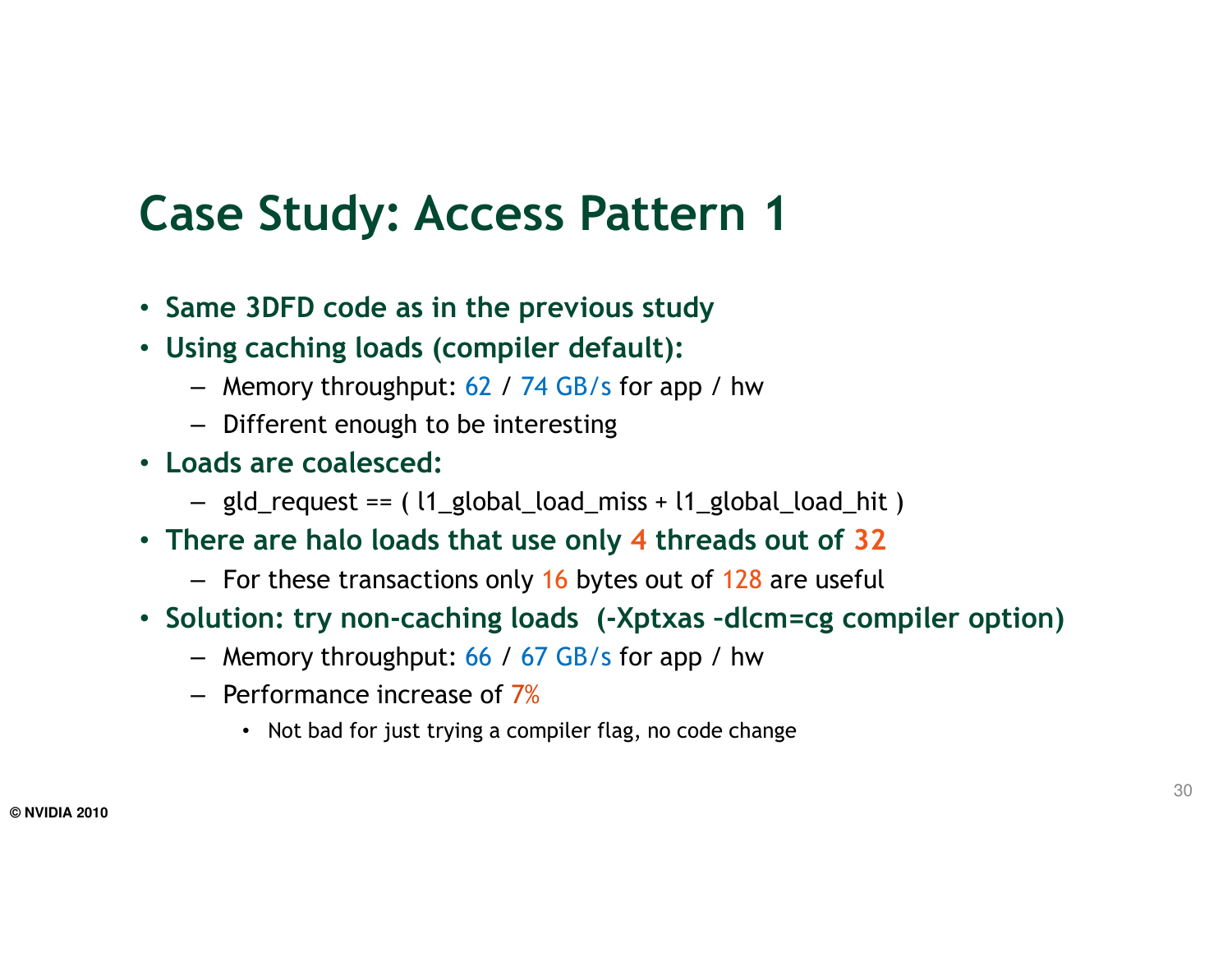### Case Study: Accesses in Flight

#### • Continuing with the FD code

- Throughput from both app and hw point of view is 66-67 GB/s
- $-$  Now 30.84 out of 33.71 ms are due to mem
- <sup>1024</sup> concurrent threads per SM
	- Due to register count (24 per thread)
	- Simple copy kernel reaches  $\sim\!\!80\!\%$  of achievable mem throughput at this thread count

#### • Solution: increase accesses per thread

- Modified code so that each thread is responsible for 2 output points
	- Doubles the load and store count per thread, saves some indexing math
	- Doubles the tile size -> reduces bandwidth spent on halos
- Further 25% increase in performance
	- App and HW throughputs are now 82 and 84 GB/s, respectively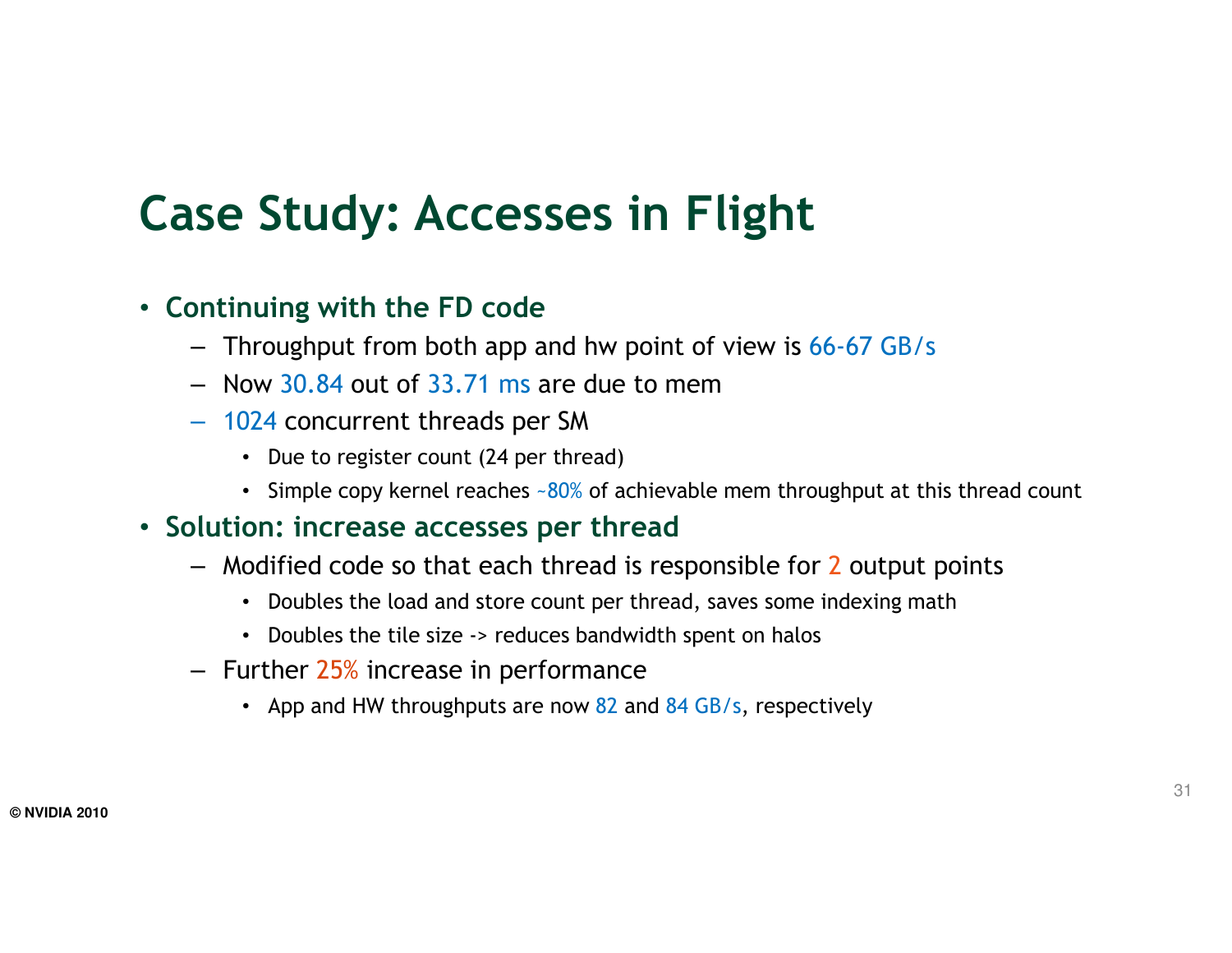### Case Study: Access Pattern 2

- Kernel from climate simulation code
	- Mostly fp64 (so, at least 2 transactions per mem access)
- Profiler results:
	- gld\_request: 72,704 – l1\_global\_load\_hit: 439,072
	- l1\_global\_load\_miss: 724,192
- Analysis:
	- $-$  L1 hit rate: 37.7%
	- 16 transactions per load instruction
		- Indicates bad access pattern (2 are expected due to 64-bit words)
		- Of the 16, 10 miss in L1 and contribute to mem bus traffic
		- So, we fetch <mark>5x more bytes than needed</mark> by the app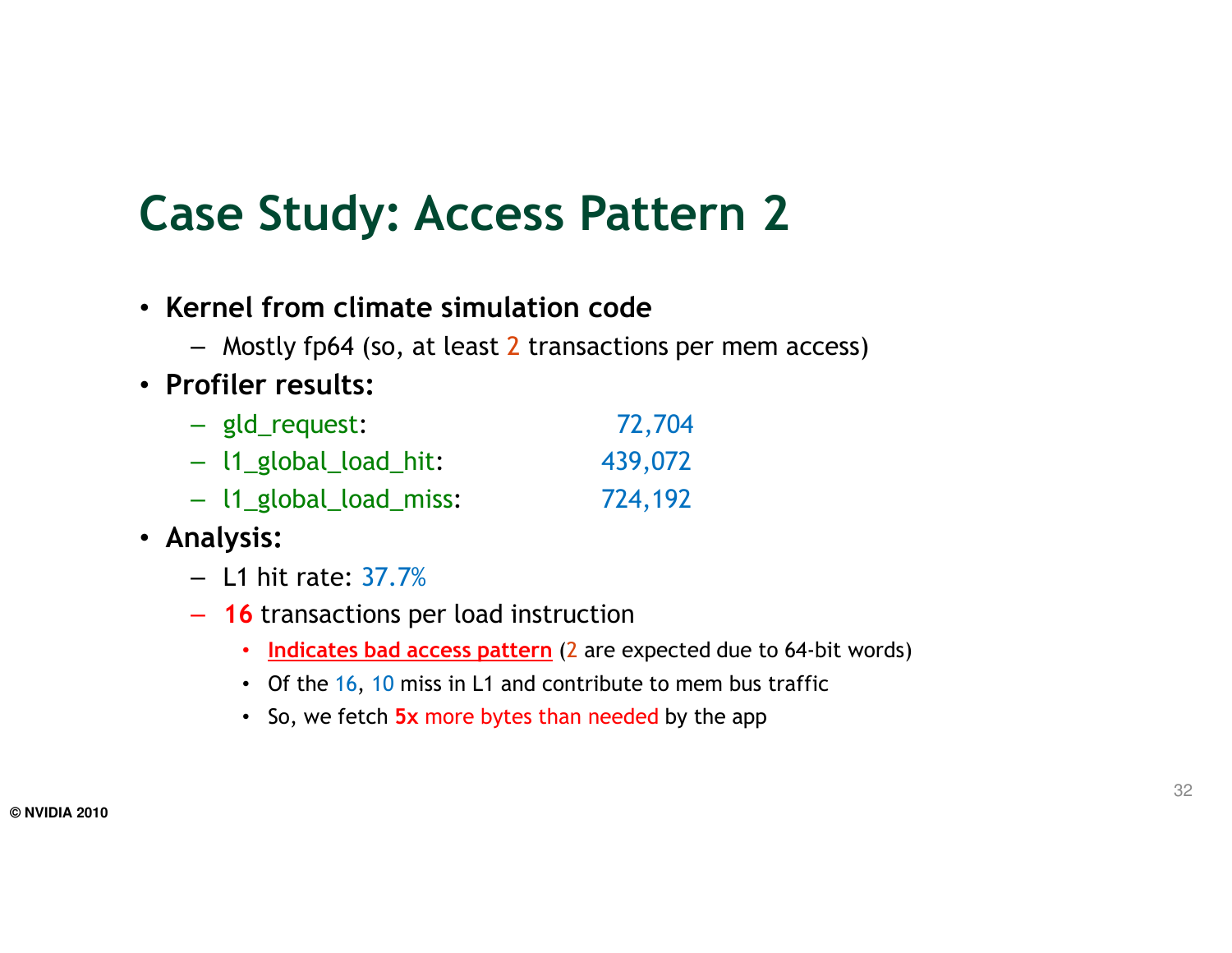### Case Study: Access Pattern 2

- Looking closer at the access pattern:
	- <mark>Each thread</mark> linearly traverses a contiguous memory region
	- Expecting for CPU-like L1 caching
		- Remember what I said about coding for L1 and L2
	- $-$  One of the worst access patterns for GPUs
- Solution:
	- Transposed the code so that **each warp** accesses a contiguous<br>mamory region memory region
	- 2.17 transactions per load instruction
	- $-$  This and some other changes improved performance by  $3x$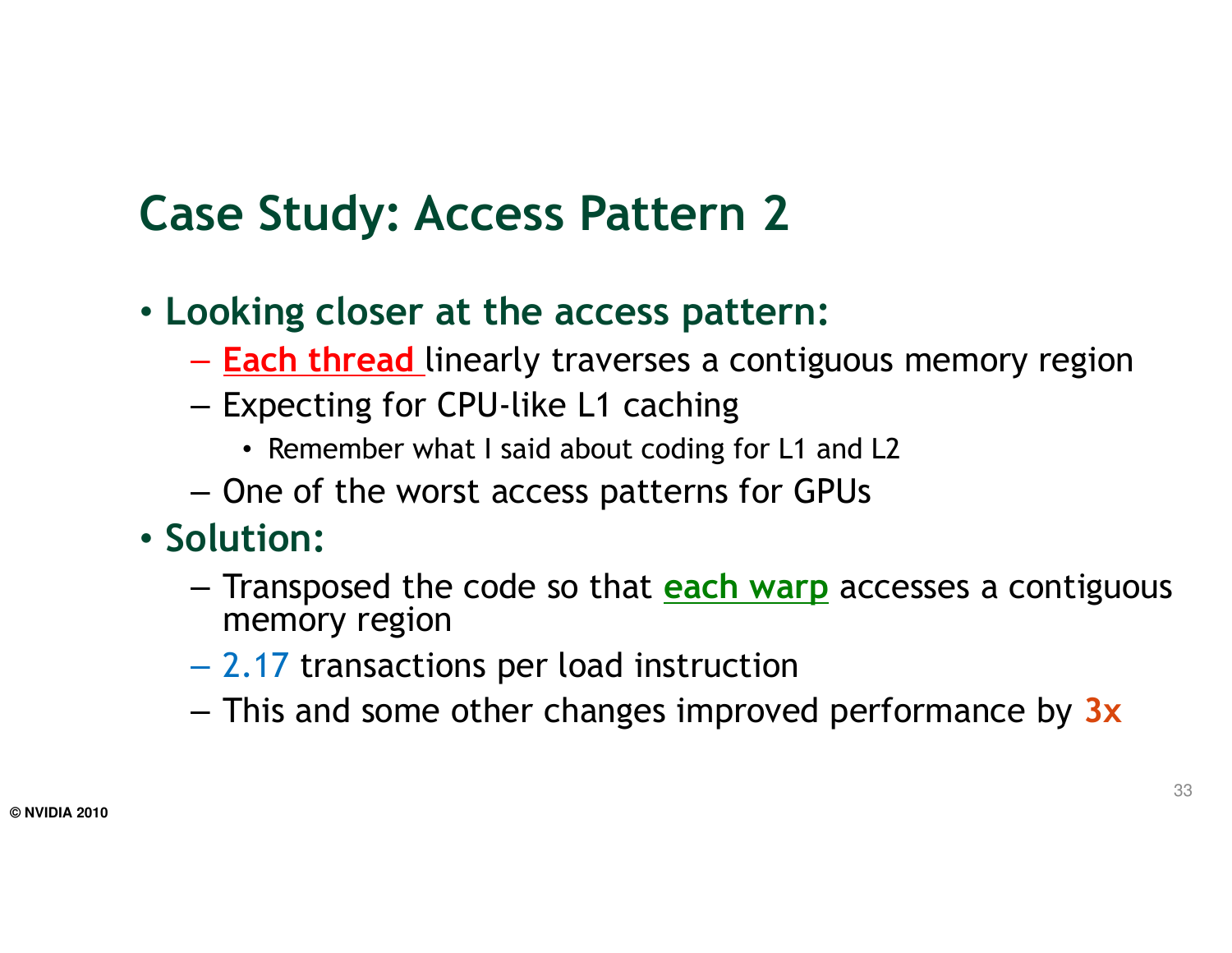### Optimizing with Compression

- When all else has been optimized and kernel is limited by the number of bytes needed, consider compression
- Approaches:
	- Int: conversion between 8-, 16-, 32-bit integers is 1 instruction (64-bit requires a senile) couple)
	- FP: conversion between fp16, fp32, fp64 is one instruction
		- fp16 (1s5e10m) is storage only, no math instructions
	- Range-based:
		- Lower and upper limits are kernel argumets
		- Data is an index for interpolation
- Application in practice:
	- Clark et al. "Solving Lattice QCD systems of equations using mixed precision<br>solvers an CPUs" solvers on GPUs"
	- http://arxiv.org/abs/0911.3191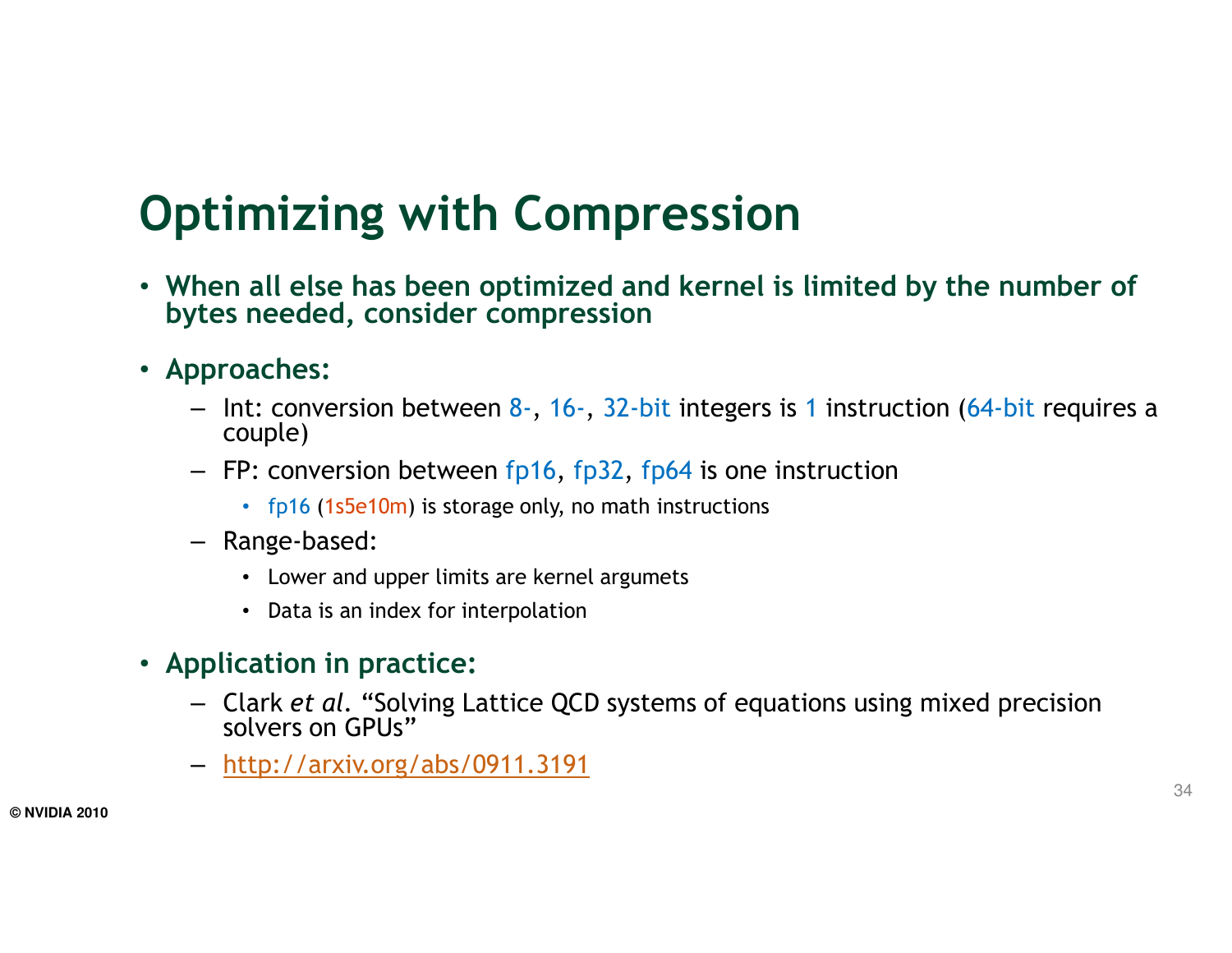### Summary: Memory Analysis and Optimization

#### • Analyze:

- Access pattern:
	- Compare counts of access instructions and transactions
	- Compare throughput from app and hw point of view
- Number of accesses in flight
	- Look at occupancy and independent accesses per thread
	- Compare achieved throughput to theoretical throughput
		- Also to simple memcpy throughput at the same occupancy

#### • Optimizations:

- Coalesce address patterns per warp (nothing new here), consider texture
- Process more words per thread (if insufficient accesses in flight to saturate bus)
- Try the 4 combinations of L1 size and load type (caching and non-caching)
- Consider compression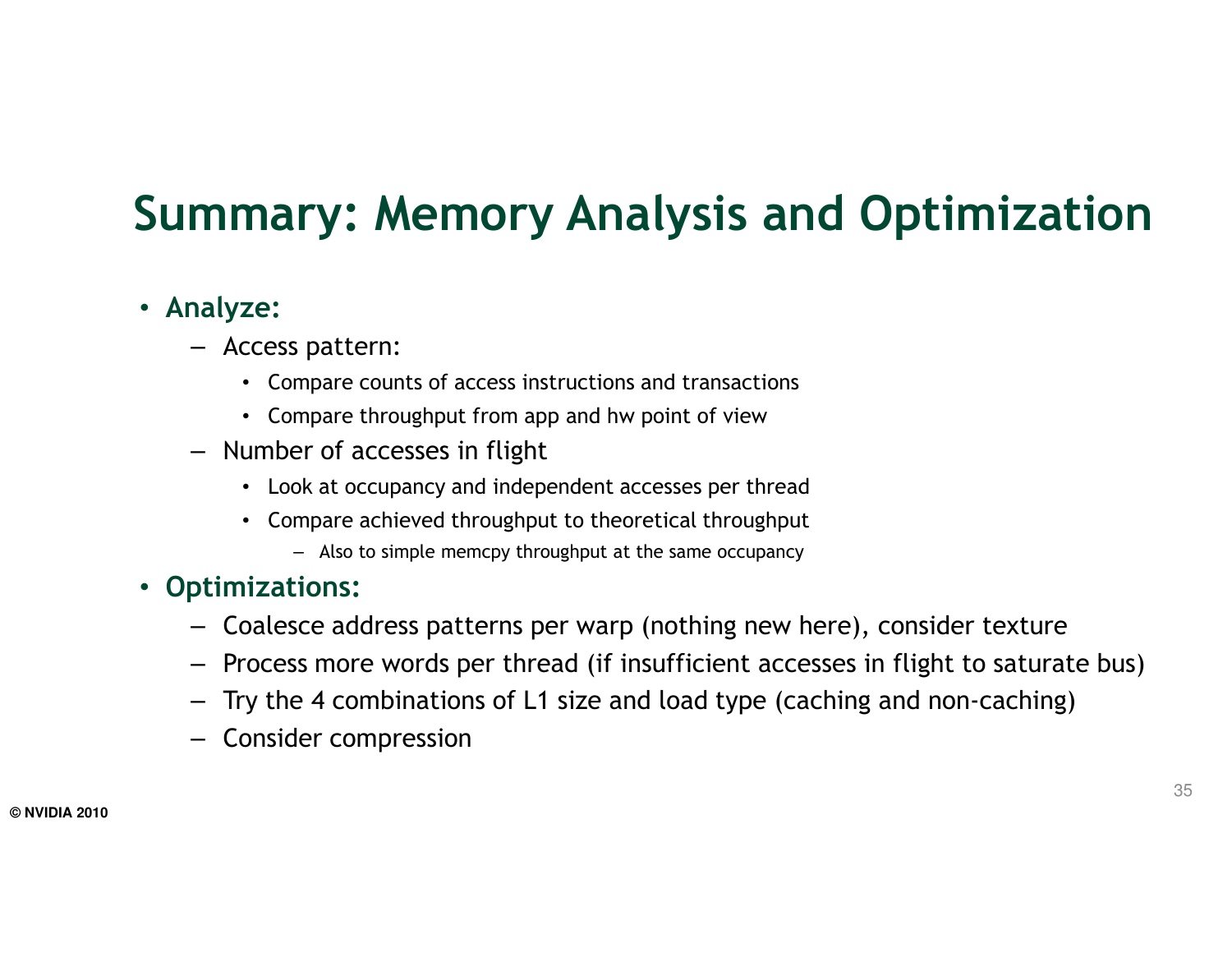#### Optimizations for Instruction Throughput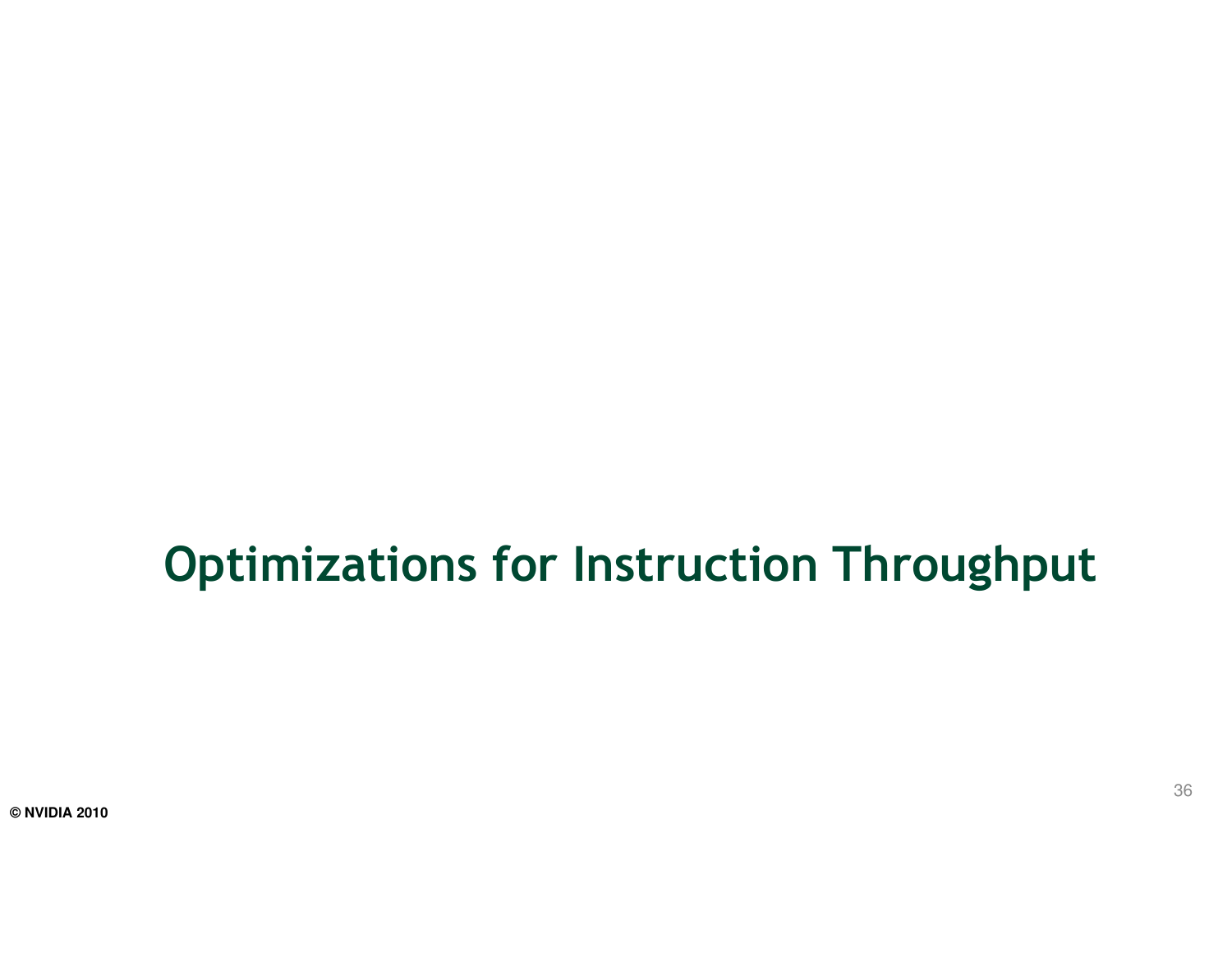### Possible Limiting Factors

#### • Raw instruction throughput

- Know the kernel instruction mix
- fp32, fp64, int, mem, transcendentals, etc. have different throughputs
	- Refer to the CUDA Programming Guide / Best Practices Guide
- Can examine assembly, if needed:
	- Can look at PTX (virtual assembly), though it's not the final optimized code
	- Can look at post-optimization machine assembly for GT200 (Fermi version coming later)

#### • Instruction serialization

- – Occurs when threads in a warp issue the same instruction in sequence
	- As opposed to the entire warp issuing the instruction at once
	- Think of it as "replaying" the same instruction for different threads in a warp
- Some causes:
	- Shared memory bank conflicts
	- Control flow divergence within warps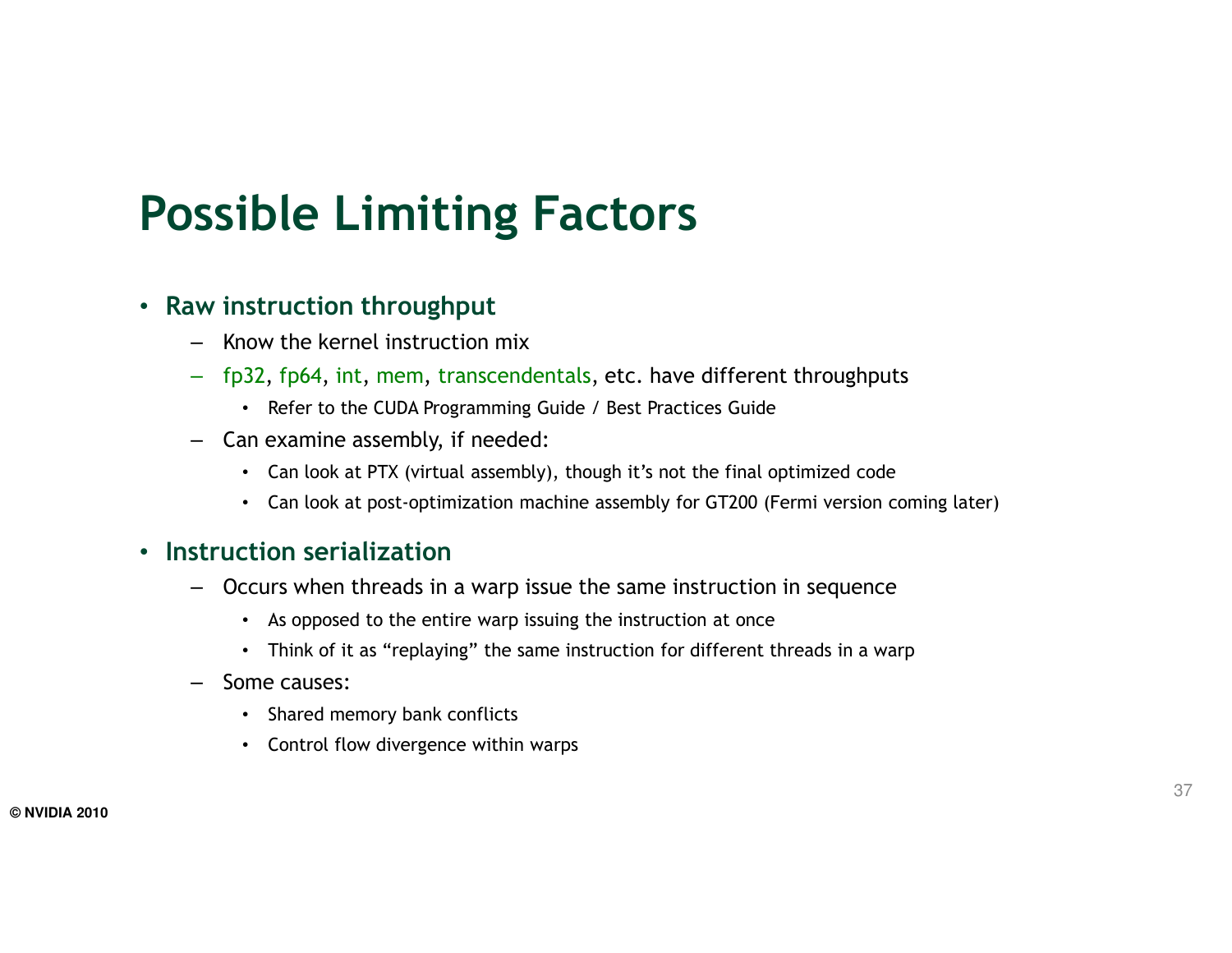#### Instruction Throughput: Analysis

- Profiler counters (both incremented by 1 per warp):
	- instructions executed: counts instructions encoutered during execution
	- instructions issued: also includes additional issues due to serialization
	- Difference between the two: issues that happened due to serialization, instr cache misses, etc.
		- Will rarely be 0, cause for concern only if it's a significant percentage of instructions issued
- Compare achieved throughput to HW capabilities
	- Peak instruction throughput is documented in the Programming Guide
	- Profiler also reports throughput:
		- GT200: as a fraction of theoretical peak for fp32 instructions
		- Fermi: as IPC (instructions per clock)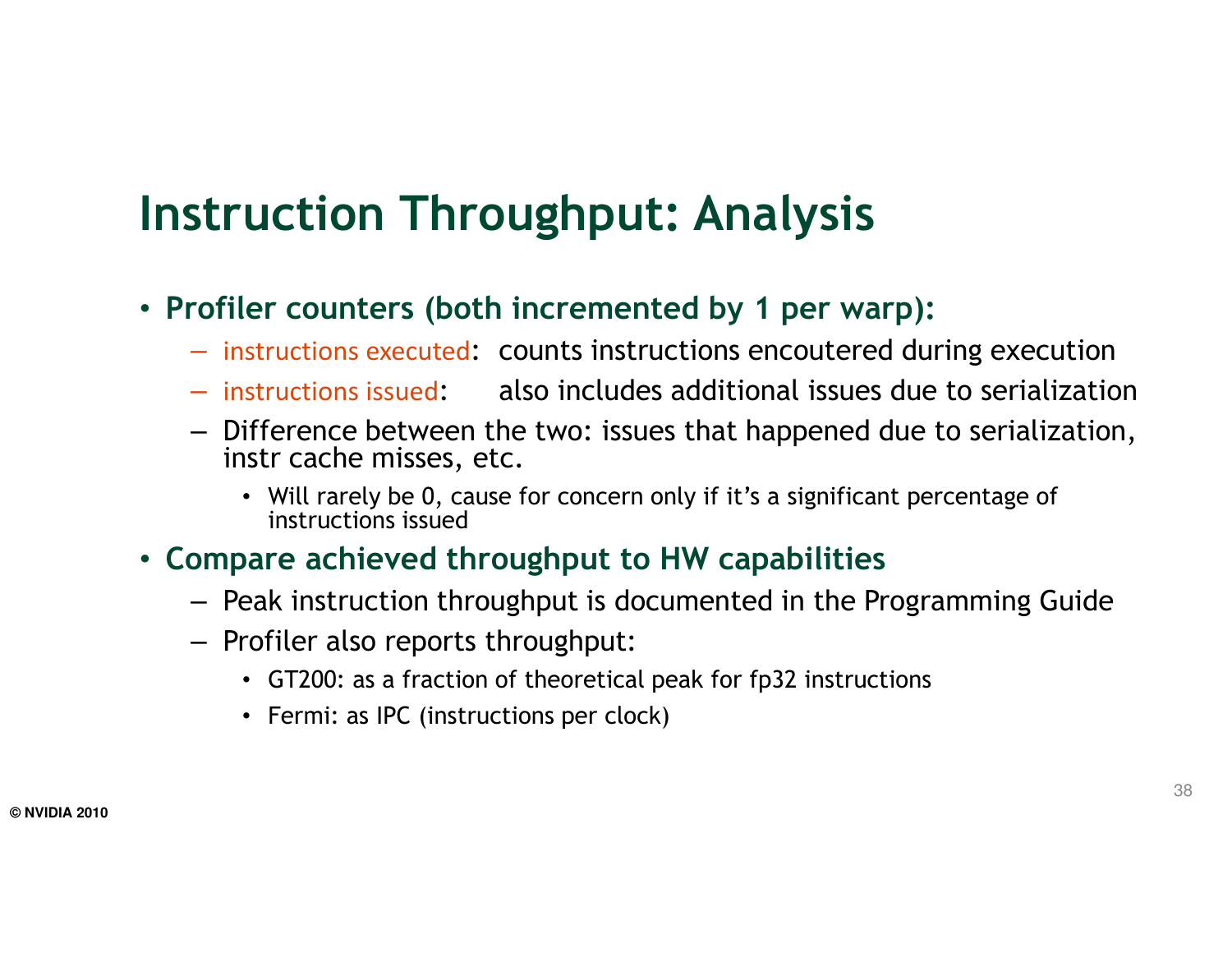### Instruction Throughput: Optimization

- Use intrinsics where possible ( \_\_sin(), \_\_sincos(), \_\_exp(), etc.)
	- Available for a number of math.h functions
	- 2-3 bits lower precision, much higher throughput
		- Refer to the CUDA Programming Guide for details
	- Often a single instruction, whereas a non-intrinsic is a SW sequence

#### $\bullet\,$  Additional compiler flags that also help (select GT200-level precision):

- – $:$  flush denormals to 0
- -prec-div=false : faster fp division instruction sequence (some precision loss)
- -prec-sqrt=false : faster fp sqrt instruction sequence (some precision loss)
- Make sure you do fp64 arithmetic only where you mean it:
	- fp64 throughput is lower than fp32
	- fp literals without an "f" suffix ( 34.7 ) are interpreted as fp64 per C standard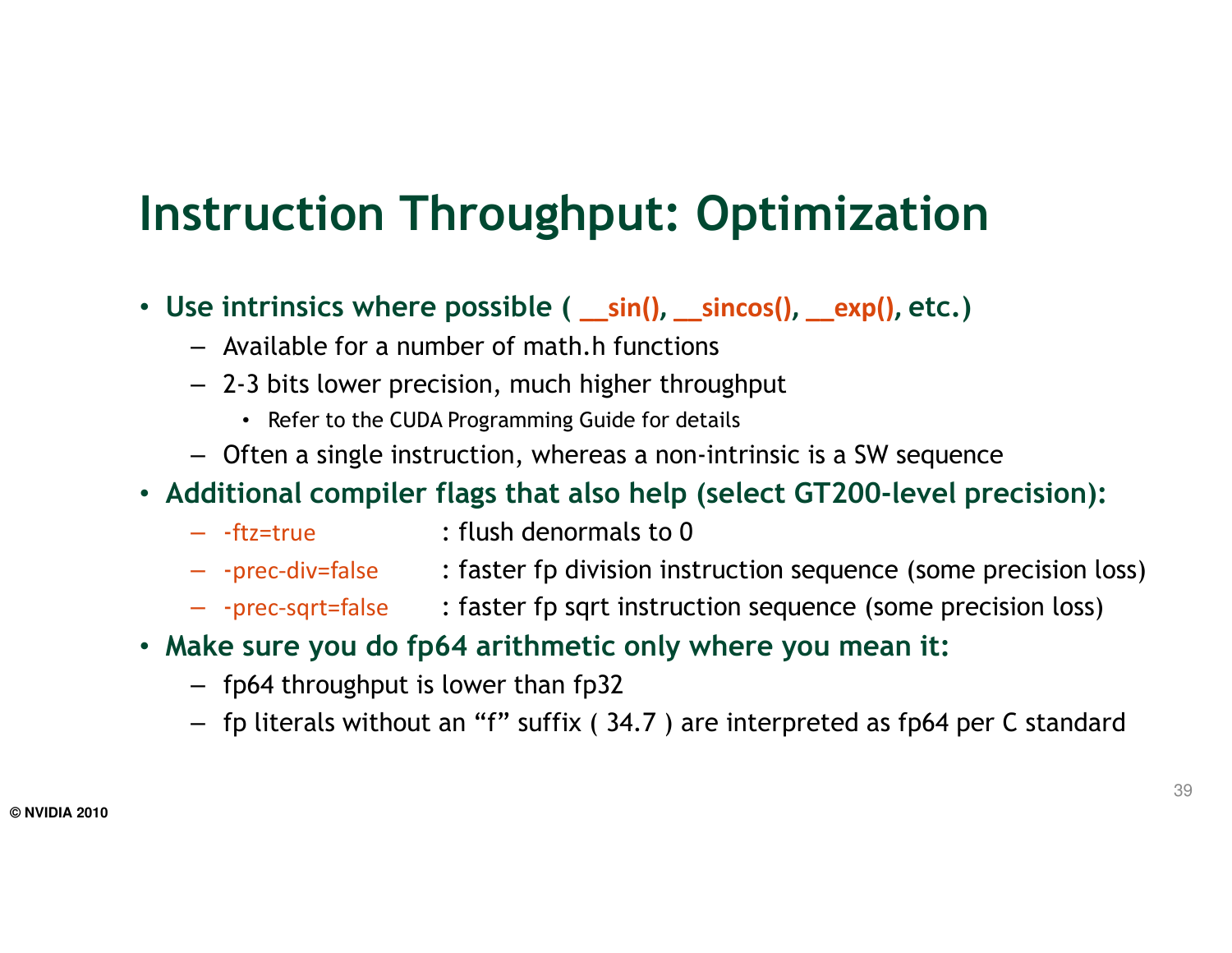### Serialization: Profiler Analysis

- Serialization is significant if
	- instructions\_issued is significantly higher than instructions\_executed
- Warp divergence
	- Profiler counters: divergent\_branch, branch
	- Compare the two to see what percentage diverges
		- However, this only counts the branches, not the rest of serialized instructions

#### • SMEM bank conflicts

- Profiler counters:
	- I1\_shared\_bank\_conflict: incremented by 1 per warp for each replay
		- double counts for 64-bit accesses
	- shared\_load, shared\_store: incremented by 1 per warp per instruction
- Bank conflicts are significant if both are true:
	- l1\_shared\_bank\_conflict is significant compared to (shared\_load+shared\_store)
	- l1\_shared\_bank\_conflict is significant compared to instructions\_issued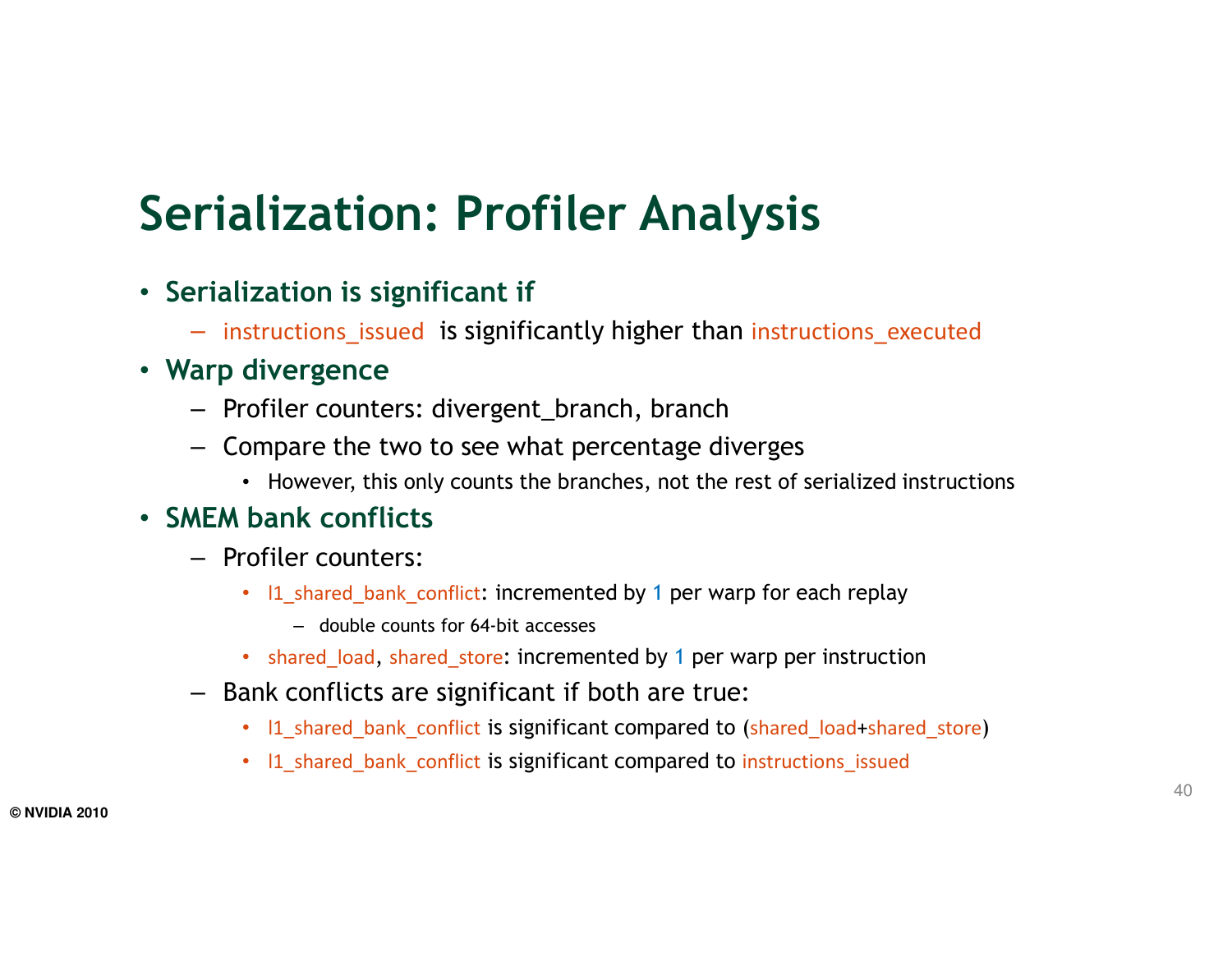## Serialization: Analysis with Modified Code

- Modify kernel code to assess performance improvement if serialization were removed
	- $-$  Helps decide whether optimizations are worth pursuing
- Shared memory bank conflicts:
	- Change indexing to be either broadcasts or just threadIdx.x
	- $-$  Should also declare smem variables as volatile
		- Prevents compiler from "caching" values in registers
- Warp divergence:
	- $-$  change the condition to always take the same path
	- $-$  Time both paths to see what each costs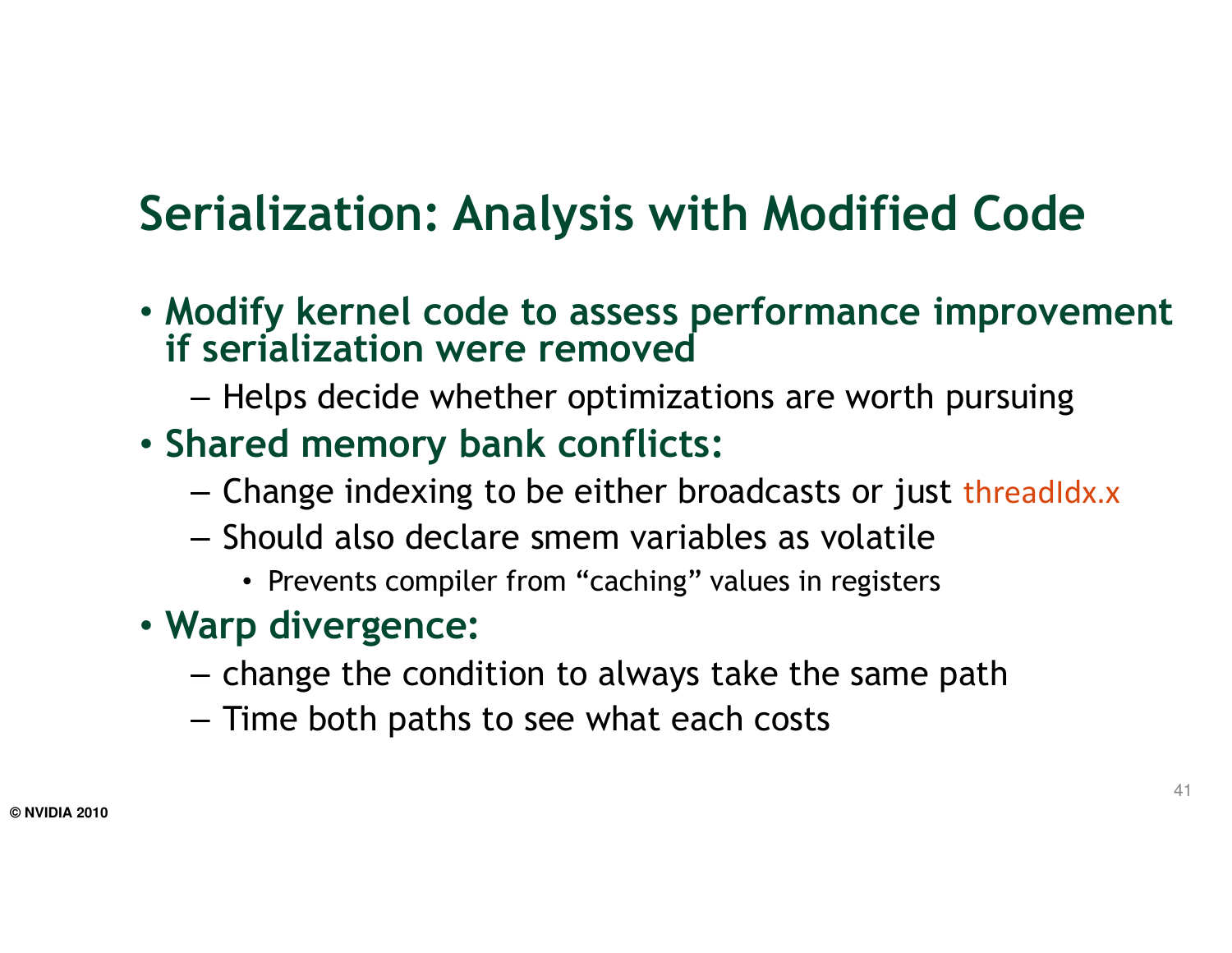## Serialization: Optimization

### • Shared memory bank conflicts:

- – $-$  Pad SMEM arrays
	- For example, when a warp accesses a 2D array's column
	- See CUDA Best Practices Guide, Transpose SDK whitepaper
- – $-$  Rearrange data in SMEM

#### • Warp serialization:

- – $-$  Try grouping threads that take the same path
	- Rearrange the data, pre-process the data
	- Rearrange how threads index data (may affect memory perf)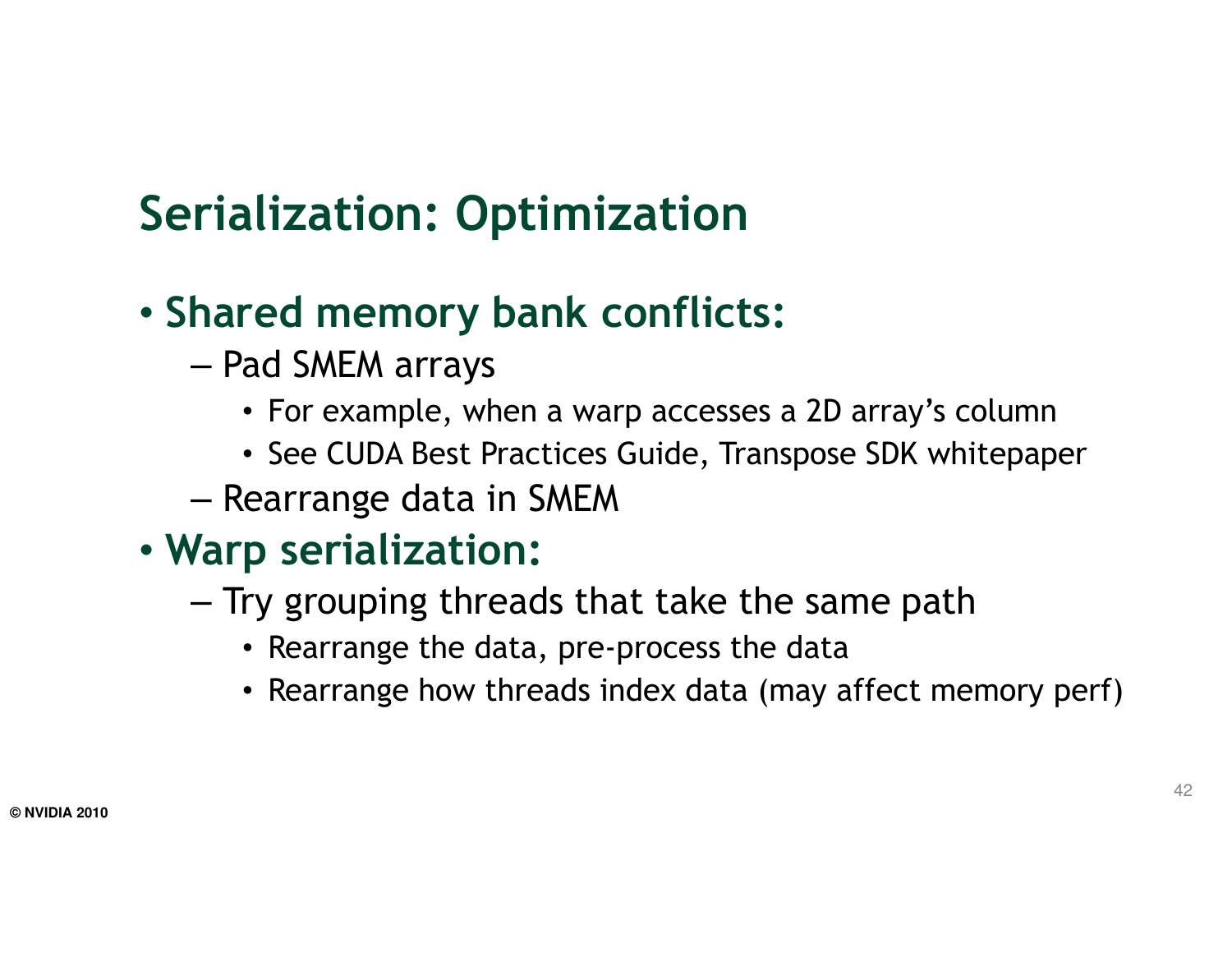#### Case Study: SMEM Bank Conflicts

- A different climate simulation code kernel, fp64
- Profiler values:
	- – Instructions:
		- Executed / issued: 2,406,426 / 2,756,140
		- Difference:: 349,714 (12.7% of instructions issued were "replays")
	- GMEM:
		- Total load and store transactions: 170,263
		- Instr:byte ratio: 4
			- suggests that instructions are a bigger limiter (especially since there is a lot of fp64 math)
	- SMEM:
		- Load / store: 421,785 / 95,172
		- Bank conflict:: 674,856 (really 337,428 because of double-counting for fp64)
			- This means a total of 854,385 SMEM access instructions, 39% replays

#### • Solution:

- Pad shared memory array: performance increased by 15%
	- replayed instructions reduced down to 1%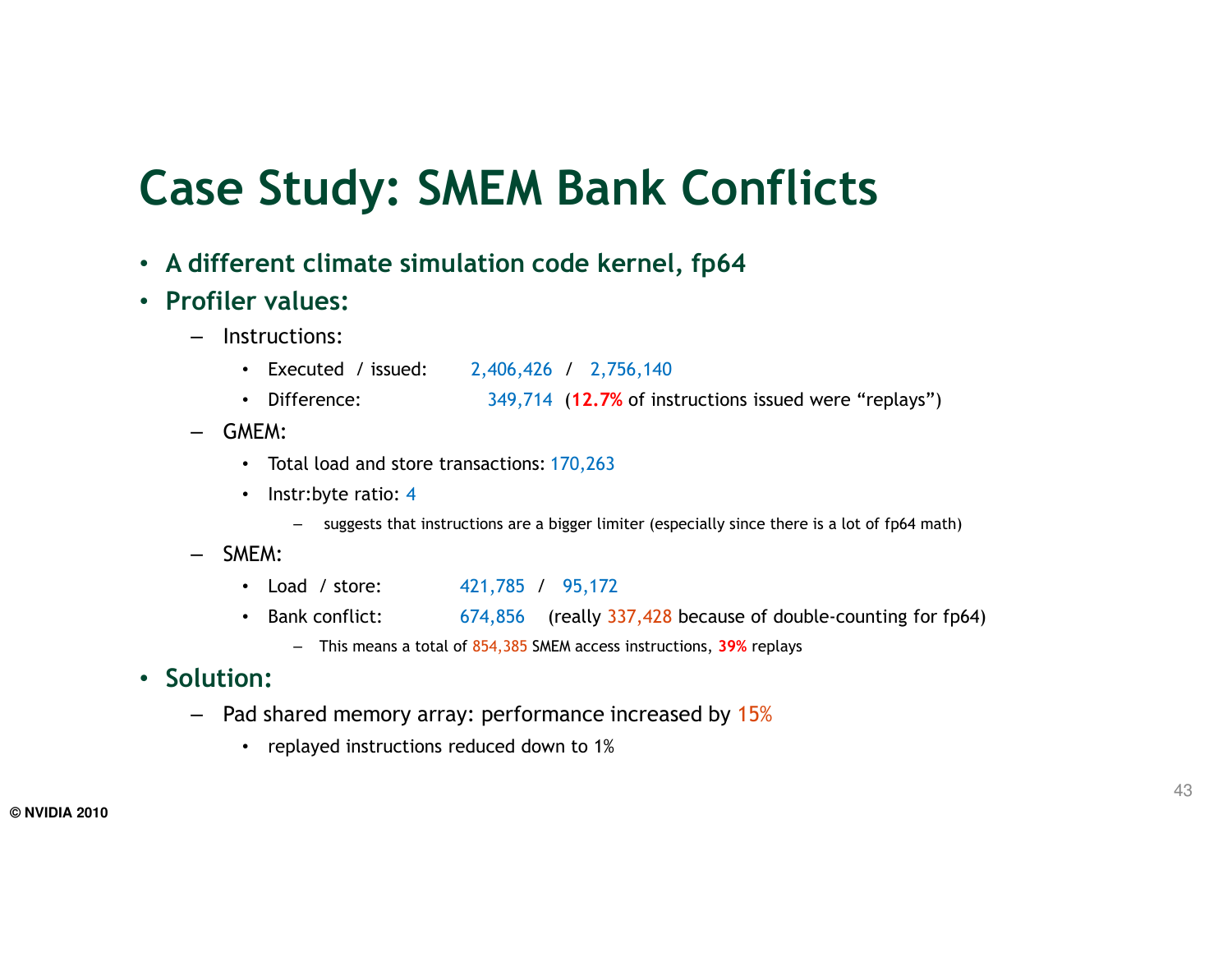### Instruction Throughput: Summary

#### • Analyze:

- – $-$  Check achieved instruction throughput
- Compare to HW peak (but must take instruction mix into consideration)
- $-$  Check percentage of instructions due to serialization

#### • Optimizations:

- $-$  Intrinsics, compiler options for expensive operations
- $-$  Group threads that are likely to follow same execution path
- Avoid SMEM bank conflicts (pad, rearrange data)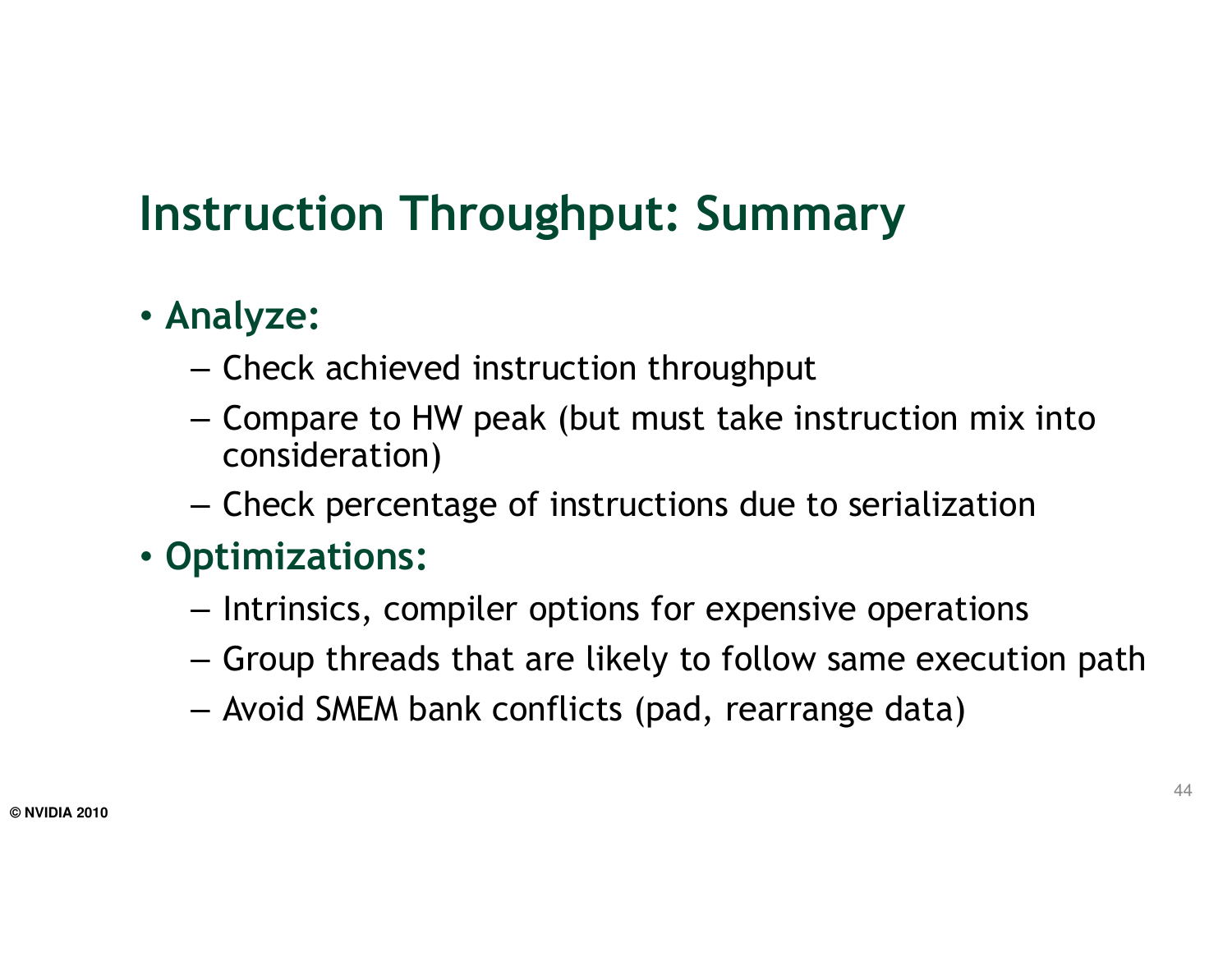### Optimizations for Latency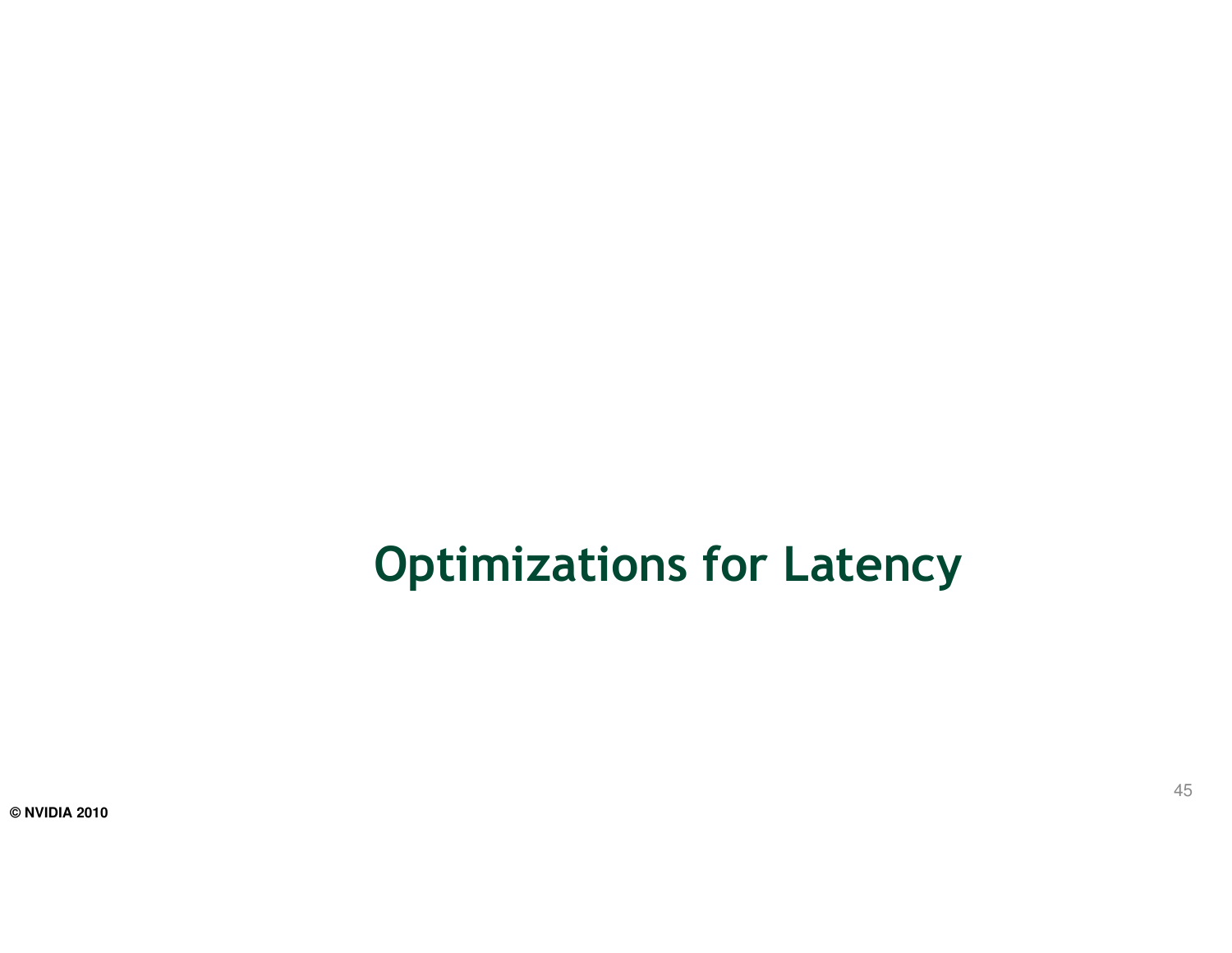### Latency: Analysis

#### • Suspect if:

- Neither memory nor instruction throughput rates are close to HW theoretical rates
- Poor overlap between mem and math
	- Full-kernel time is significantly larger than  $\max\{$ mem-only, math-only $\}$

#### • Two possible causes:

- Insufficient concurrent threads per multiprocessor to hide latency
	- Occupancy too low
	- Too few threads in kernel launch to load the GPU
		- elapsed time doesn't change if problem size is increased (and with it the number of blocks/threads)
- Too few concurrent threadblocks per SM when using \_\_syncthreads()
	- Louthreads() can prevent overlap between math and mem within the same threadblock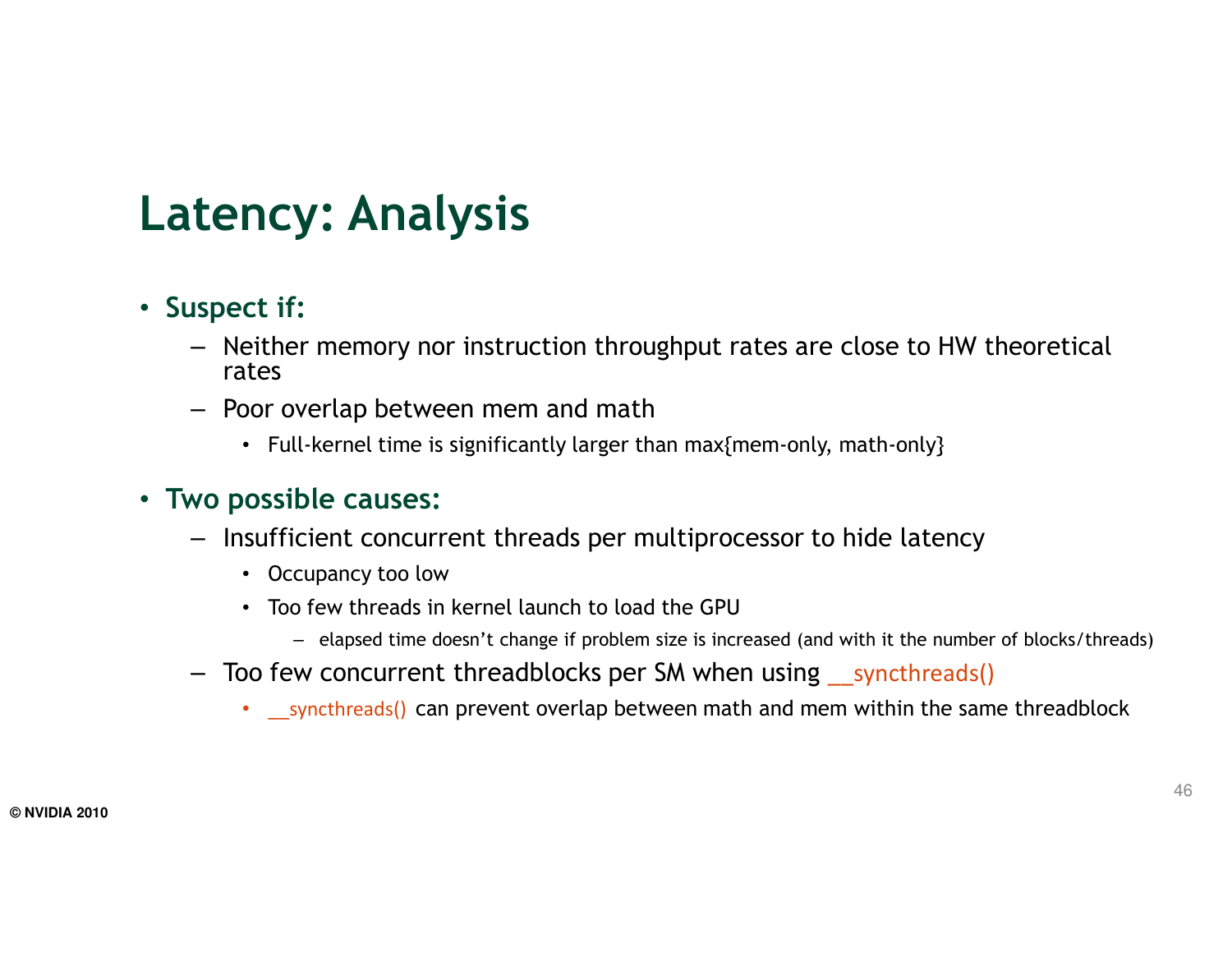### Simplified View of Latency and Syncs



Math-only timeMemory-only time **Kernel where most math cannot be executed until all data is loaded by the threadblock**

Full-kernel time, one large threadblock per SM

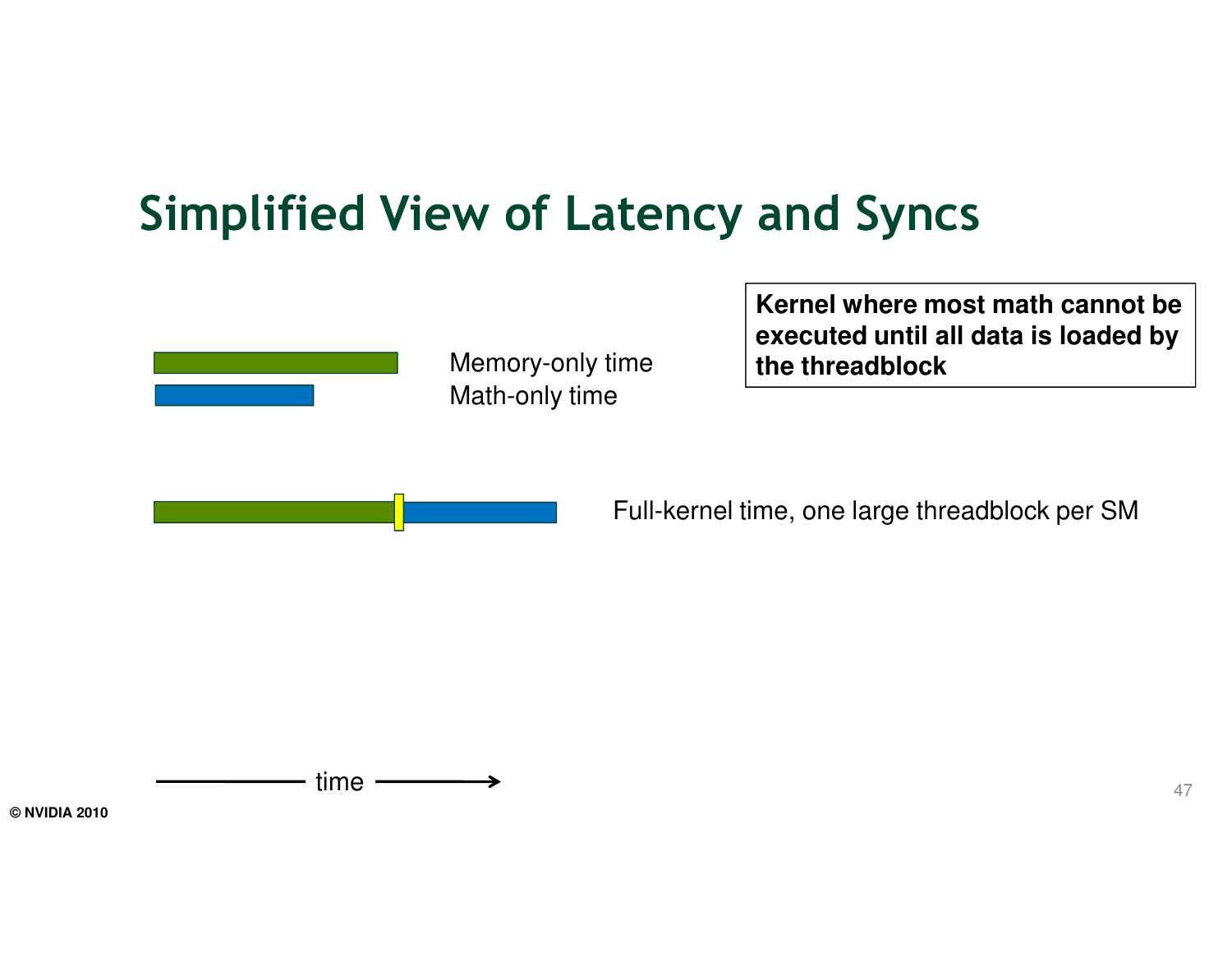### Simplified View of Latency and Syncs

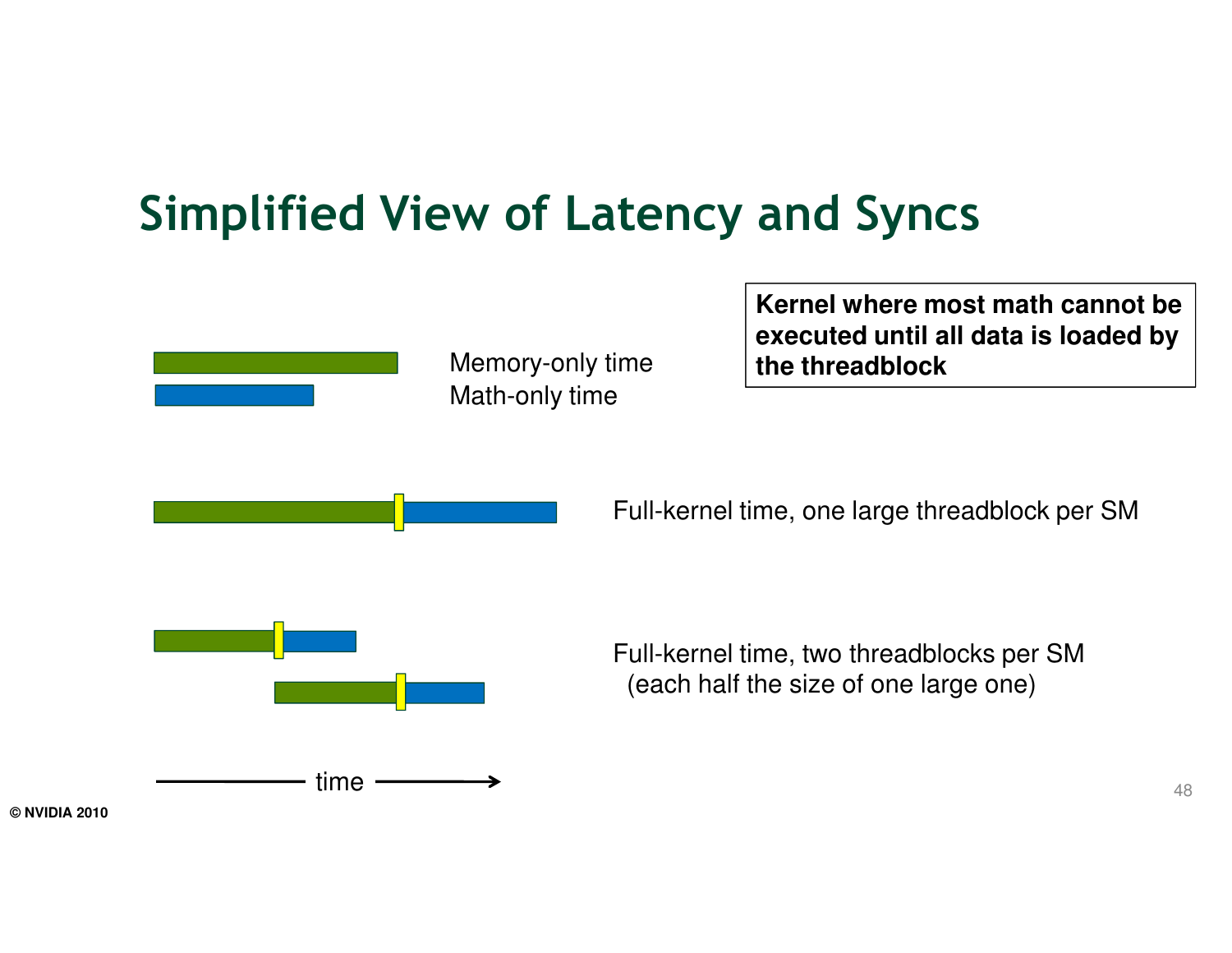### Latency: Optimization

#### • Insufficient threads or workload:

- Increase the level of parallelism (more threads)
- If occupancy is already high but latency is not being hidden:
	- Process several output elements per thread gives more independent memory and arithmetic instructions (which act ainclined). (which get pipelined)

#### • Barriers:

- Can assess impact on perf by commenting out \_\_syncthreads()
	- Incorrect result, but gives upper bound on improvement
- Try running several smaller threadblocks
	- Think of it as "pipelining" blocks
	- In some cases that costs extra bandwidth due to halos

#### • Check out Vasily Volkov's talk 2238 at GTC 2010 for a detailed treatment:

– "Better Performance at Lower Latency"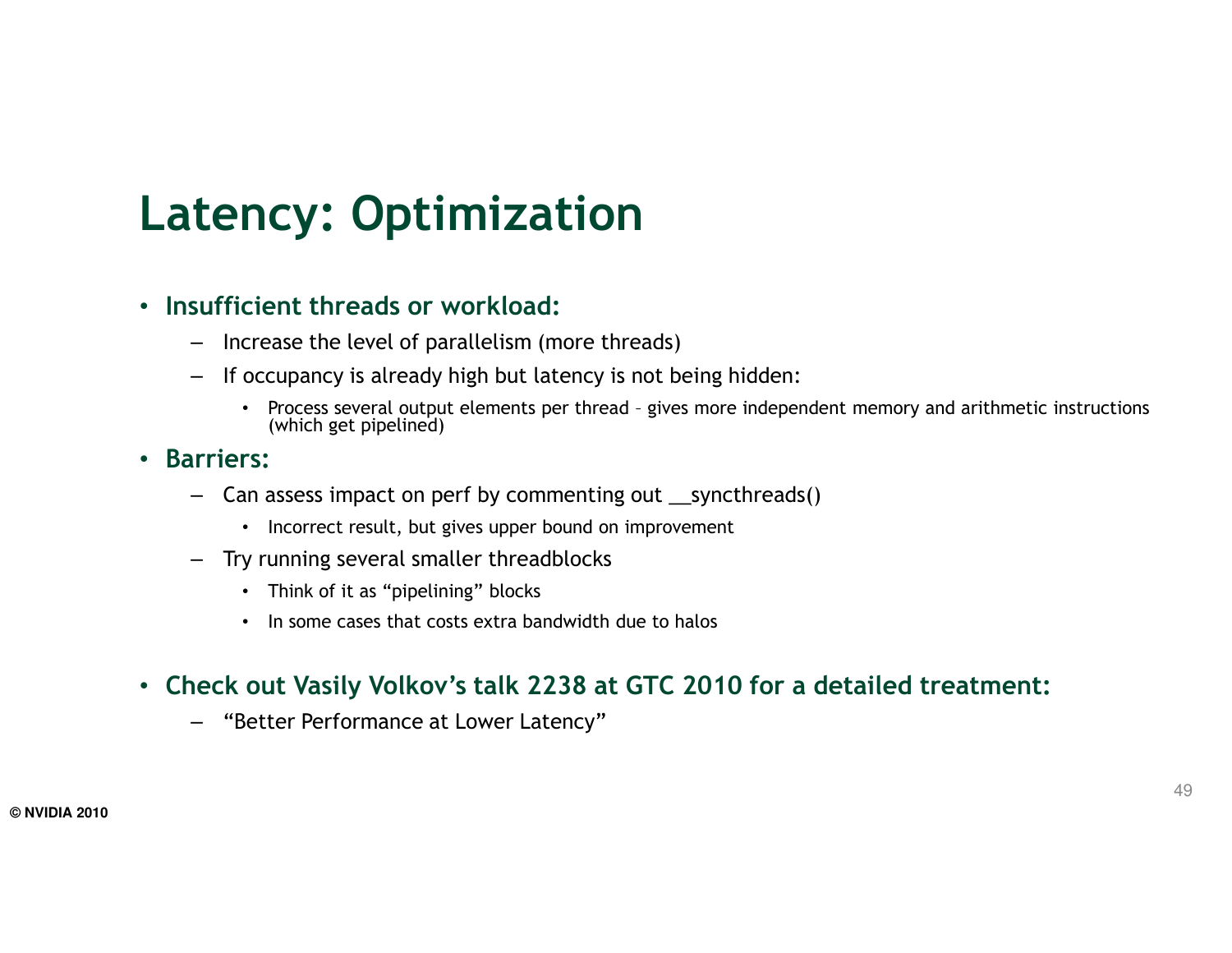## Register Spilling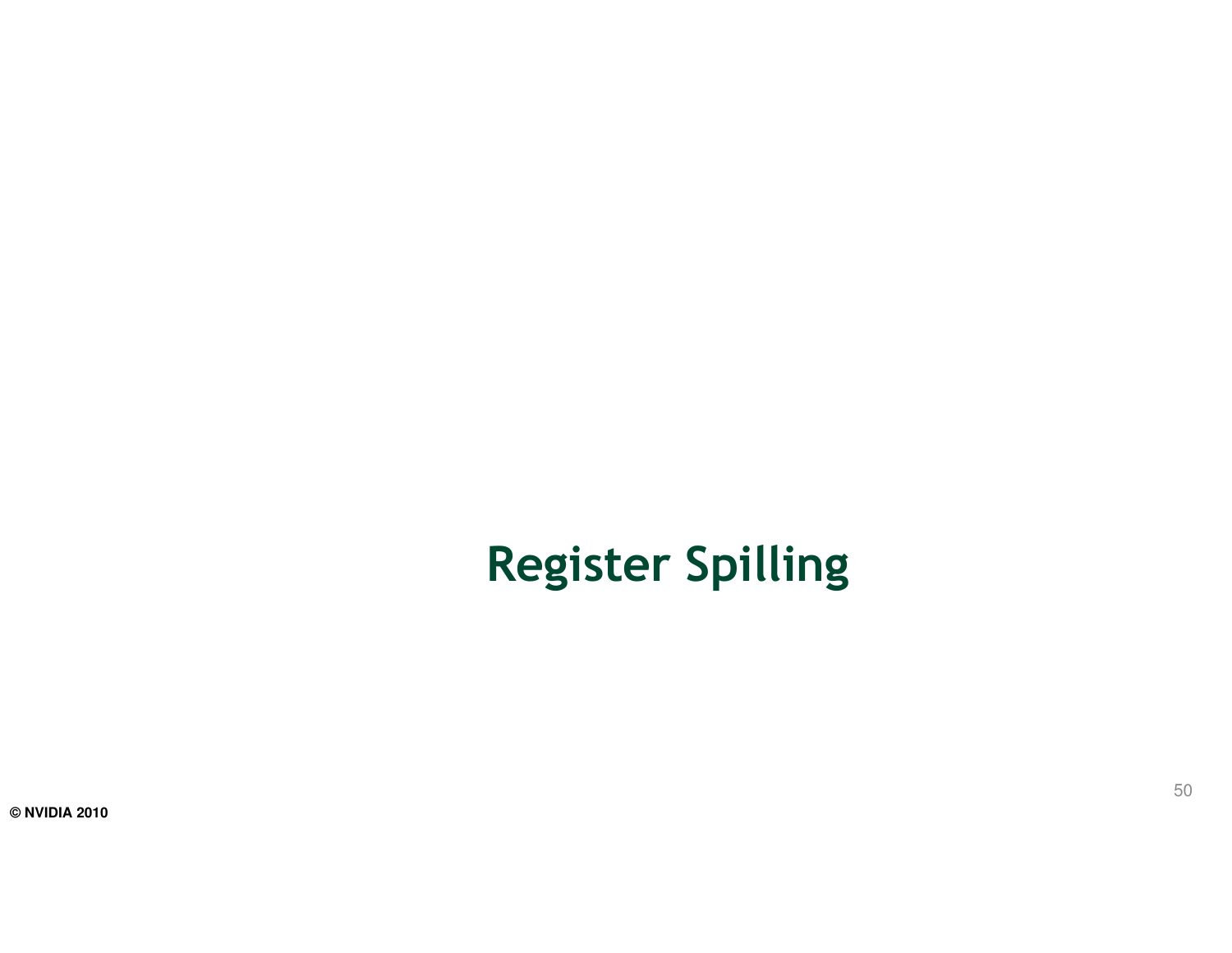## Register Spilling

- Compiler "spills" registers to local memory when register limit is exceeded
	- HW limit is 63 registers per thread
	- Spills also possible when register limit is programmer-specified
		- Common when trying to achieve certain occupancy with -maxrregcount compiler flag or Launch bounds in source
	- lmem is like gmem, except that writes are cached in L1
		-
		-
	-

- 
- 
- Imem load hit in L1 > no bus traffic<br>
Imem load miss in L1 •> bus traffic (128 bytes per miss)<br>
Compiler flag -Xptxas -v gives the register and Imem usage per thread<br>
Potential impact on performance<br>
Additional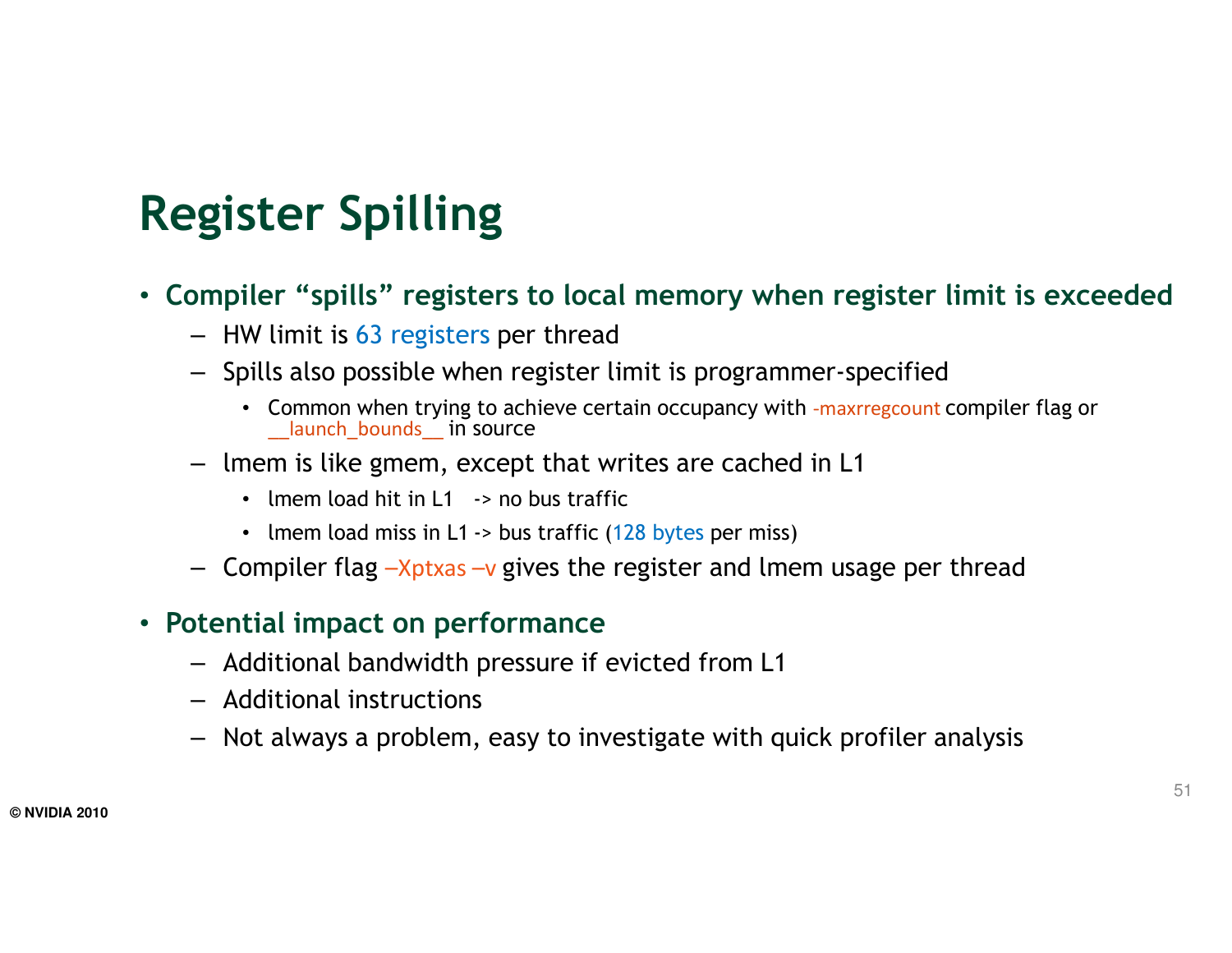## Register Spilling: Analysis

- Profiler counters: l1\_local\_load\_hit, l1\_local\_load\_miss
- Impact on instruction count:
	- $-$  Compare to total instructions issued
- Impact on memory throughput:
	- Misses add 128 bytes per warp
	- Compare 2\*l1\_local\_load\_miss count to gmem access count (stores + loads)
		- Multiply lmem load misses by 2: missed line must have been evicted -> store across bus
		- Comparing with caching loads: count only gmem misses in L1
		- Comparing with non-caching loads: count all loads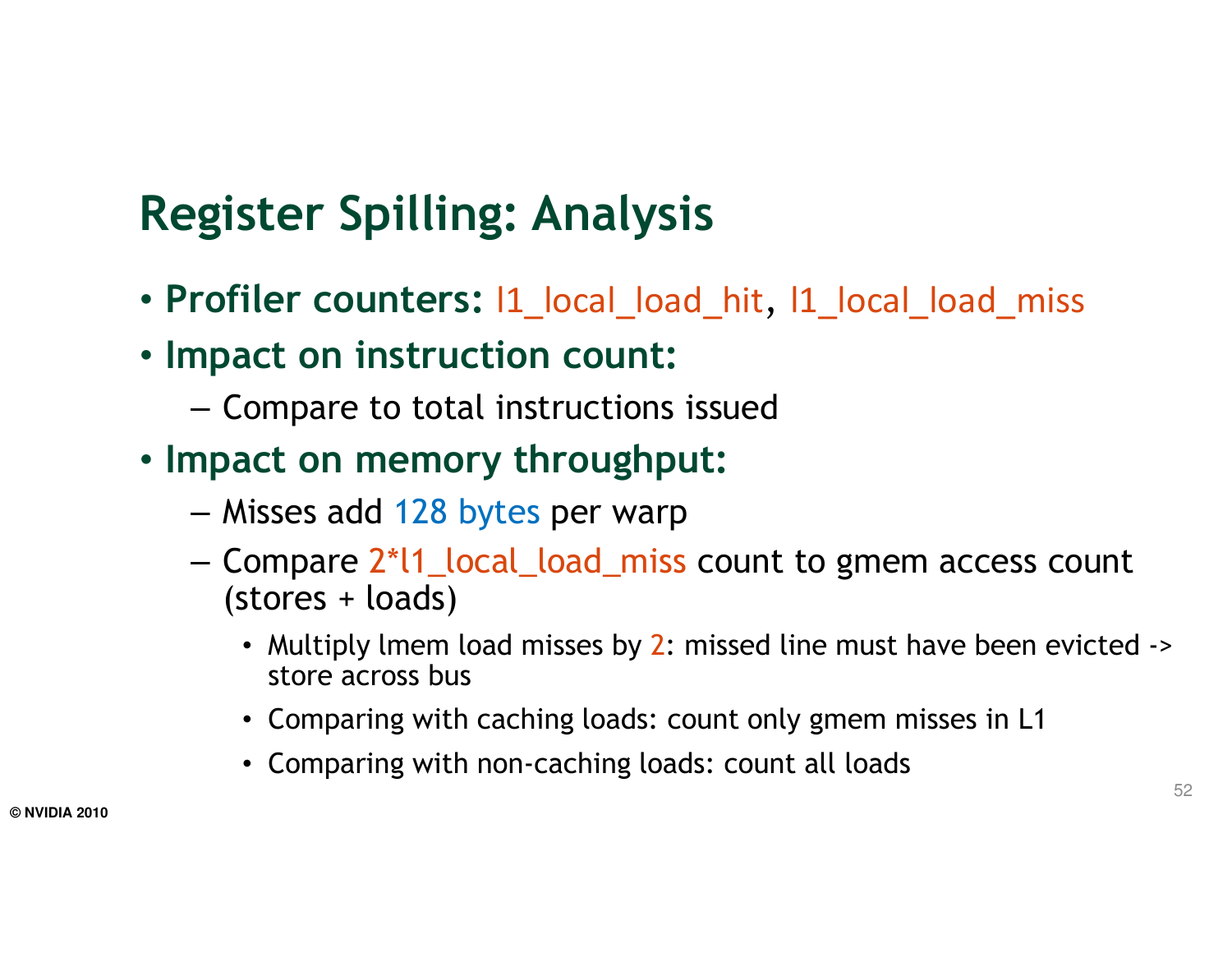### Optimization for Register Spilling

- Try increasing the limit of registers per thread
	- Use a higher limit in –maxrregcount, or lower thread count for \_\_launch\_bounds\_\_
	- Will likely decrease occupancy, potentially making gmem accesses less efficient
	- However, may still be an overall win fewer total bytes being accessed in gmem
- Non-caching loads for gmem
	- potentially fewer contentions with spilled registers in L1
- Increase L1 size to 48KB
	- default is 16KB L1, 48KB smem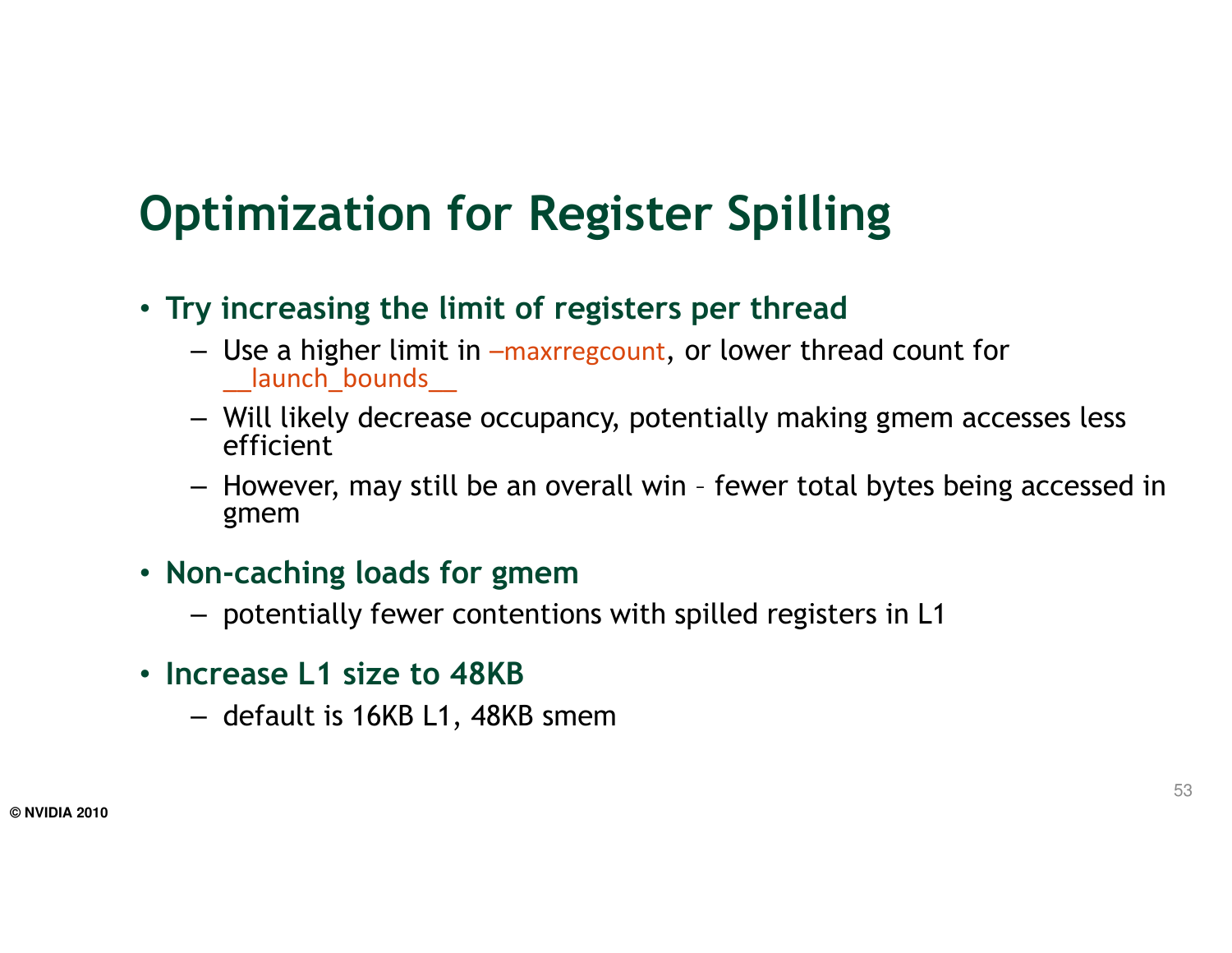### Register Spilling: Case Study

- FD kernel, (3D-cross stencil)
	- fp32, so all gmem accesses are 4-byte words
		- Need higher occupancy to saturate memory bandwidth
	- Coalesced, non-caching loads
		- one gmem request = 128 bytes
		- all gmem loads result in bus traffic
	- Larger threadblocks mean lower gmem pressure
		- Halos (ghost cells) are smaller as a percentage
- Aiming to have 1024 concurrent threads per SM
	- Means no more than 32 registers per thread
	- Compiled with –maxrregcount=32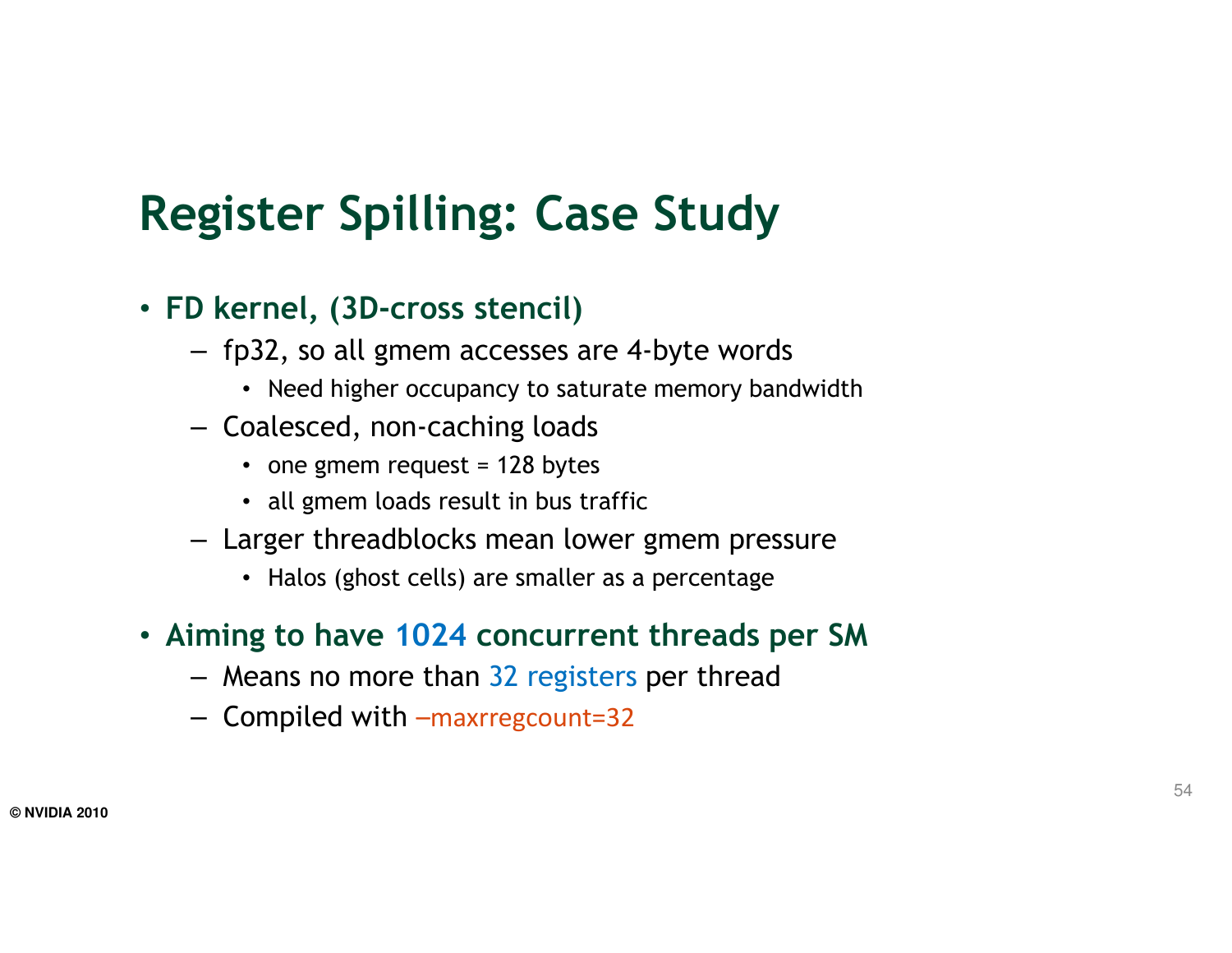### Case Study: Register Spilling 1

- $\,$  10 $^{\rm th}$  order in space kernel (31-point stencil)
	- 32 registers per thread : 68 bytes of lmem per thread : upto 1024 threads per SM

#### • Profiled counters:

| - I1 local load miss  | $=$ 36     | inst issued | $= 8,308,582$ |
|-----------------------|------------|-------------|---------------|
| $-$ 11 local load hit | $= 70,956$ | gld request | $= 595,200$   |
| - local store         | $= 64,800$ | gst request | $= 128,000$   |

#### • Conclusion: spilling is not a problem in this case

- The ratio of gmem to lmem bus traffic is approx 8,444 : 1 (hardly any bus traffic is due to spills)
	- L1 contains most of the spills (99.9% hit rate for lmem loads)
- Only 1.6% of all instructions are due to spills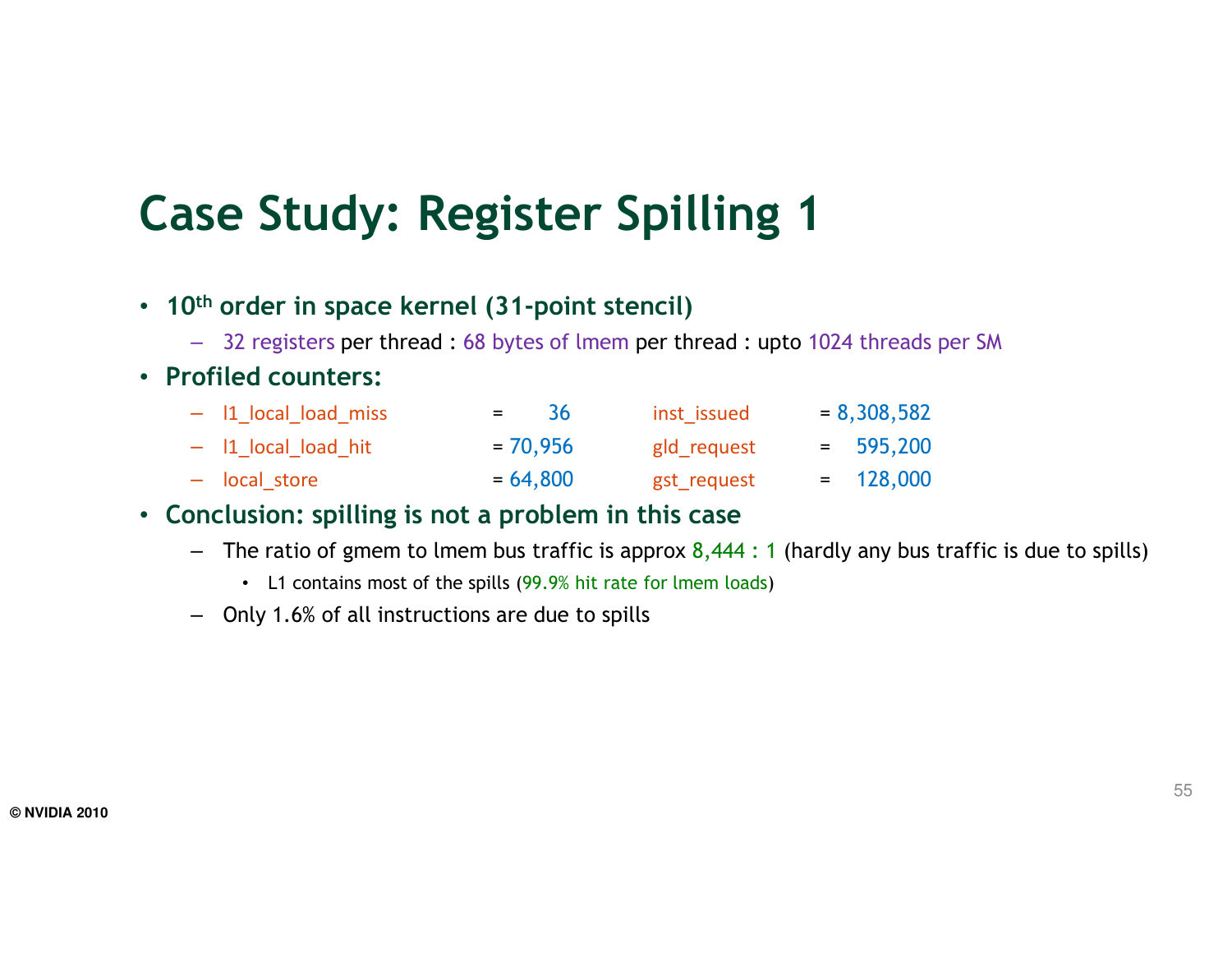### Case Study: Register Spilling 2

- <sup>12</sup>th order in space kernel (37-point stencil)
	- 32 registers per thread : 80 bytes of lmem per thread : upto 1024 threads per SM

#### • Profiled counters:

| - I1 local load miss | $= 376,889$ | inst issued | $= 10, 154, 216$ |
|----------------------|-------------|-------------|------------------|
| - I1 local load hit  | $= 36,931$  | gld request | $= 550,656$      |
| - local store        | $= 71,176$  | gst request | $= 115,200$      |

#### • Conclusion: spilling is a problem in this case

- $-$  The ratio of gmem to lmem bus traffic is approx 7 : 6  $\,$  (53% of bus traffic is due to spilling)
	- L1 does not contain the spills (8.9% hit rate for lmem loads)
- Only 4.1% of all instructions are due to spills
- Solution: increase register limit per thread
	- 42 registers per thread : no spilling : upto 768 threads per SM
	- Single 512-thread block per SM : 13% perf increase
	- Three 256-thread blocks per SM : 37% perf decrease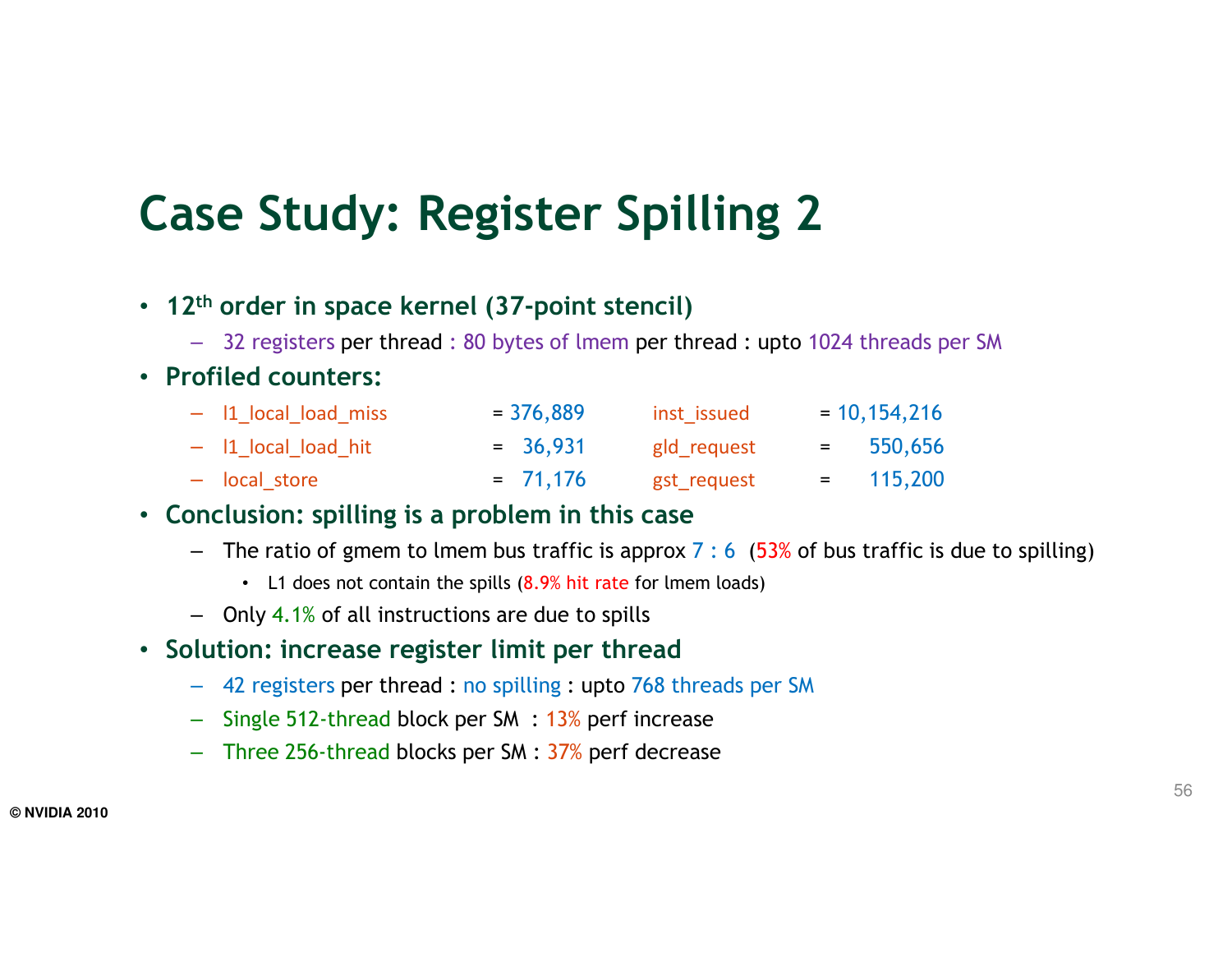## Register Spilling: Summary

- Doesn't always decrease performance, but when it does it's due to:
	- $-$  Increased pressure on the memory bus
	- $-$  Increased instruction count

#### • Use the profiler to examine the impact by comparing:

- 2\*l1\_local\_load\_miss to all gmem accesses that don't hit in L1
- – $-$  Local access count to total instructions issued
- Impact is significant if:
	- Memory-bound code: lmem misses are a significant percentage of the tasks handwidth houn total bus traffic for bandwidth-boun
	- Instruction-bound code: lmem accesses are a significant percentage of instructions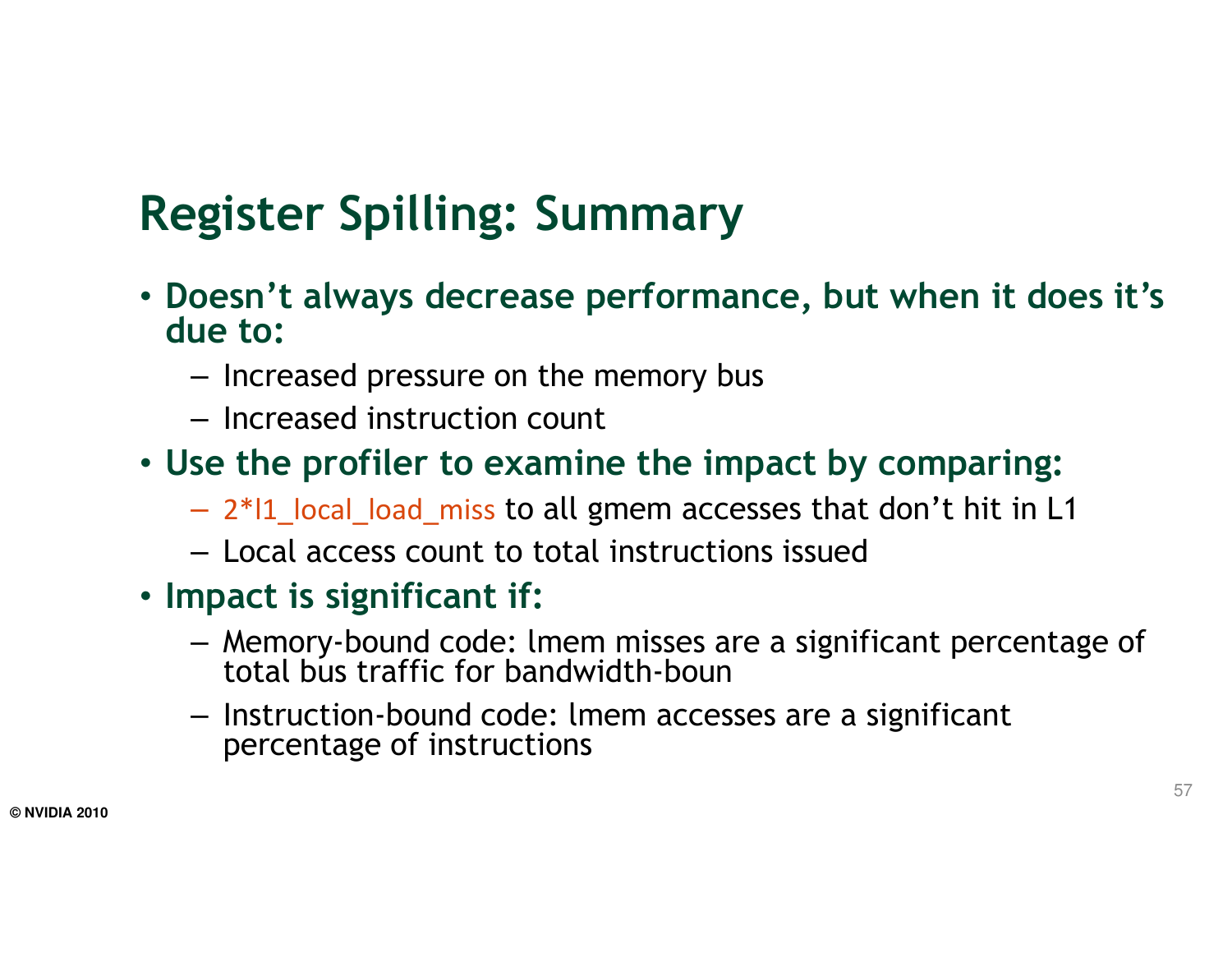## Summary

- Determining what limits your kernel most:
	- Arithmetic, memory bandwidth, latency
- Address the bottlenecks in the order of importance
	- Analyze for inefficient use of hardware
	- Estimate the impact on overall performance
	-
- -
	- -
- Optimize to most efficiently use hardware<br>
More resources:<br>
Fundamental Optimizations talk at GTC 2010<br>
CUDA tutorials at Supercomputing<br>
http://gpgpu.org/{sc2007,sc2008,sc2009}<br>
CUDA Programming Guide, CUDA Be
	-